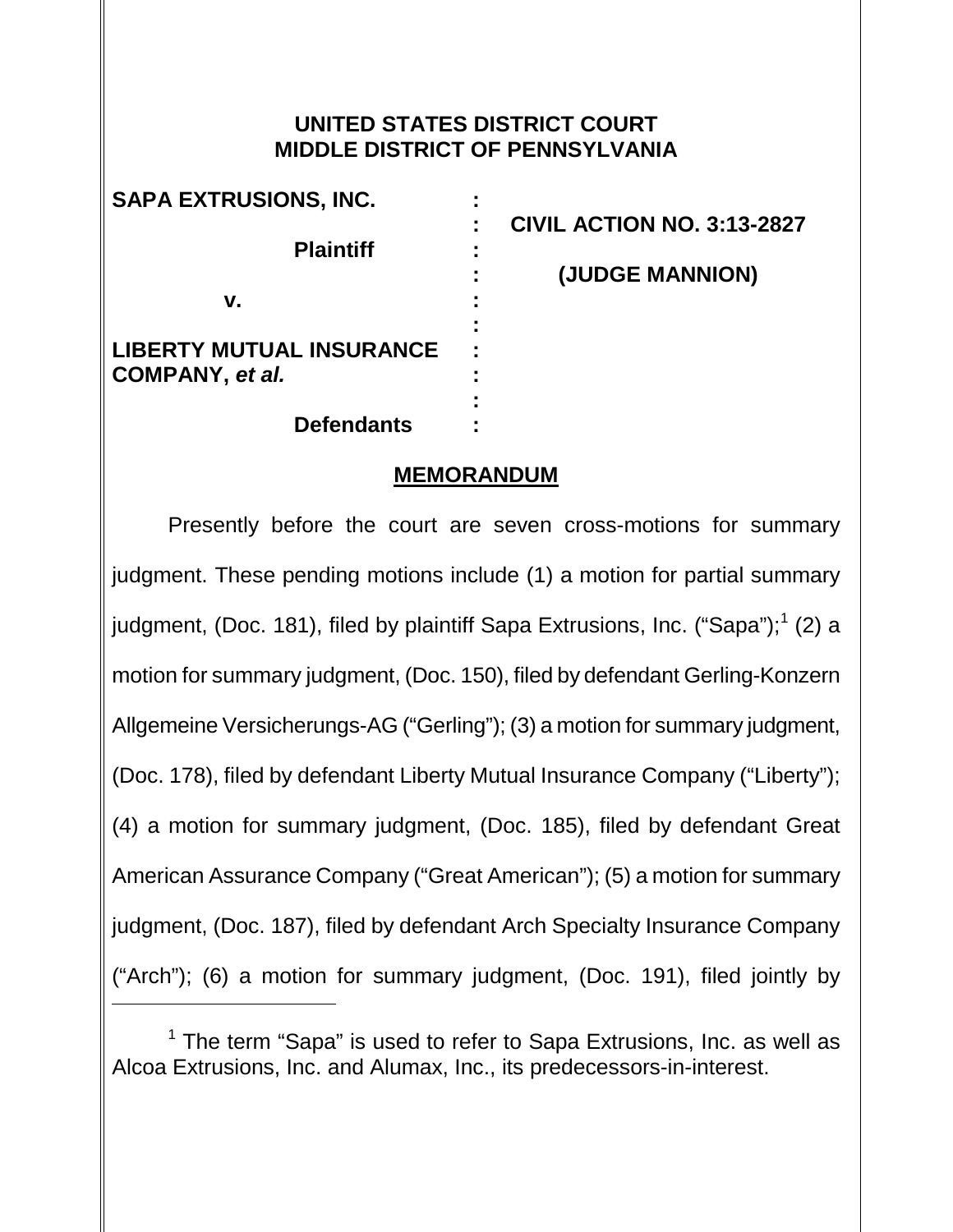defendants National Union Fire Insurance Company of Pittsburgh, Pa. ("National Union") and Insurance Company of the State of Pennsylvania ("ICSOP"); and (7) a motion for summary judgment, (Doc. 197), filed jointly by defendants Pacific Employers Insurance Company ("Pacific") and ACE American Insurance Company ("ACE American"). The arguments advanced in favor of summary judgment by these nine defendants (collectively, the "Defendant Insurers") often overlap and at times are virtually indistinguishable, so the court will consider those arguments in this single memorandum and corresponding order. Based upon the court's review of these pending motions and their related materials, Sapa's motion will be **DENIED**, and the Defendant Insurers' motions will be **GRANTED**.

## **I. BACKGROUND**

 $\overline{a}$ 

The following are the undisputed facts material to resolving the pending motions for summary judgment.<sup>[2](#page-1-0)</sup> Sapa manufactures and sells aluminum

<span id="page-1-0"></span> $2$  The relevant facts are taken from the pleadings, (Doc. 60; Doc. 72; Doc. 73; Doc. 74; Doc. 77; Doc. 78; Doc. 79; Doc. 80; Doc. 81; Doc. 82), Sapa's statements of material facts, (Doc. 156; Doc. 159; Doc. 183; Doc. 246; Doc. 248; Doc. 250; Doc. 252; Doc. 253; Doc. 297: Doc. 298), the Defendant Insurers' statements of material facts, (Doc. 152; Doc. 169; Doc. 190; Doc. (*footnote is continued on the next page*)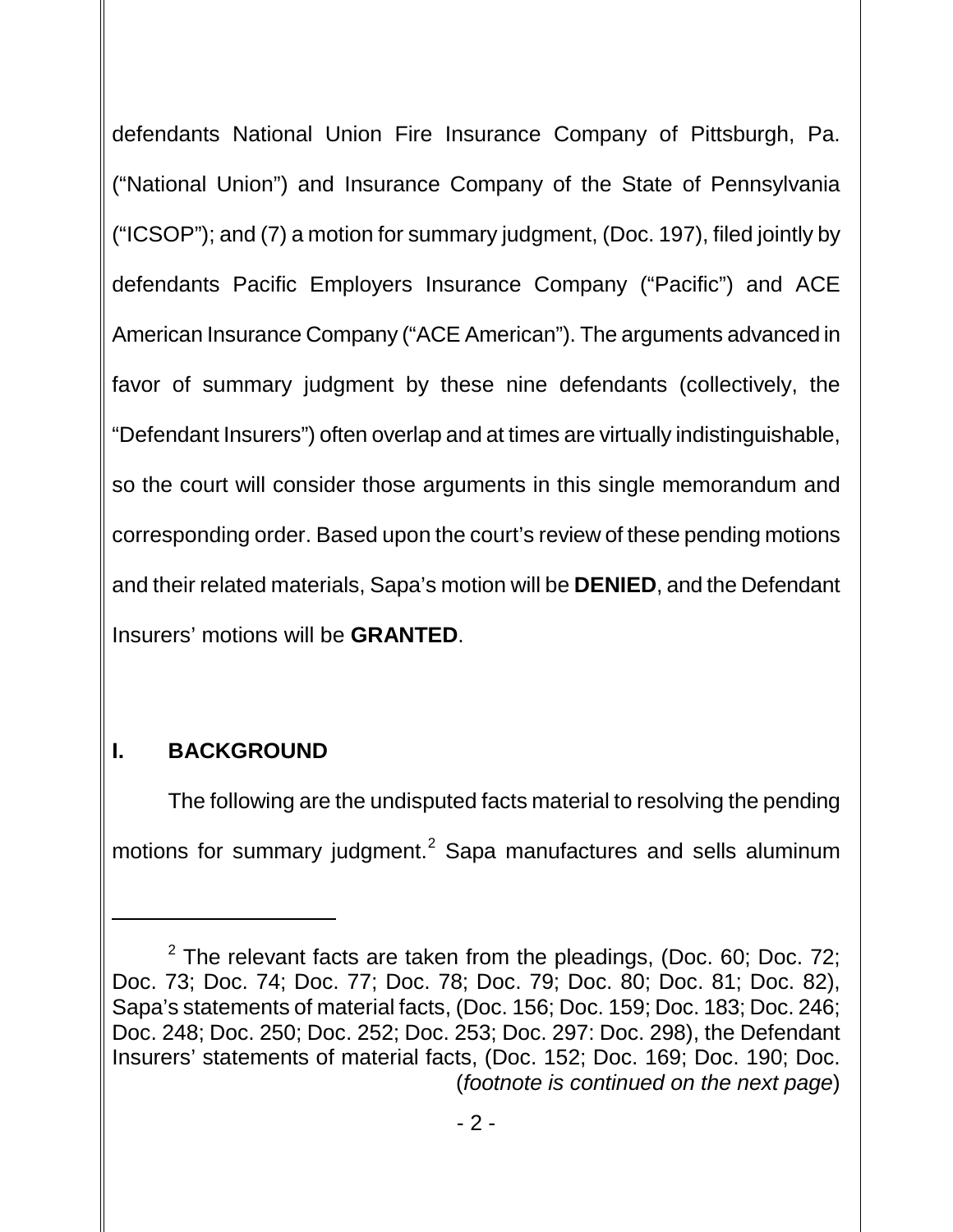window extrusions, which are custom-cut metal window fittings made from aluminum alloys and coated with primer and topcoat. (Doc. 182). Marvin Lumber & Cedar Company and Marvin Windows of Tennessee, Inc. (collectively, "Marvin") were longtime purchasers of Sapa's extrusions. (*Id.*). Marvin incorporated Sapa's extrusions into the aluminum-clad windows and doors that it manufactures. (*Id.*). Between 2000 and 2010, Sapa sold Marvin approximately 28 million extrusions, which constituted roughly 87% of all extrusions purchased by Marvin during that time period. (Doc. 183). From these aluminum extrusions, Marvin produced approximately 8.5 million aluminum-clad windows and doors. (Doc. 200).

Over time, the paint on the aluminum-clad portions of many of Marvin's windows and doors began "oxidizing" (bubbling and cracking), which caused Marvin to undertake extensive (and expensive) repairs. (Doc. 183). In an attempt to address the concerns of Marvin's customers, Marvin initially hired a third party to refinish the specific areas damaged by oxidation. (*Id.*). Eventually, however, Marvin transitioned toward replacing the affected portions of its aluminum-clad windows and doors altogether due to the

 $\overline{a}$ 

<sup>193;</sup> Doc. 199; Doc. 214; Doc. 240; Doc. 242; Doc. 255; Doc. 257; Doc. 265; Doc. 266; Doc. 343), and all parties' corresponding evidentiary exhibits. Any facts that remain in dispute are noted as such.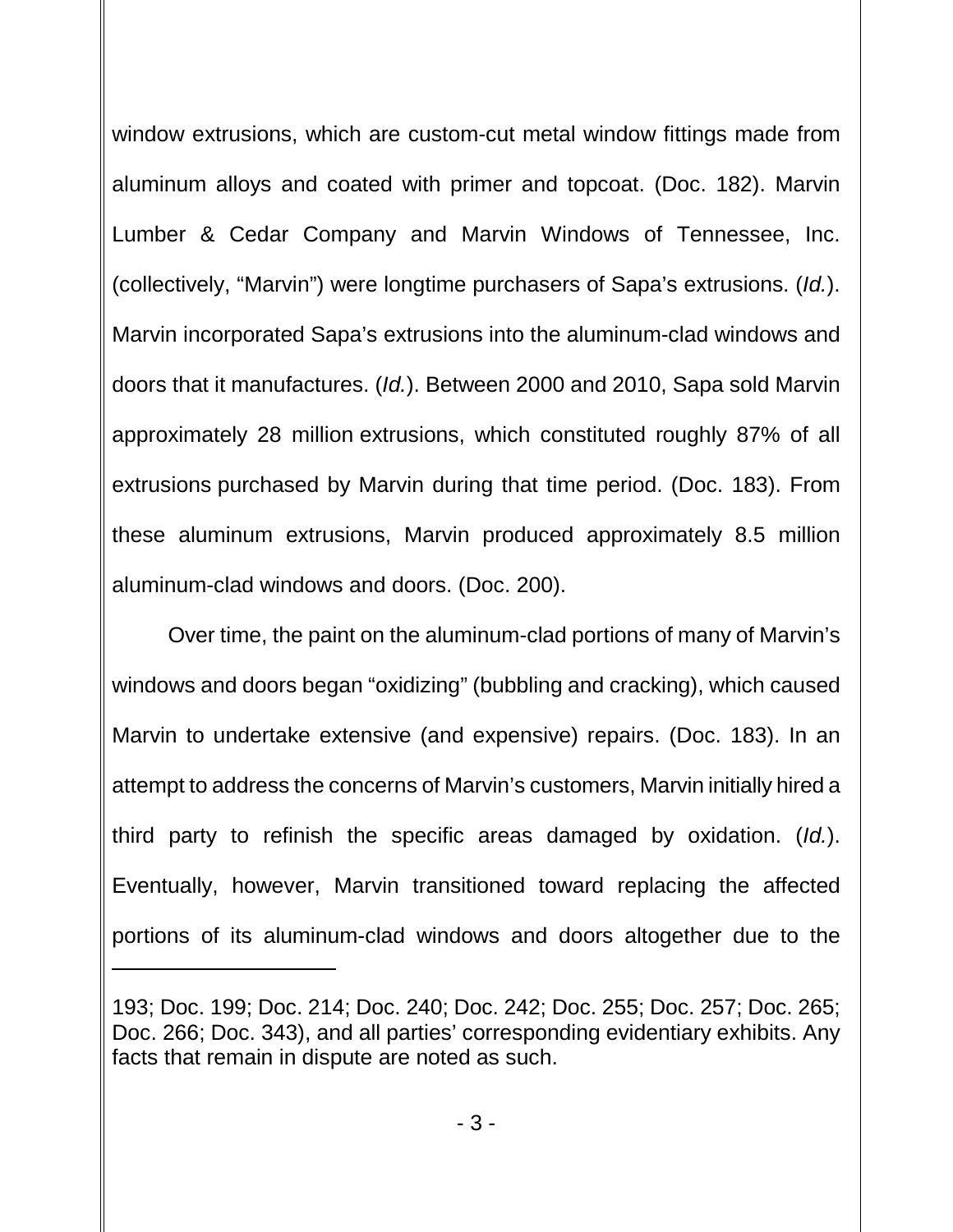continued recurrence of oxidation issues. (*Id.*). As a result, Marvin ultimately sued Sapa in *Marvin Lumber & Cedar Co. v. Sapa Extrusions, Inc.*, 964 F. Supp. 2d 993, 997 (D. Minn. 2013) (the "Underlying Action"), to recoup its repair costs for approximately 25,000 aluminum-clad units. (Doc. 183).

On September 9, 2010, Marvin filed its complaint in the Underlying Action, asserting claims for breach of contract, breach of express warranty, breach of implied warranty, fraud, fraudulent concealment, negligent misrepresentation, and unlawful trade practices. (Doc. 1, Exh. A). Primarily, Marvin alleged that while Sapa entered into an agreement on August 1, 1996 to supply Marvin with extrusions that met or exceeded the specifications set forth by the American Architectural Manufacturers Association ("AAMA"), Sapa nevertheless altered its manufacturing techniques for its extrusions in 2003 without informing Marvin and continued to represent to Marvin that it was still utilizing the previously agreed-to techniques. (*Id.*). Specifically, Marvin claimed that "[s]ome of the . . . extru[sions] . . . purchased by Marvin from Sapa did not perform as intended, represented, and agreed" when they "prematurely failed in coastal locations in the field at an abnormal rate" by "peeling, losing adhesion, or otherwise degrading." (*Id.*). Marvin alleged that, upon further inspection, Sapa's products did not consistently meet the AAMA's requirements, even though Sapa had agreed by contract to ensure that those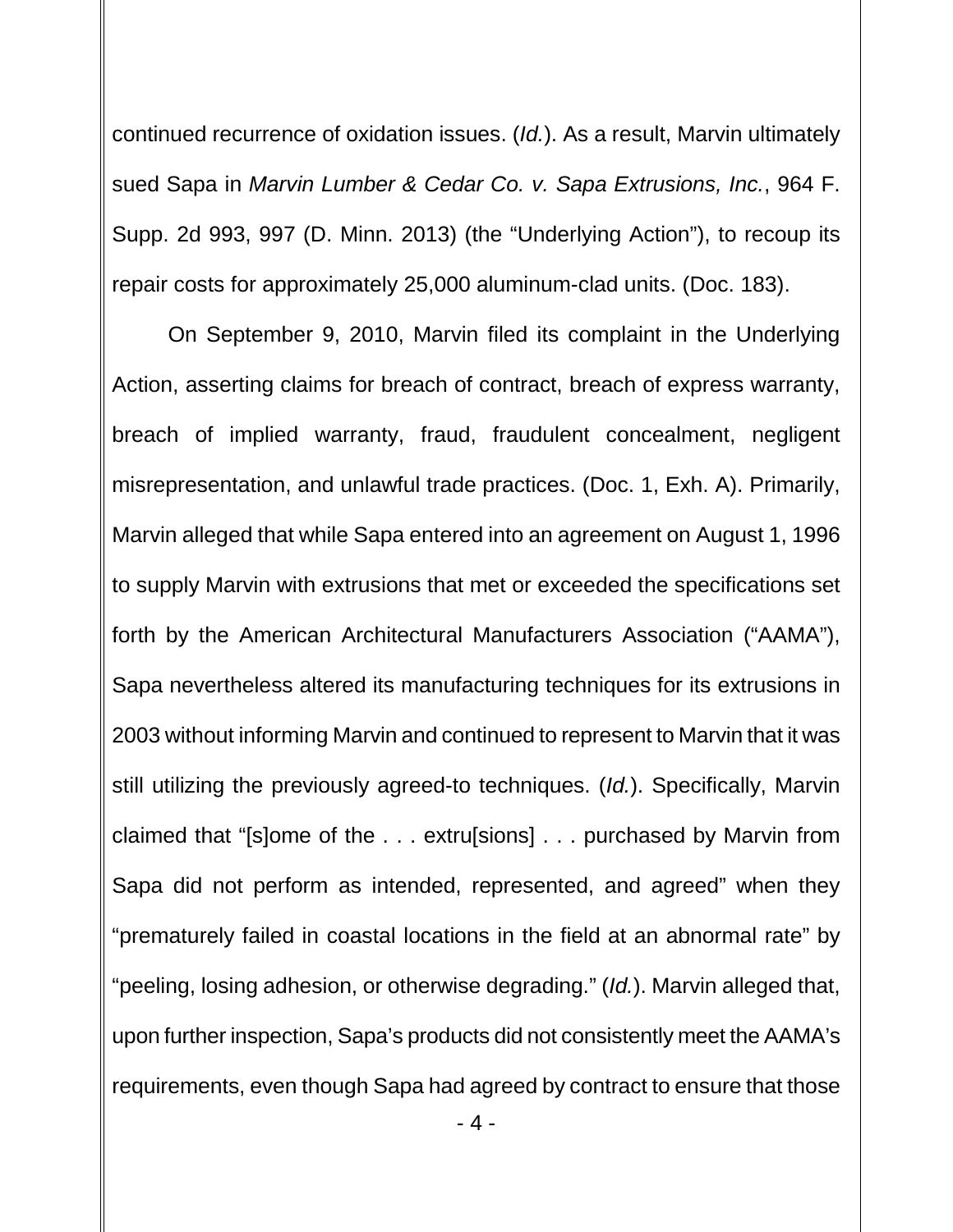requirements were satisfied. (*Id.*). When even more aluminum-clad windows and doors made with Sapa's extrusions began to fail, Marvin secured an alternative supplier. (*Id.*).

As damages in the Underlying Action, Marvin claimed that it had suffered economic losses stemming from "investigating and responding to" consumer complaints, "identifying and qualifying alternative" extrusion suppliers, "repairing" and "replacing" the failed extrusions, rebuilding its "valuable reputation," and experiencing lost "sales and profits." (*Id.*). The Defendant Insurers characterize the damages demanded in Underlying Action as limited to the cost of replacing the extrusions themselves, but Sapa contends that Marvin also sought compensation for the cost of repairing damage to additional areas of customers' homes that surrounded the aluminum-clad windows and doors incorporating Sapa's products. (Doc. 335; Doc. 343). Sapa's expert witness testified that some surrounding property inside customers' homes was indirectly damaged through the subsequent process of installing new extrusions to replace the failed ones. (Doc. 253; Doc. 335; Doc. 343). According to this testimony, these so-called "interior refinish" repairs were undertaken because many of the homes in which the extrusions failed had "intricate plaster work and woodwork around the windows" that needed to be fixed and refinished after the failed extrusions were ripped out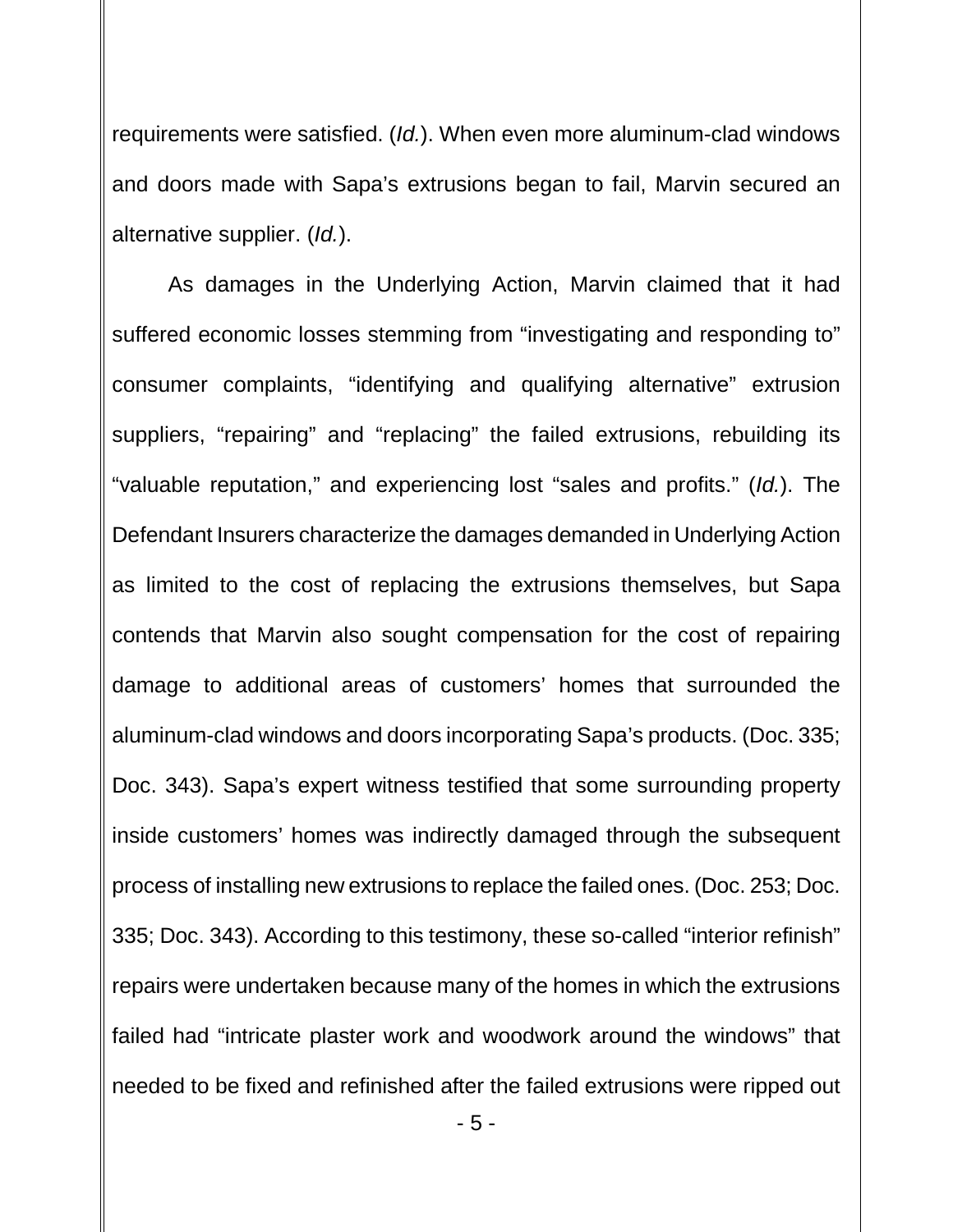and replaced with new ones. (Doc. 214). The evidence of record, however, does not support the conclusion that the failure of Sapa's extrusions directly caused damage to external property by, for instance, allowing rainwater to invade customers' homes. (Doc. 214; Doc. 253). Sapa ultimately concedes that Marvin's complaint in the Underlying Action never set forth a specific category of damages called "interior refinish." (Doc. 253; Doc. 343).

The parties to this case dispute portions of the relevant timeline, including the specific date on which Marvin began receiving complaints related to oxidation issues from its customers and the specific date on which Sapa eventually learned of these issues. The Defendant Insurers maintain that the complaints began (and that Sapa knew of these issues) as early as 1996 and 1997, when Marvin met with representatives from Sapa to discuss problems related to paint corrosion. (Doc. 214; Doc. 253). In the Underlying Action, however, Marvin specifically distinguished the problems addressed during those discussions from the problems supplying the basis for its claims against Sapa. (Doc. 214; Doc. 253). Specifically, Marvin argued that the "corrosion" problems observed in 1996 were excluded from the "oxidation" problems observed after Sapa had allegedly breached its contract by altering its pretreatment process. (Doc. 253).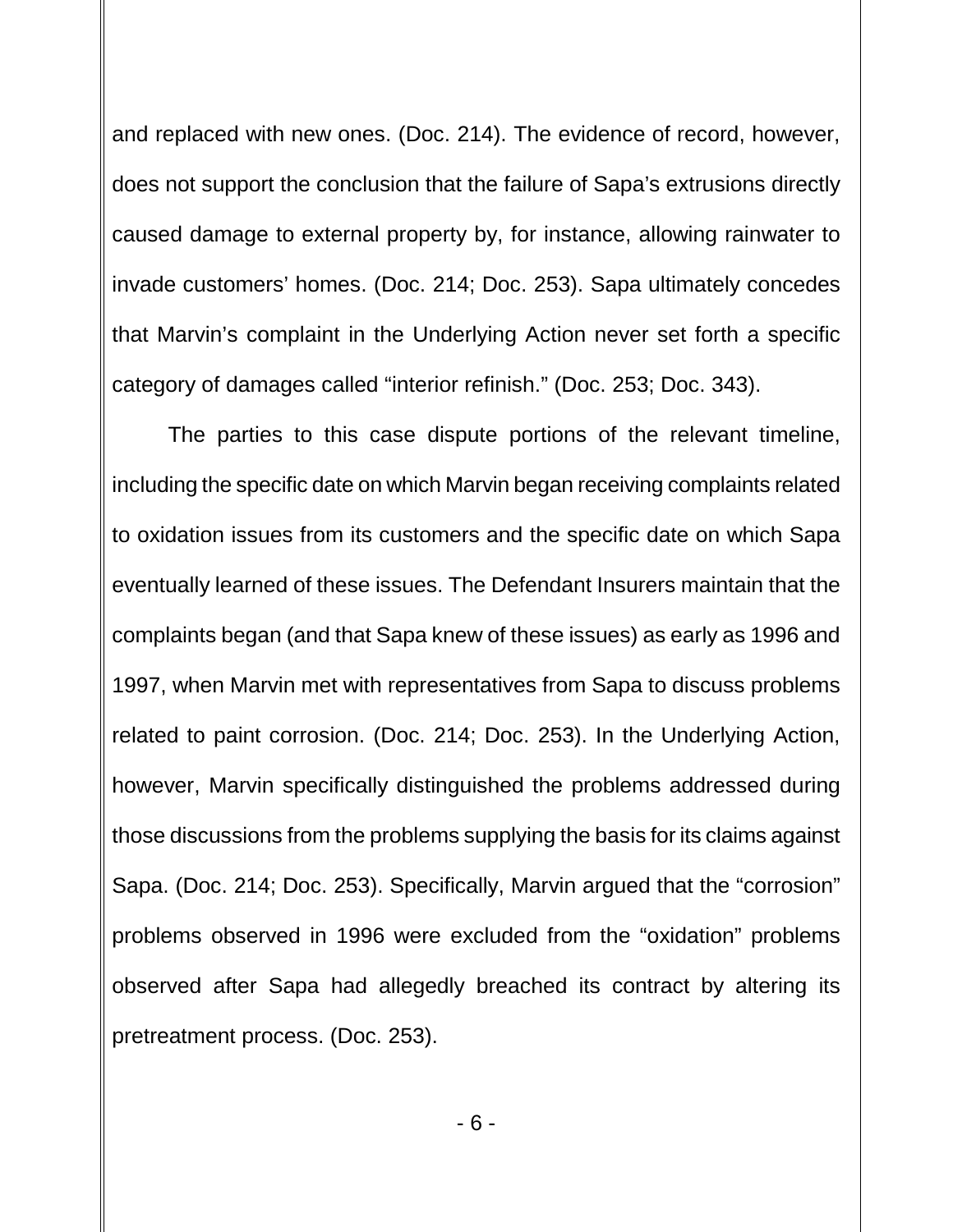According to expert testimony from the Underlying Action, customers did not begin complaining of oxidation issues until 2000. (Doc. 183; Doc. 222). Testimony from a Sapa sales representative in the Underlying Action notes that "Marvin advised Sapa . . . of paint failure" problems in April 2000, indicating that Sapa was at least made aware of problems similar to those at issue in the Underlying Action by this date. (Doc. 335; Doc. 343). Sapa maintains, however, that it did not learn of the specific "oxidation" problems at issue in the Underlying Action until May 2007. (Doc. 253). It remains largely unclear when Marvin began receiving consumer complaints about the "oxidation" problems at issue in the Underlying Action, as opposed to complaints about other types of corrosion and deterioration. Disputes of fact also remain regarding the precise date when Sapa caught wind of the fact that oxidation issues had arisen.

On August 2, 2013, the United States District Court for the District of Minnesota in the Underlying Action held that (1) issues of material fact precluded summary judgment on the question of whether Sapa provided Marvin with an express warranty, noting further that any warranty found to exist by a jury would be enforceable; (2) issues of material fact precluded summary judgment on the question of whether Sapa breached its contract with Marvin because it was factually unclear whether Marvin's revocation of its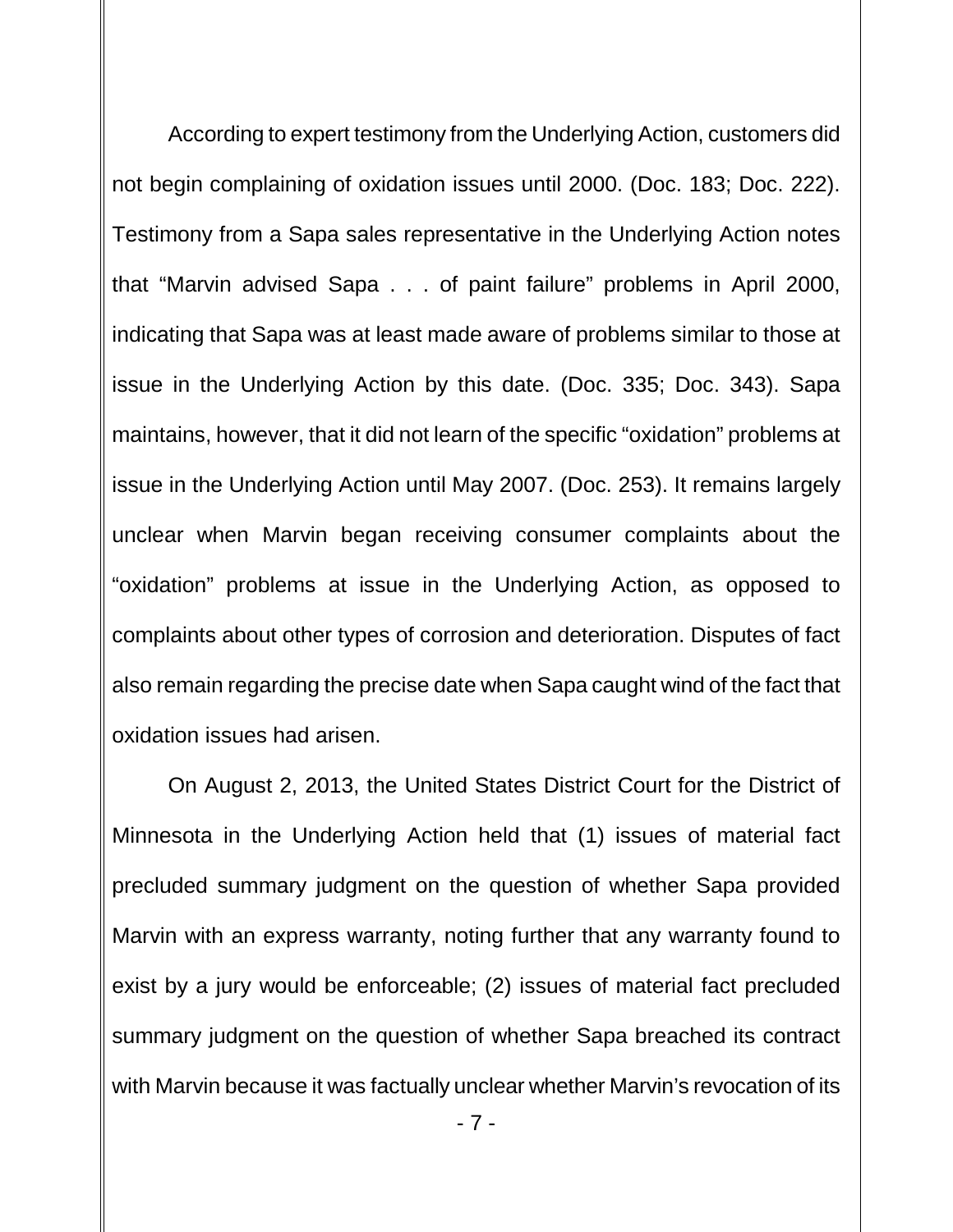acceptance of Sapa's nonconforming goods occurred within a reasonable amount of time; (3) issues of material fact precluded summary judgment on the question of whether the parties had an indemnity agreement for Sapa to reimburse Marvin for any expenses incurred due to malfunctions in products that incorporated Sapa's extrusions; (4) Marvin's decision to provide Sapa with manufacturing specifications (the AAMA standards) precluded it from asserting breach of implied warranty claims; and (5) Sapa owed Marvin no independent, extra-contractual duty of care to sustain Marvin's tort-based claims for fraud, fraudulent concealment, negligent misrepresentation, and unlawful trade practices. *See Marvin Lumber & Cedar Co.*, 964 F. Supp. 2d at 1010. "Under Minnesota law," the District of Minnesota held, "a breach of contract, even if done in bad faith, is not a tort." *Id.* at 1006. Since Sapa had contracted to comply with agreed-upon manufacturing standards, its duty to Marvin for failing to comply with those standards was contractual in nature. *See id.* Following this decision, the parties to the Underlying Action, Marvin and Sapa, entered into a confidential settlement agreement.

Between 1998 and 2011, Sapa purchased a total of twenty-seven separate insurance policies from the Defendant Insurers (collectively, the "Policies at Issue") with varying degrees of general, umbrella, and excess commercial liability coverage. (Doc. 60). On November 19, 2013, Sapa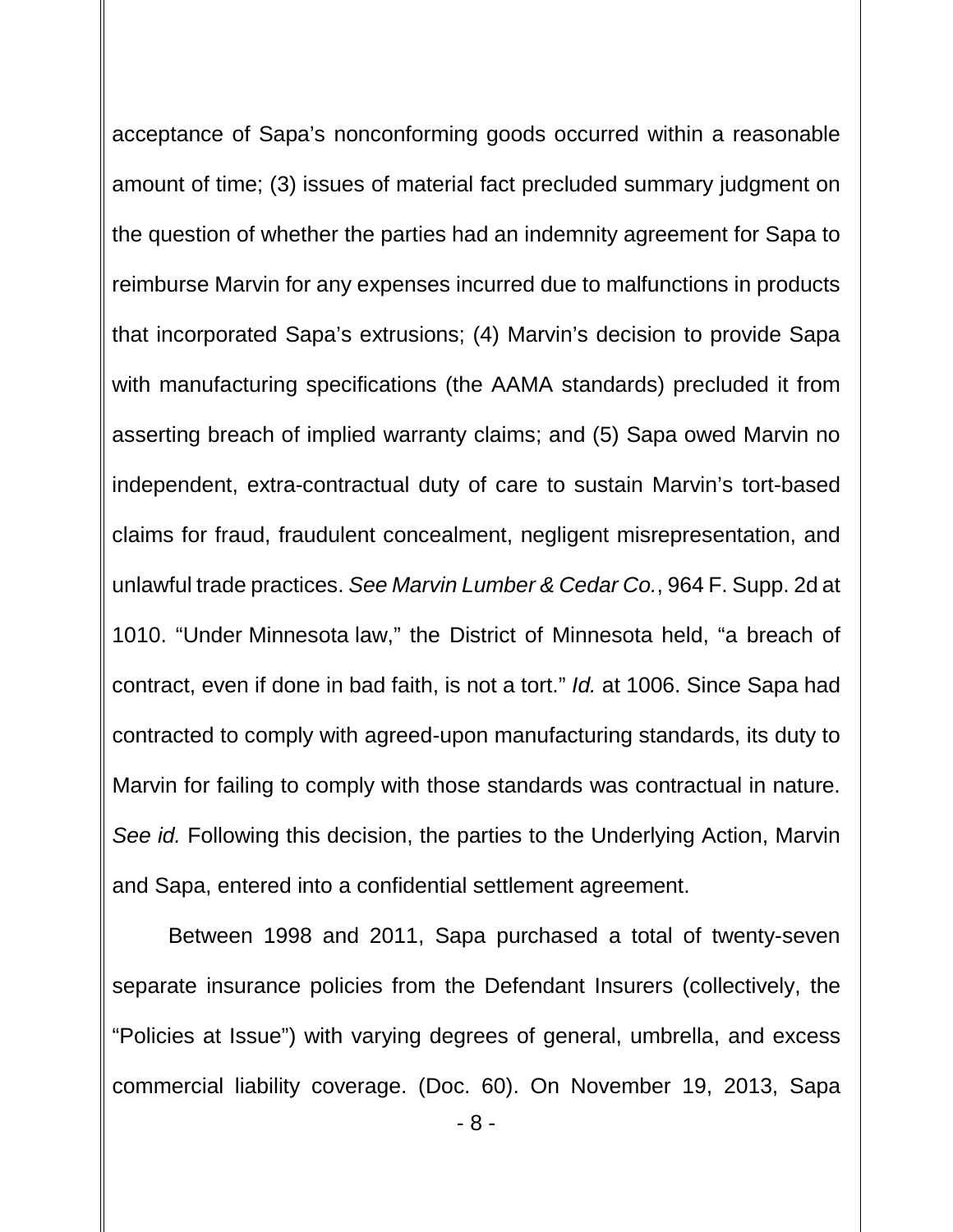initiated the above-captioned lawsuit, claiming that the Defendant Insurers breached their respective insurance contracts by "refusing" to reimburse Sapa for its costs expended litigating and ultimately settling the Underlying Action. (Doc. 1). Sapa's amended complaint asserts twenty-seven separate counts for breach of contract—one for each of the Policies at Issue—against the Defendant Insurers. (Doc. 60). In count twenty-eight, Sapa further requests a declaratory judgment setting forth the Defendant Insurers' respective coverage obligations under the Policies at Issue. (*Id.*). The Defendant Insurers have each denied coverage obligations under the Policies at Issue. (*Id.*).

The Policies at Issue include the following: (1) a commercial general liability policy issued by Liberty in 1998 as "Policy No. RG1-681-004072-017" (the "1998 Liberty Policy") that provides coverage from April 1, 1998 through July 1, 2000, (Doc. 1, Exh. C); (2) a commercial umbrella policy issued by National in 1998 as "Policy No. BE 3577478" (the "1998 National Umbrella Policy") that provides coverage from July 1, 1998 through July 1, 1999 (Doc. 1, Exh. D); (3) a commercial umbrella policy issued by National in 1999 as "Policy No. BE 7016246" (the "1999 National Umbrella Policy") that provides coverage from July 1, 1999 through July 1, 2002, (Doc. 1, Exh. E); (4) a commercial umbrella policy issued by National in 2002 as "Policy No. BE 2131282" (the "2002 National Umbrella Policy") that provides coverage from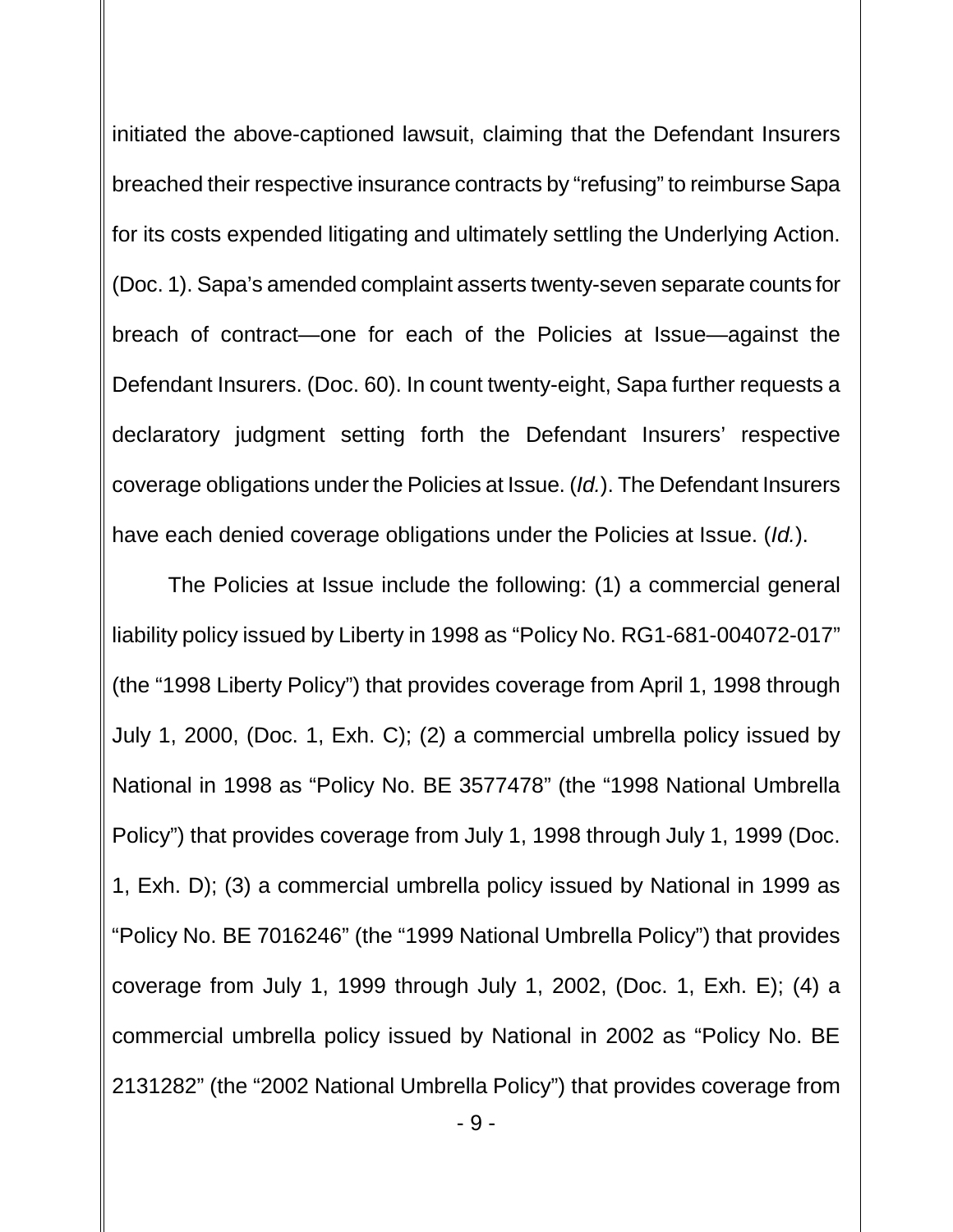July 1, 2002 through July 1, 2003, (Doc. 1, Exh. F); (5) a commercial umbrella policy issued by National in 2003 as "Policy No. BE 2860270" (the "2003 National Umbrella Policy") that provides coverage from July 1, 2003 through July 1, 2004, (Doc. 1, Exh. G); (6) an excess liability policy issued by Gerling in 1999 as "Policy No. 509/DL286399" (the "1999 Gerling Excess Policy") that provides coverage from July 1, 1999 through July 1, 2002, (Doc. 1, Exh. H); (7) an excess liability policy issued by Gerling in 2002 as "Policy No. 509/DL376002" (the "2002 Gerling Excess Policy") that provides coverage from July 1, 2002 through July 1, 2003, (Doc. 1, Exh. I); (8) a commercial general liability policy issued by Pacific in 2001 as "Policy No. HDO G20577071" (the "2001 Pacific Policy") that provides coverage from July 1, 2001 through July 1, 2002, (Doc. 1, Exh. J); (9) a commercial general liability policy issued by ACE in 2002 as "Policy No. HDO G20586023" (the "2002 ACE Policy") that provides coverage from July 1, 2002 through July 1, 2003, (Doc. 60); (10) a commercial general liability policy issued by ACE in 2003 as "Policy No. HDO G21738335" (the "2003 ACE Policy") that provides coverage from July 1, 2003 through July 1, 2004, (Doc. 60); (11) a commercial general liability policy issued by ACE in 2004 as "Policy No. HDO G21707466" (the "2004 ACE Policy") that provides coverage from July 1, 2004 through July 1, 2005, (Doc. 60); (12) a commercial general liability policy issued by ACE in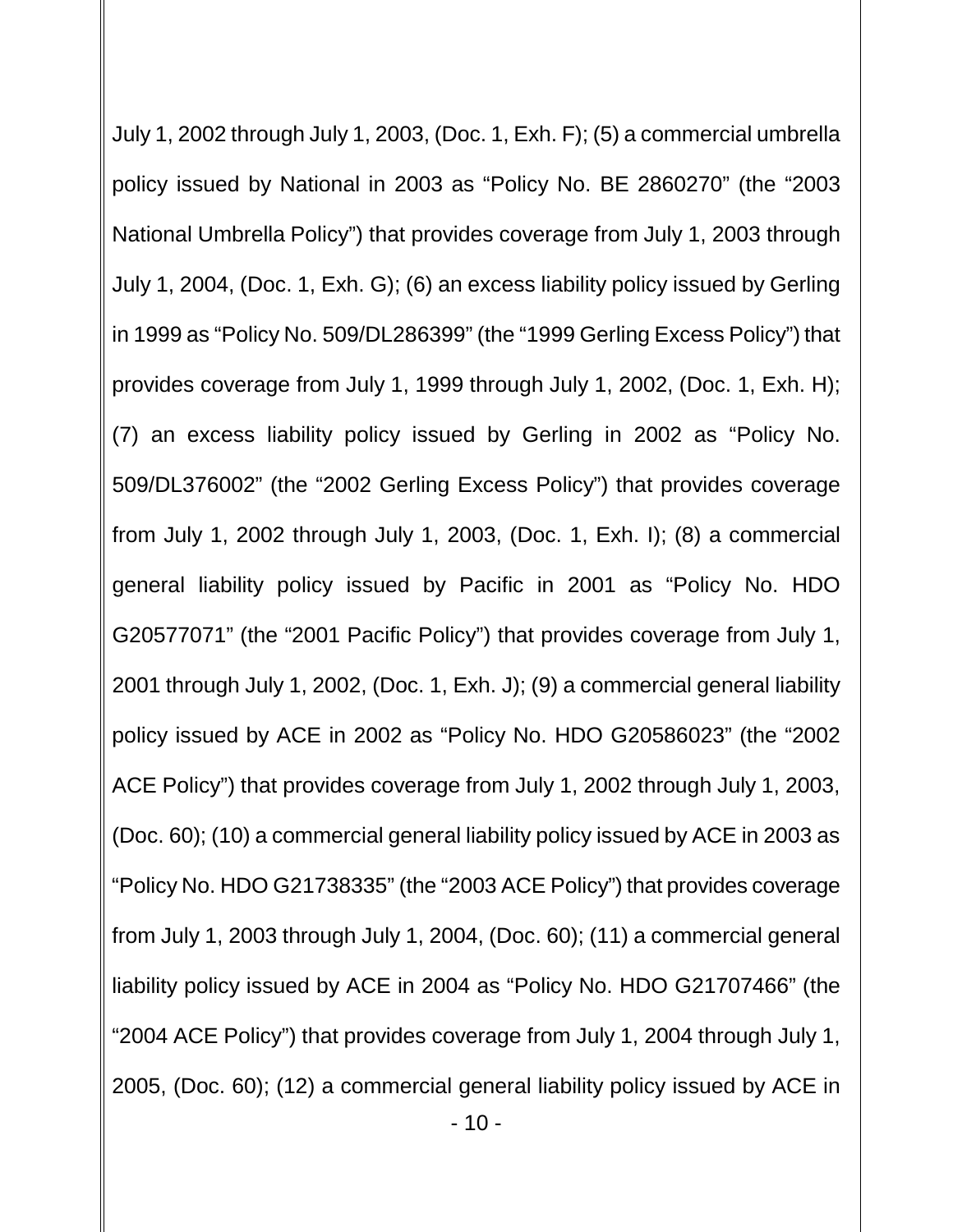2005 as "Policy No. HDO G2171804A" (the "2005 ACE Policy") that provides coverage from July 1, 2005 through July 1, 2006, (Doc. 1, Exh. K); (13) a commercial general liability policy issued by ACE in 2006 as "Policy No. HDO G21734548" (the "2006 ACE Policy") that provides coverage from July 1, 2006 through July 1, 2007, (Doc. 1, Exh. L); (14) a commercial umbrella policy issued by Arch in 2002 as "Policy No. 25RRULP0039100" (the "2002 Arch Umbrella Policy") that provides coverage from July 1, 2002 through May 15, 2003, (Doc. 1, Exh. M); (15) an excess liability policy issued by Arch in 2003 as "Policy No. 12UFP0039101" (the "2003 Arch Excess Policy") that provides coverage from July 1, 2003 through July 1, 2004, (Doc. 1, Exh. N); (16) a commercial umbrella policy issued by ACE in 2004 as "Policy No. XOO G21976416" (the "2004 ACE Umbrella Policy") that provides coverage from July 1, 2004 through July 1, 2005, (Doc. 1, Exh. P); (17) a commercial umbrella policy issued by ACE in 2005 as "Policy No. XOO G22082723" (the "2005 ACE Umbrella Policy") that provides coverage from July 1, 2005 through July 1, 2006, (Doc. 1, Exh. Q); (18) a commercial umbrella policy issued by ACE in 2006 as "Policy No. XOO G23714632" (the "2006 ACE Umbrella Policy") that provides coverage from July 1, 2006 through July 1, 2007, (Doc. 60); (19) an excess liability policy issued by Great American in 2004 as "Policy No. EXC 5166048" (the "2004 Great American Excess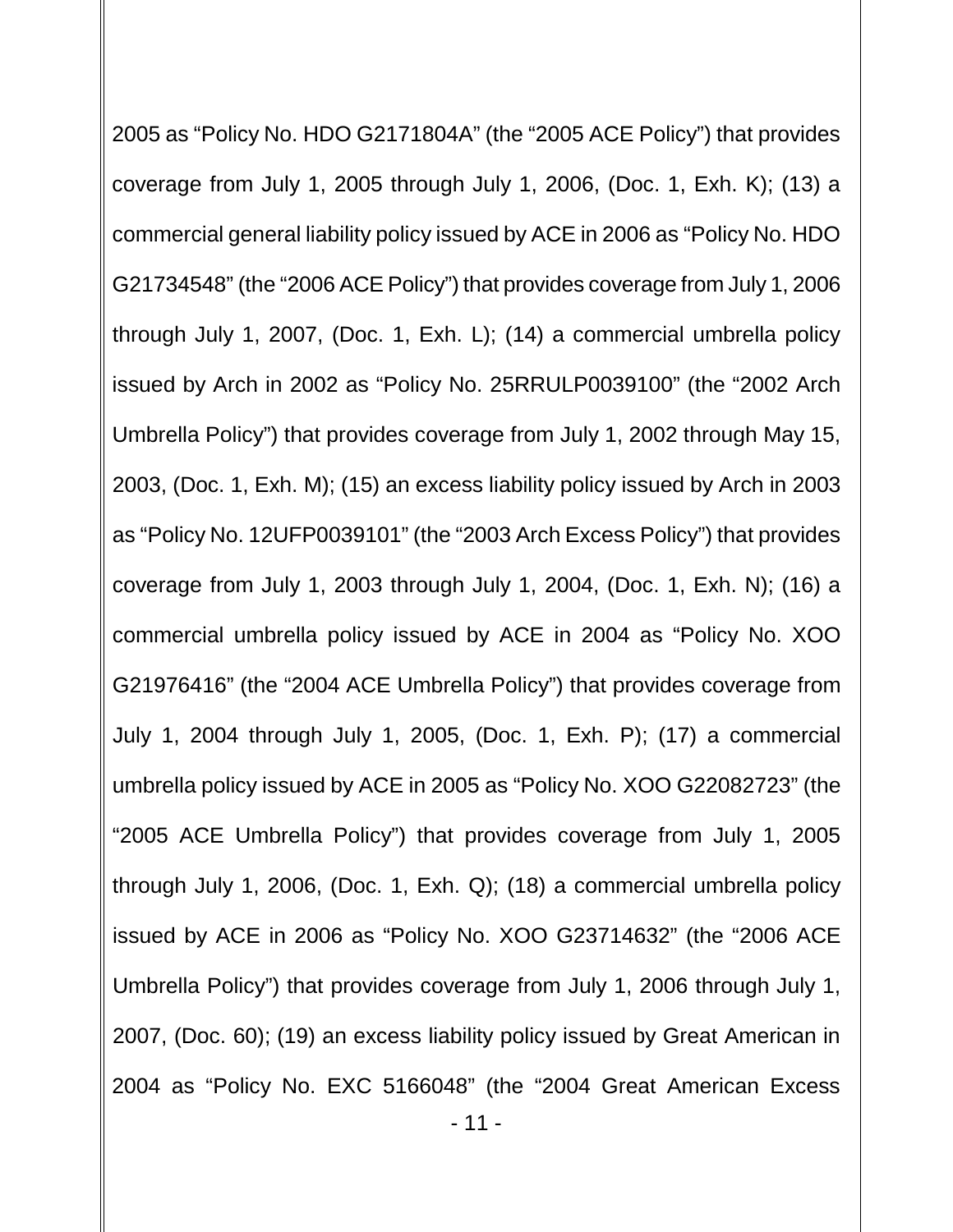- 12 - Policy") that provides coverage from July 1, 2004 through July 1, 2005, (Doc. 1, Exh. R); (20) an excess liability policy issued by Great American in 2005 as "Policy No. EXC 4718575" (the "2005 Great American Excess Policy") that provides coverage from July 1, 2005 through July 1, 2006, (Doc. 1, Exh. S); (21) an excess liability policy issued by Great American in 2006 as "Policy No. EXC 9251906" (the "2006 Great American Excess Policy") that provides coverage from July 1, 2006 through July 1, 2007, (Doc. 1, Exh. T); (22) an excess liability policy issued by Gerling in 2005 as "Policy No. 576/UK7365500" (the "2005 Gerling Excess Policy") that provides coverage from July 1, 2005 through July 1, 2006, (Doc. 1, Exh. V); (23) an excess liability policy issued by Gerling in 2006 as "Policy No. 576/UL7365500" (the "2006 Gerling Excess Policy") that provides coverage from July 1, 2006 through July 1, 2007, (Doc. 1, Exh. W); (24) a commercial general liability policy issued by ICSOP in 2008 as "Policy No. GL 721-90-79" (the "2008 ICSOP Policy") that provides coverage from June 1, 2008 through June 1, 2009, (Doc. 1, Exh. X); (25) a commercial general liability policy issued by ICSOP in 2009 as "Policy No. GL 091-26-40" (the "2009 ICSOP Policy") that provides coverage from June 1, 2009 through June 1, 2010, (Doc. 1, Exh. Y); (26) a commercial general liability policy issued by ICSOP in 2010 as "Policy No. GL 226-45-02" (the "2010 ICSOP Policy") that provides coverage from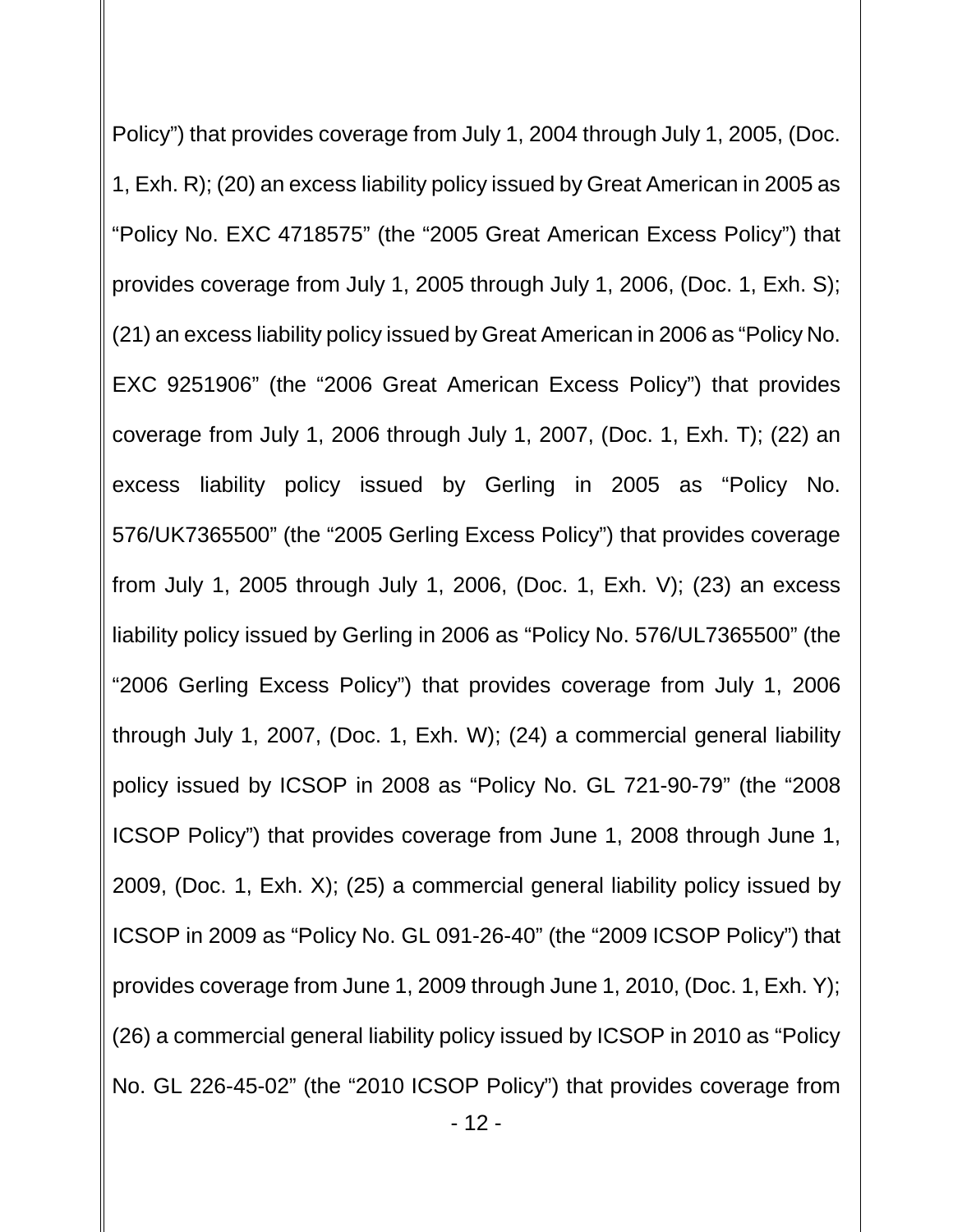January 1, 2010 through June 1, 2011, (Doc. 1, Exh. Z); and (27) a commercial umbrella policy issued by National in 2010 as "Policy No. 27-471- 704" (the "2010 National Umbrella Policy") that provides coverage from January 1, 2010 through June 1, 2010, (Doc. 1, Exh. AA).

The Policies at Issue are "occurrence-based" and thus only provide coverage in the event of an "occurrence," which is a contractual term. (Doc. 60). The parties fundamentally dispute whether the events at issue in the Underlying Action amount to a covered "occurrence." (Doc. 151; Doc. 157; Doc. 182; Doc. 192; Doc. 239; Doc. 244; Doc. 245; Doc. 247; Doc. 249; Doc. 251; Doc. 256; Doc. 259; Doc. 260; Doc. 306; Doc. 307).

Sapa further argues that additional provisions of the Policies at Issue, such as the "Products-Completed Operations Hazard" provisions and the "Insured Contract" provisions, compel a finding that coverage is due. (Doc. 296). The Defendant Insurers deny this assertion. (Doc. 260). Many of the Policies at Issue also contain certain express exclusions from coverage built directly into the policy language, including the so-called "Your Product" exclusions, "Impaired Property" exclusions, "Sistership" exclusions, and "Known Loss" exclusions. (Doc. 211; Doc. 245). The Defendant Insurers assert that even if Sapa has satisfied the "occurrence" requirement such that it triggers coverage, coverage is nonetheless precluded due to the applicability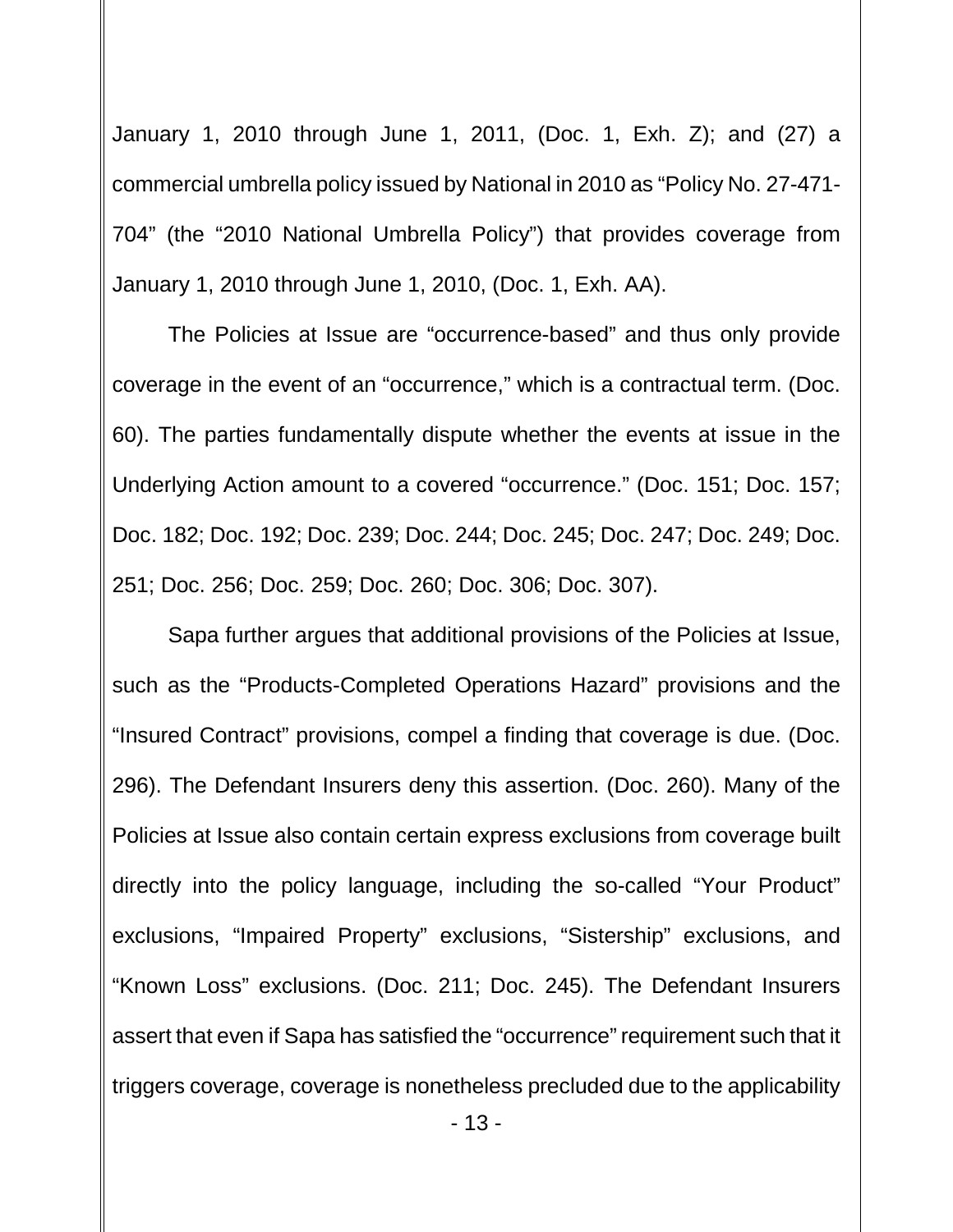of these express exclusions. (Doc. 151; Doc. 192; Doc. 211; Doc. 306). Finally, the parties dispute the applicability of particular "trigger theories" of insurance coverage, which—in the event of a covered "occurrence"—would determine which of the Policies at Issue were triggered. (Doc. 259; Doc. 306).

These issues before the court have been fully briefed and are now ripe for summary judgment.

## **II. SUMMARY JUDGMENT STANDARD**

"The court shall grant summary judgment if the movant shows that there is no genuine dispute as to any material fact and [that] the movant is entitled to judgment as a matter of law." Fed. R. Civ. P. 56(a). A factual dispute is "genuine" if a reasonable jury could return a verdict for the non-moving party, and it is "material" if proof of its existence or nonexistence would affect the outcome of the trial under the governing substantive law. *Anderson v. Liberty Lobby, Inc.*, 477 U.S. 242, 248-57 (1986); *Gray v. York Newspapers, Inc.*, 957 F.2d 1070, 1078 (3d Cir. 1992). "[T]his standard provides that the mere existence of some alleged factual dispute between the parties will not defeat an otherwise properly supported motion for summary judgment; the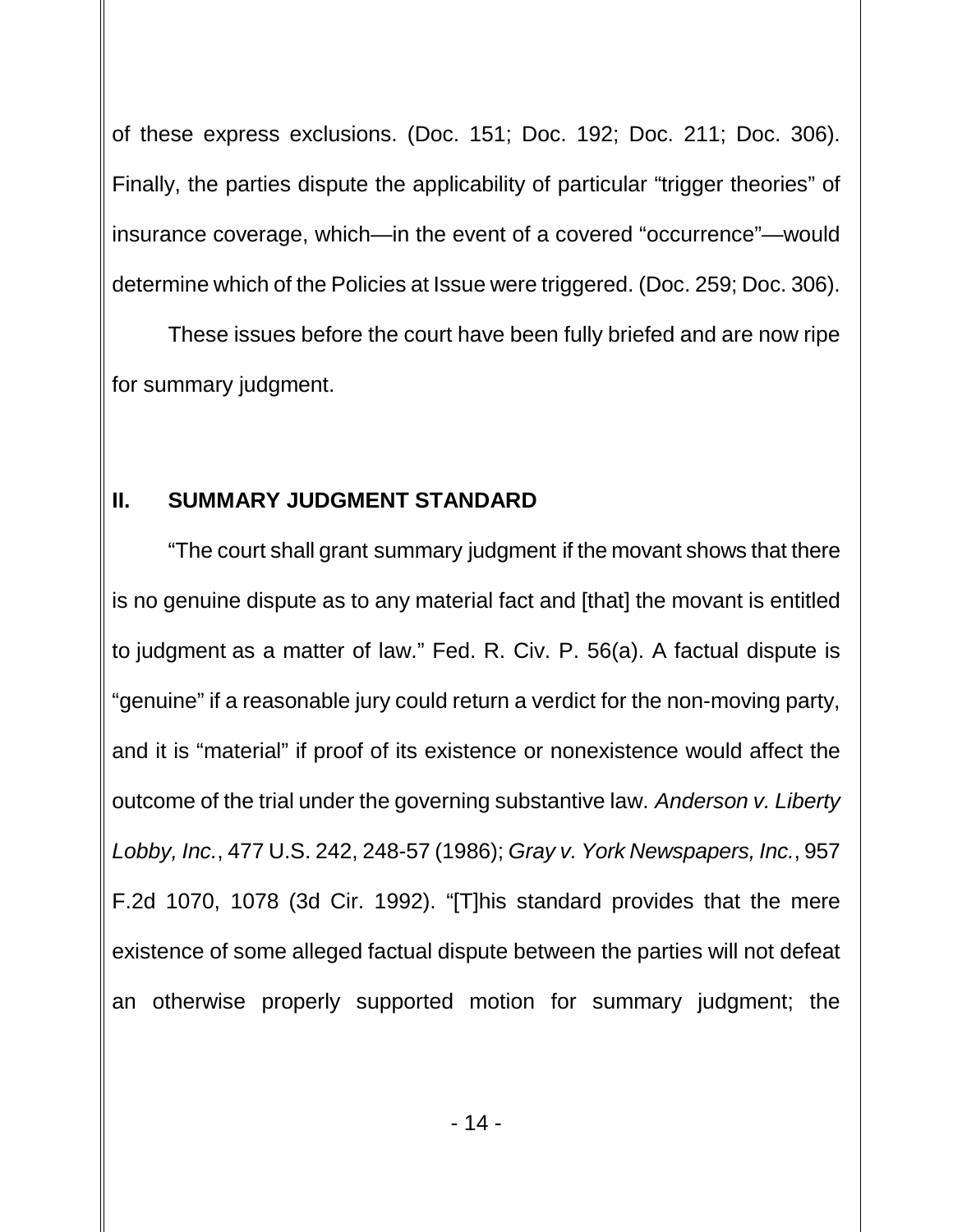requirement is that there be no genuine issue of material fact." *Anderson*, 477 U.S. at 247-48.

To determine whether a genuine dispute of material fact exists, the court should consider the "pleadings, depositions, answers to interrogatories, and admissions on file, together with the affidavits, if any." *Celotex Corp. v. Catrett*, 477 U.S. 317 (1986). In doing so, the court must view all the evidence and any inferences drawn therefrom in the light most favorable to the non-moving party. *Andreoli v. Gates*, 482 F.3d 641, 647 (3d Cir. 2007) (citing *Farrell v. Planters Lifesavers Co.*, 206 F.3d 271, 278 (3d Cir. 2000)). However, the court's function at the summary judgment stage "is not . . . to weigh the evidence and determine the truth of the matter but to determine whether there is a genuine issue for trial." *Anderson*, 477 U.S. at 249. *See also Marino v. Indus. Crating Co.*, 358 F.3d 241, 247 (3d Cir. 2004) (noting that the court may neither weigh the evidence nor make credibility determinations).

Parties seeking to establish that a fact is or is not genuinely disputed may not rely on unsubstantiated allegations. Rather, they must support such assertions by "citing to particular parts of materials in the record" to demonstrate that the adverse party's factual assertion either lacks support from cited materials or is unsupported by admissible evidence. Fed. R. Civ. P. 56(c)(1). *See also Celotex Corp.*, 477 U.S. at 324 (requiring evidentiary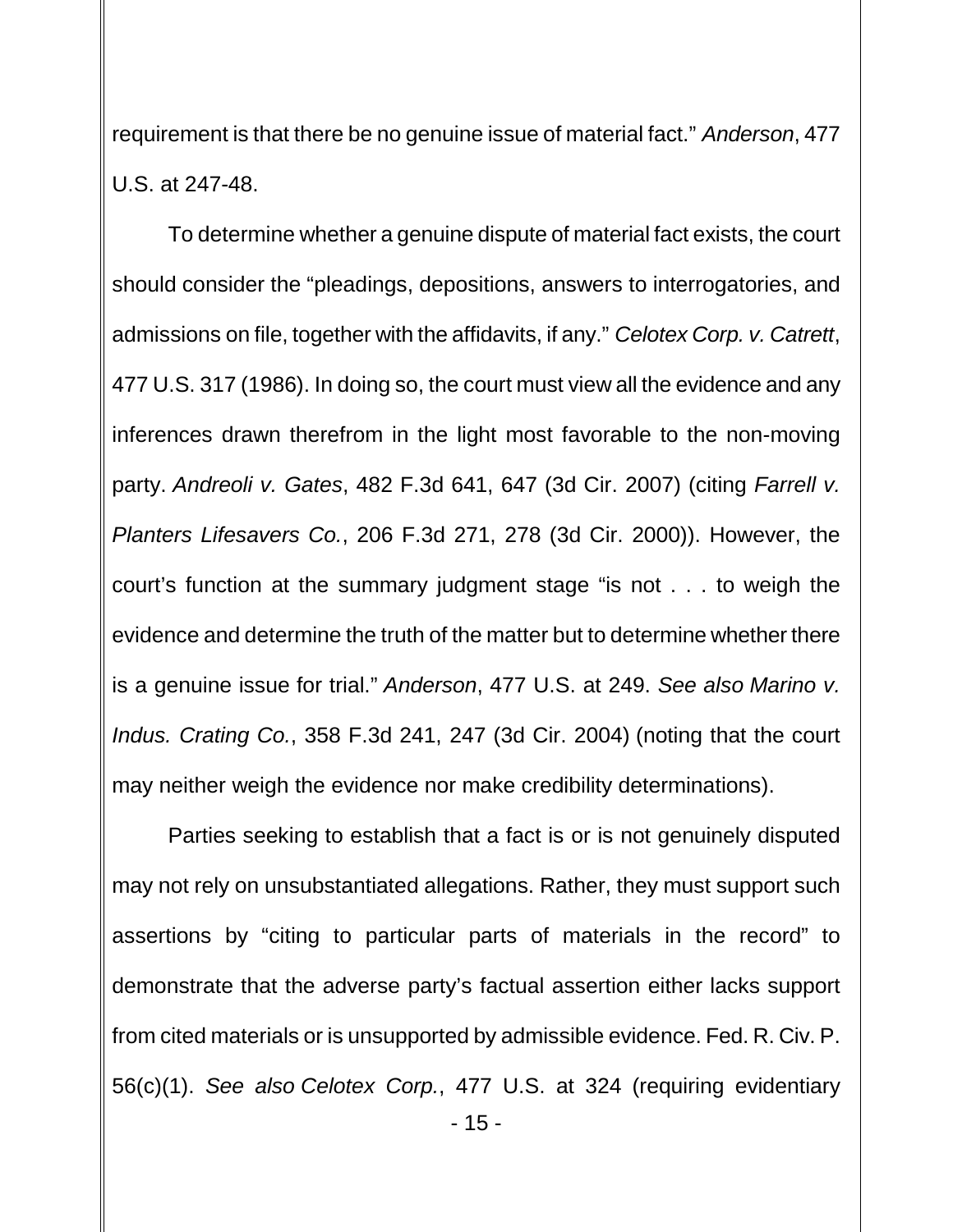support for factual assertions made during summary judgment). A party's failure to properly support or contest an assertion of fact may result in that fact being considered undisputed for purposes of the summary judgment motion, although the court may also grant parties an opportunity to properly provide support for an asserted fact. Fed. R. Civ. P. 56(e).

To prevail on a motion for summary judgment, the moving party must affirmatively identify those portions of the record that demonstrate the absence of a genuine dispute of material fact. *Celotex Corp.*, 477 U.S. at 323- 24. The moving party can satisfy this burden by showing that "on all the essential elements of its case on which it bears the burden of proof at trial, no reasonable jury could find for the non-moving party." *In re Bressman*, 327 F.3d 229, 238 (3d Cir. 2003). *See also id.* at 325.

If the moving party meets this initial burden, the non-moving party "must do more than simply show that there is some metaphysical doubt as to material facts" to avoid summary judgment. *Boyle v. County of Allegheny*, 139 F.3d 386, 393 (3d Cir. 1998) (quoting *Matsushita Elec. Indus. Co. v. Zenith Radio*, 475 U.S. 574, 586 (1986)). Rather, the non-moving party must provide "sufficient evidence" for a jury to return a verdict in its favor. *Id.* "[I]f the [non-movant's] evidence is merely colorable or not significantly probative,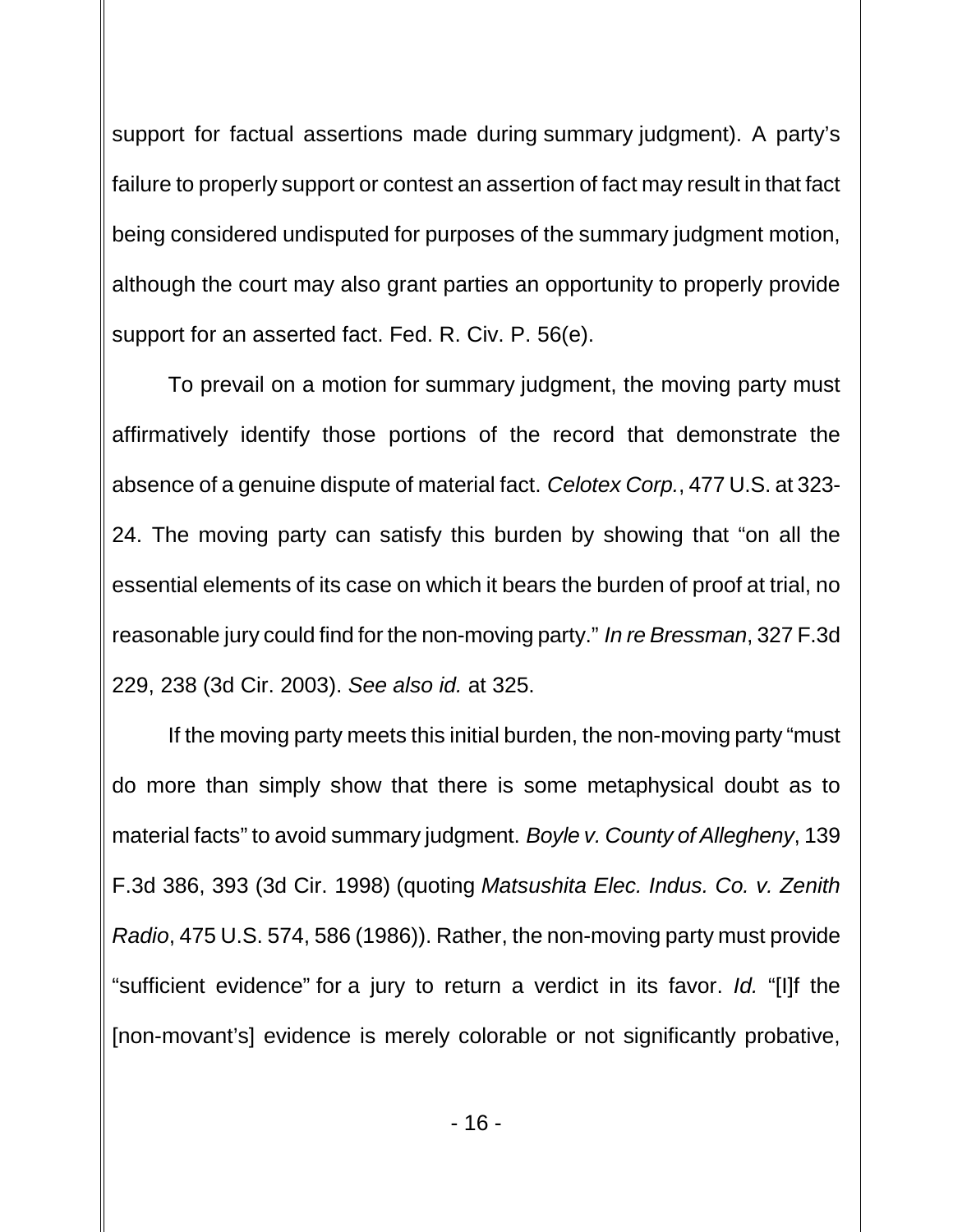[then] summary judgment should be granted." *Id.* (quoting *Armbruster v. Unisys Corp.*, 32 F.3d 768, 777 (3d Cir. 1994)).

## **III. DISCUSSION**

As a preliminary matter, the court must "look to the language of the policies themselves to determine in which instances they will provide coverage." *Kvaerner Metals Div. of Kvaerner U.S., Inc. v. Commercial Union Ins. Co.*, 589 Pa. 317, 331 (2006). The court's primary goal in interpreting an insurance policy, as with interpreting any contract, is to ascertain the parties' intent as manifested by the policy's terms. *401 Fourth Street v. Investors Insurance Co.*, 583 Pa. 445, 454 (2005). "When the language of the policy is clear and unambiguous, [the] court is required to give effect to that language." *Id.* at 455. Alternatively, "[w]hen a provision in the policy is ambiguous . . . the policy is to be construed in favor of the insured to further the contract's [main] purpose of indemnification, [bearing in mind that] the insurer [primarily] drafts the policy and controls [its] coverage." *Id.*

The Policies at Issue are "occurrence-based" policies, meaning that coverage is implicated only when there has been an "occurrence," which is a contractual term with a meaning that has been refined through case law. *See,*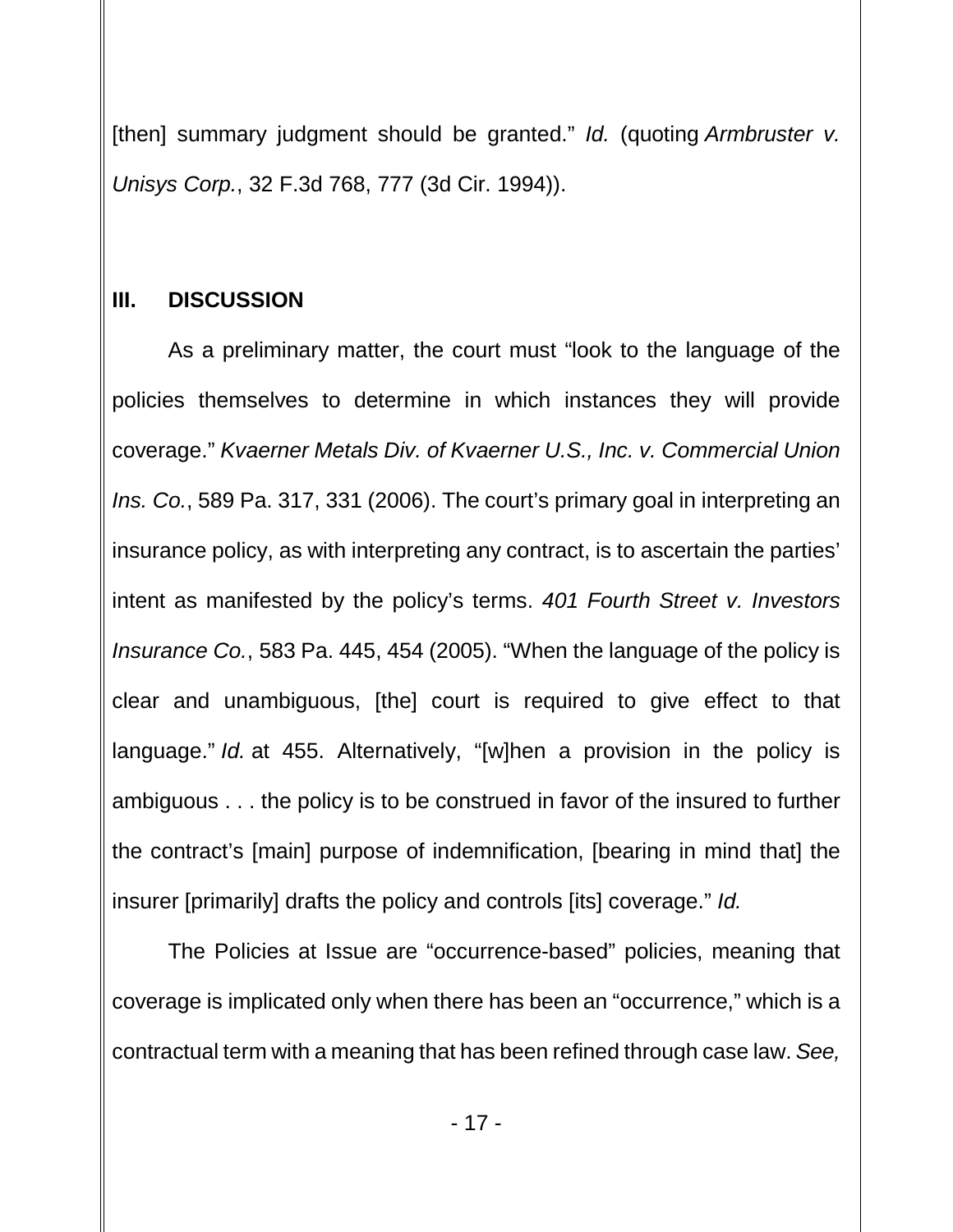*e.g.*, *Kvaerner*, 589 Pa. at 324. Twenty-six out of the twenty-seven Policies at Issue define "occurrence" as "an accident, including continuous or repeated exposure to . . . conditions." (Doc. 1, Exh. D; Doc. 1, Exh. E; Doc. 1, Exh. F; Doc. 1, Exh. G; Doc. 1, Exh. H; Doc. 1, Exh. I; Doc. 1, Exh. J; Doc. 1, Exh. K; Doc. 1, Exh. L; Doc. 1, Exh. M; Doc. 1, Exh. N; Doc. 1, Exh. P; Doc. 1, Exh. Q; Doc. 1, Exh. R; Doc. 1, Exh. S; Doc. 1, Exh. T; Doc. 1, Exh. V; Doc. 1, Exh. W; Doc. 1, Exh. X; Doc. 1, Exh. Y; Doc. 1, Exh. Z; Doc. 1, Exh. AA). The remaining policy defines "occurrence" as "injurious exposure, including continuous or repeated exposure to conditions." (Doc. 1, Exh. C). Each of the Policies at Issue links the definition of "occurrence" to "property damage," requiring the Defendant Insurers to pay for property damage "that takes place during the Policy Period and [that] is caused by an occurrence." (Doc. 182).

These contractual terms are unambiguous. "An occurrence . . . is an accident." *Kvaerner*, 589 Pa. at 332. Underpinning the idea of an "accident" is the concept that it must be "unexpected." *Id.* at 333. "It is [therefore] necessary . . . to examine whether the damage that [was] the impetus of [the Underlying Action] was caused by an accident [such that it] constitute[s] an occurrence" under one or more of the Policies at Issue. *Id.* at 332.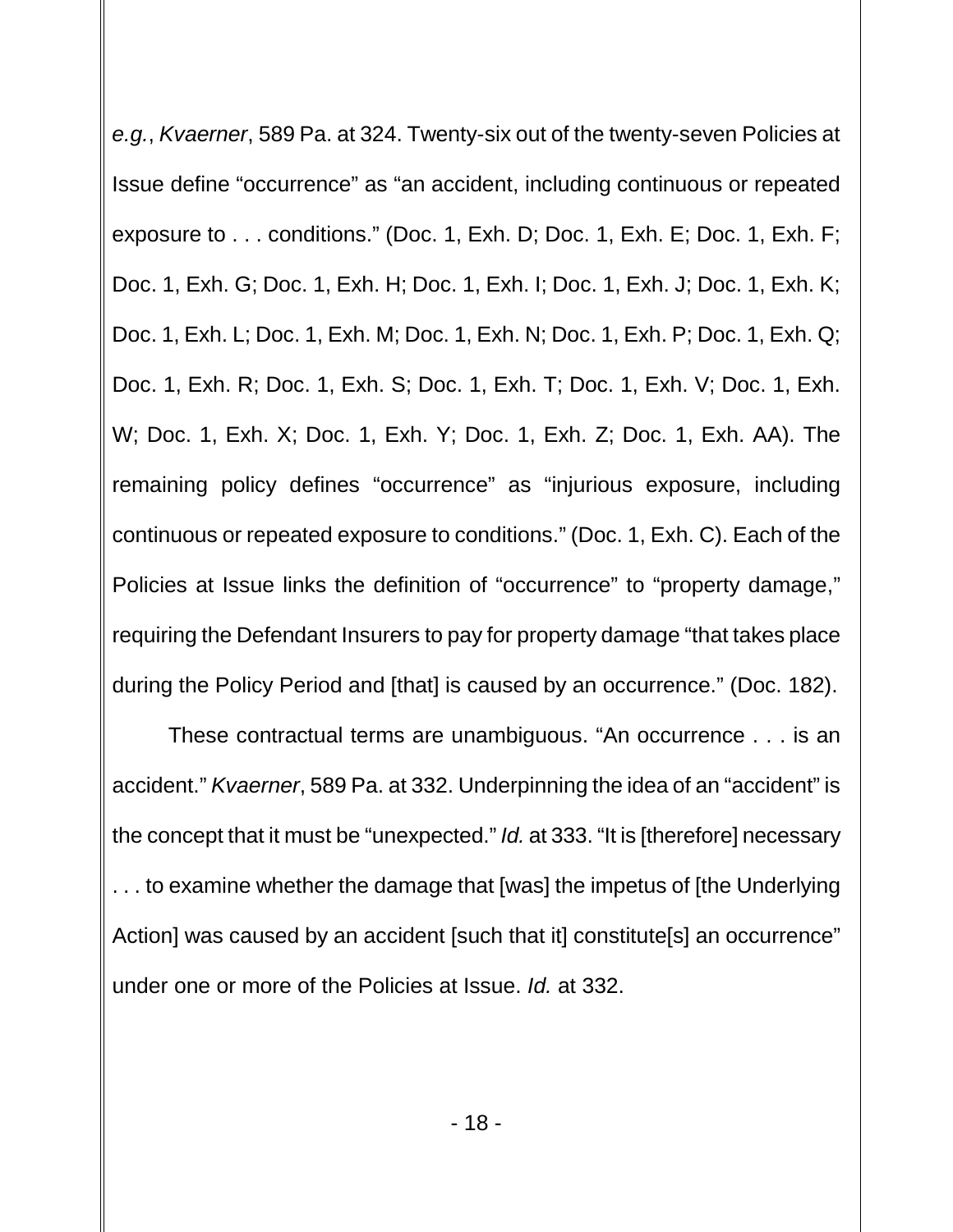# **a. Whether the Underlying Action Was an "Occurrence" Triggering the Defendant Insurers' Duty to Defend Sapa**

The Pennsylvania Supreme Court has reiterated that the question of whether an insurer has undertaken the "duty to defend" (that is, the duty to defend an insured against a lawsuit) depends solely on "whether [the language of] the third party's complaint triggers coverage." *Mut. Benefit Ins. Co. v. Haver*, 555 Pa. 534, 538 (1999). The duty to defend is broader than the "duty to indemnify" (that is, the duty to indemnify the insured for liabilities sustained from a lawsuit), as the duty to defend is based upon allegations that, if proved, would trigger an indemnity obligation. *See id.* at 539 n.1. "If an insurer does not have a duty to defend, [then] it does not have a duty to indemnify." *Indalex Inc. v. Nat'l Union Fire Ins. Co. of Pittsburgh, Pa.*, 83 A.3d 418, 421 (Pa. Super. 2013), *app. denied*, 99 A.3d 926 (Pa. 2014). "However, both duties flow from a determination that the complaint triggers coverage." *Id.* (quoting *Gen. Accident Ins. Co. of Am. v. Allen*, 692 A.2d 1089, 1095 (1997)).

To uncover whether the duty to defend exists in the instant dispute, therefore, the court must "examine [the] complaint to determine whether the allegations set forth therein constitute the type[s] of instances that will trigger coverage." *See, e.g.*, *Kvaerner*, 589 Pa. at 331 (holding that "[t]he Superior Court erred in looking beyond the allegations raised in [the] . . . [c]omplaint").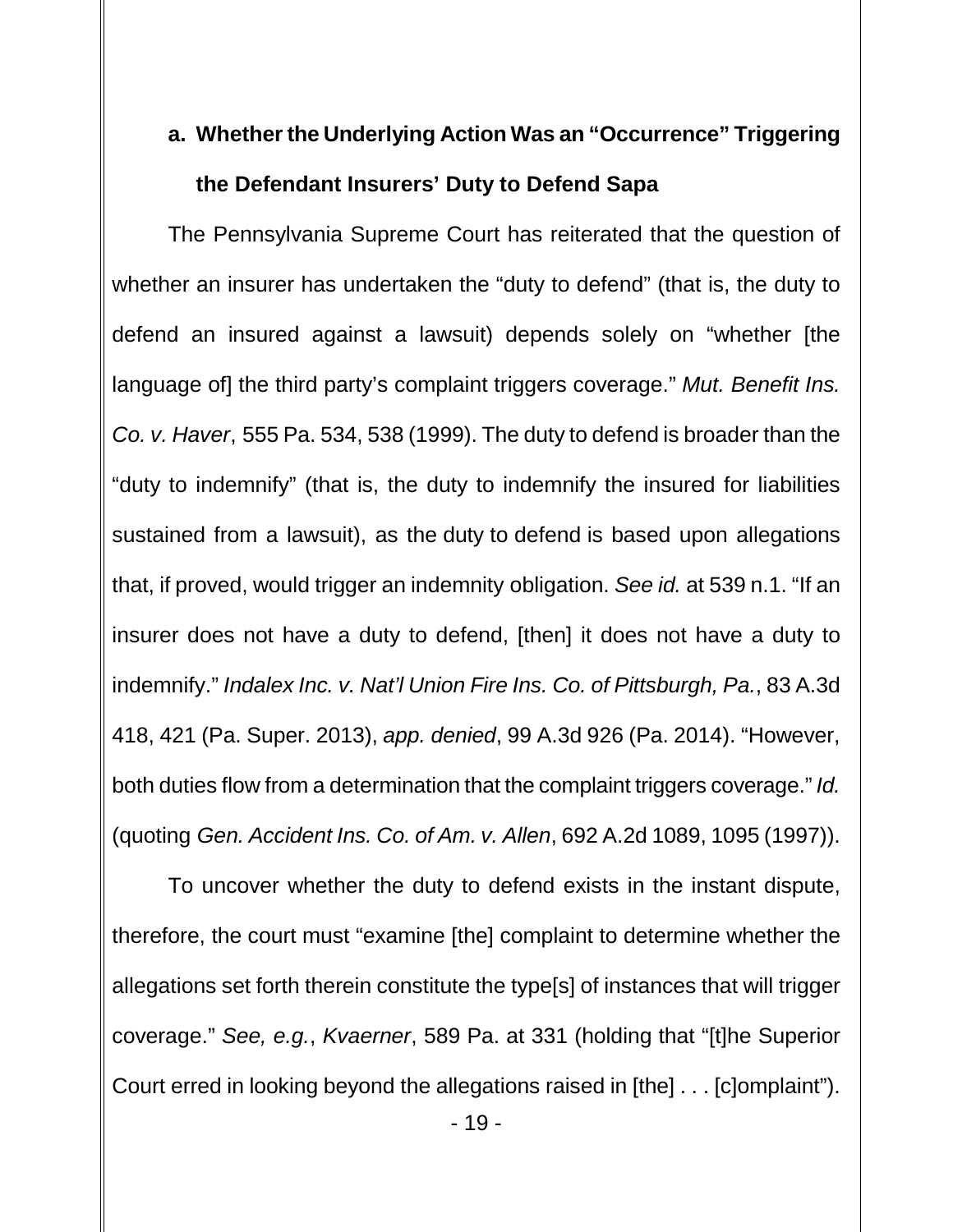The existence of a duty to defend is determined "by comparing the four corners of the insurance contract to the four corners of the complaint." *Am. & Foreign Ins. Co. v. Jerry's Sport Ctr., Inc.*, 606 Pa. 584, 609 (2010). "The language of the policy and the allegations of the complaint must be construed together to determine the insurer's obligation." *Donegal Mut. Ins. Co. v. Baumhammers*, 595 Pa. 147, 155 (2007) (quoting *Gene's Restaurant Inc. v. Nationwide Ins. Co.*, 519 Pa. 306, 308 (1988)). "It does not matter if . . . the facts [in the complaint] are completely groundless, false, or fraudulent." *Indalex*, 83 A.3d at 421 (quoting *D'Auria v. Zurich Ins. Co.*, 507 A.2d 857, 859 (Pa. Super. 1986)). "It is the face of the complaint, and not the truth of the facts alleged therein," that are of importance here. *Id.*

The question for analysis thus becomes whether any of Marvin's claims asserted in the Underlying Action qualified as covered "occurrences" such that they triggered the Defendant Insurers' duty to defend Sapa. The parties to the instant dispute cite to competing Pennsylvania court decisions to support their arguments on this point, and the court's disposition of this question in large part hinges upon the interpretation and application of these cases. (Doc. 182; Doc. 306). As such, a more thorough review of the reasoning undergirding the holdings of these cases is warranted.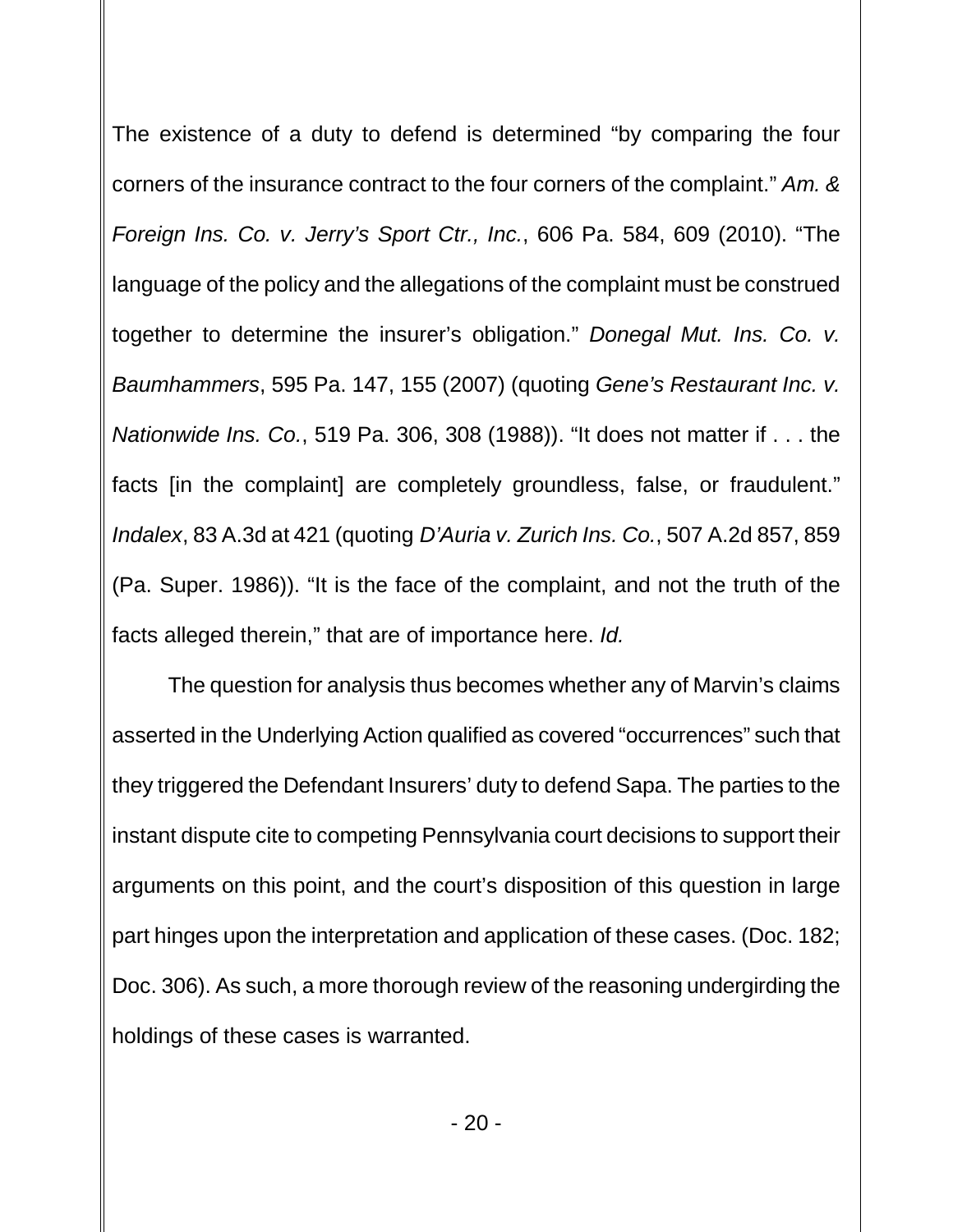#### **i. Review of the Applicable Case Law**

At issue in *Kvaerner* was a damaged battery manufactured by the insured under specifications provided by the plaintiff in an underlying dispute. *See Kvaerner*, 589 Pa. at 335-36. According to this plaintiff, the insured breached its contract by supplying a product that did not comply with the required contractual specifications. *See id.* at 322. According to the insured, it was an improper movement of the battery's roof, either alone or in tandem with a heavy rainfall, that damaged the battery. *See id.* at 325. The insured sought coverage from its insurer under its occurrence-based, commercial general liability policy based on its contention that the damage was the result of an "accident" because the insured had not intended for its methods or the rainfall to move the battery's roof. *See id.* at 324.

The Pennsylvania Supreme Court found that the insurer was not obligated to provide coverage because the underlying lawsuit against the insured "aver[red] only property damage from poor workmanship to the work product itself." *Id.* at 336. The *Kvaerner* court reasoned that a commercial general liability policy may provide coverage where faulty workmanship causes bodily injury or damage to another property, but it does not cover cases where faulty workmanship damages the faulty work product alone. *See id.* at 334. Since faulty workmanship standing alone did not amount to an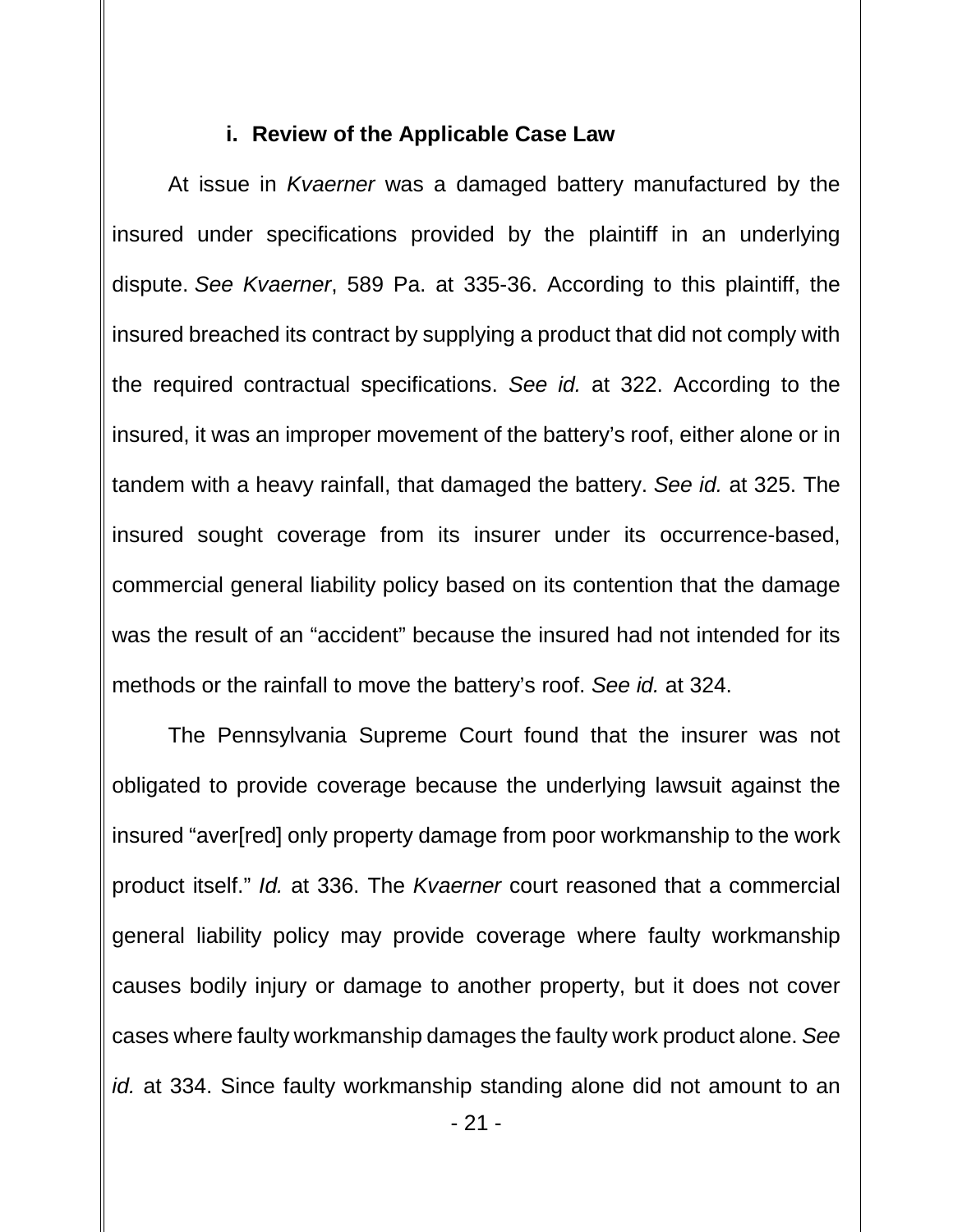"accident," there was no covered occurrence. *Id.* at 335-36. "[T]he ordinary definition of 'accident' . . . implies a degree of fortuity that is not present in a claim for faulty workmanship." *Id.* at 333. The *Kvaerner* court further supported its holding by noting that the complaint in the underlying dispute contained only claims for breach of contract and warranty. *See id.* While "[t]he insured, as a source of goods or services, may be liable as a matter of contract law to make good on products or work [that are] defective or otherwise unsuitable because [they are] lacking in some capacity . . . [t]his liability . . . is not what the coverages in question are designed to protect against." *Id.* at 335 n.10. "The coverage is for tort liability for physical damages to others and not for contractual liability of the insured for economic loss because the product or completed work is not that for which the damaged person bargained." *Id.*

In *Gambone Bros.*, a number of homeowner-plaintiffs brought claims for breach of contract, breach of warranty, negligence, strict liability, fraud, and unfair trade practices against the insured, a builder of housing developments, in an underlying dispute. *Millers Capital Ins. Co. v. Gambone Bros. Dev. Co., Inc.*, 941 A.2d 706, 710 (Pa. Super. 2007). Each of the plaintiffs had purchased homes in a development built by the insured, and their allegations centered on the use of defective stucco, which caused water damage and related problems to the interiors of the homes. *See id.* at 709. The insured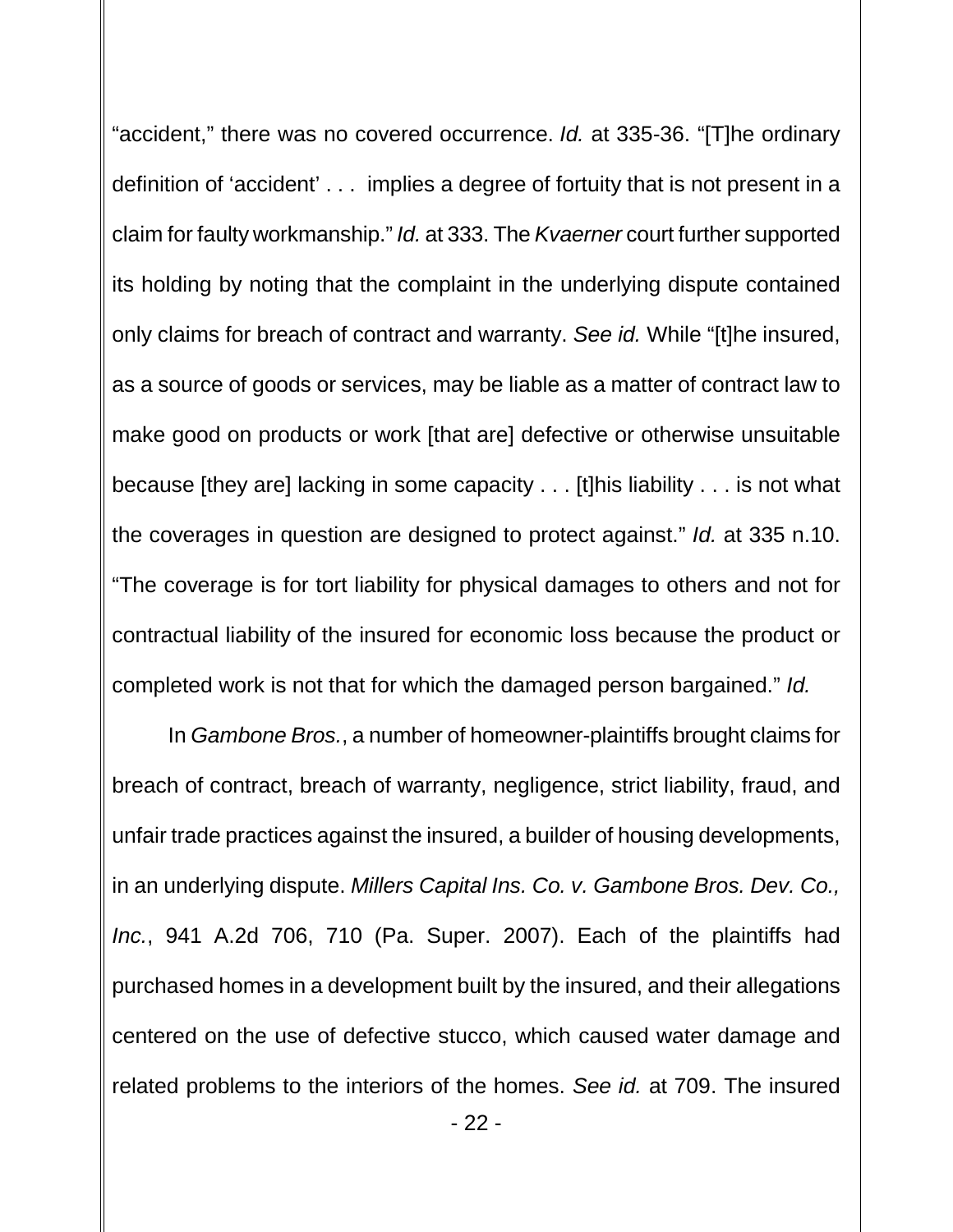was denied coverage by its insurer, and the insurer thereafter sought a declaratory judgment stating that it did not owe said coverage. *See id.* The insured sought to distinguish *Kvaerner* on the basis that the underlying dispute did "not merely involve claims for faulty workmanship that led to the failure of the stucco exteriors but also involve[d] claims for ancillary and accidental damage caused by the resulting water leaks to non-defective work inside the home interiors." *Id.* at 713. The Superior Court of Pennsylvania, however, rejected this proposed distinction. *Id.*

Instead, the *Gambone Bros.* court viewed the resultant damage as affecting "the interior of the larger product, [which] in this case [was] the home," causing the case's facts to fall squarely under the holding in *Kvaerner*. *Id.* The damage to the homes' interiors that arose from defective workmanship on the homes' exteriors was therefore not an "occurrence." *Id.* The *Gambone Bros.* court elaborated that "natural and foreseeable acts, such as rainfall, which tend to exacerbate the damage, effect, or consequences caused [from the beginning] by faulty workmanship . . . cannot be considered sufficiently fortuitous to constitute an 'occurrence' or 'accident' for the purposes of an occurrence-based [commercial general liability] policy." *Id.* Consequently, the *Gambone Bros.* court, applying *Kvaerner*, concluded that the insurer had no obligation to defend or indemnify the insured. *See id.*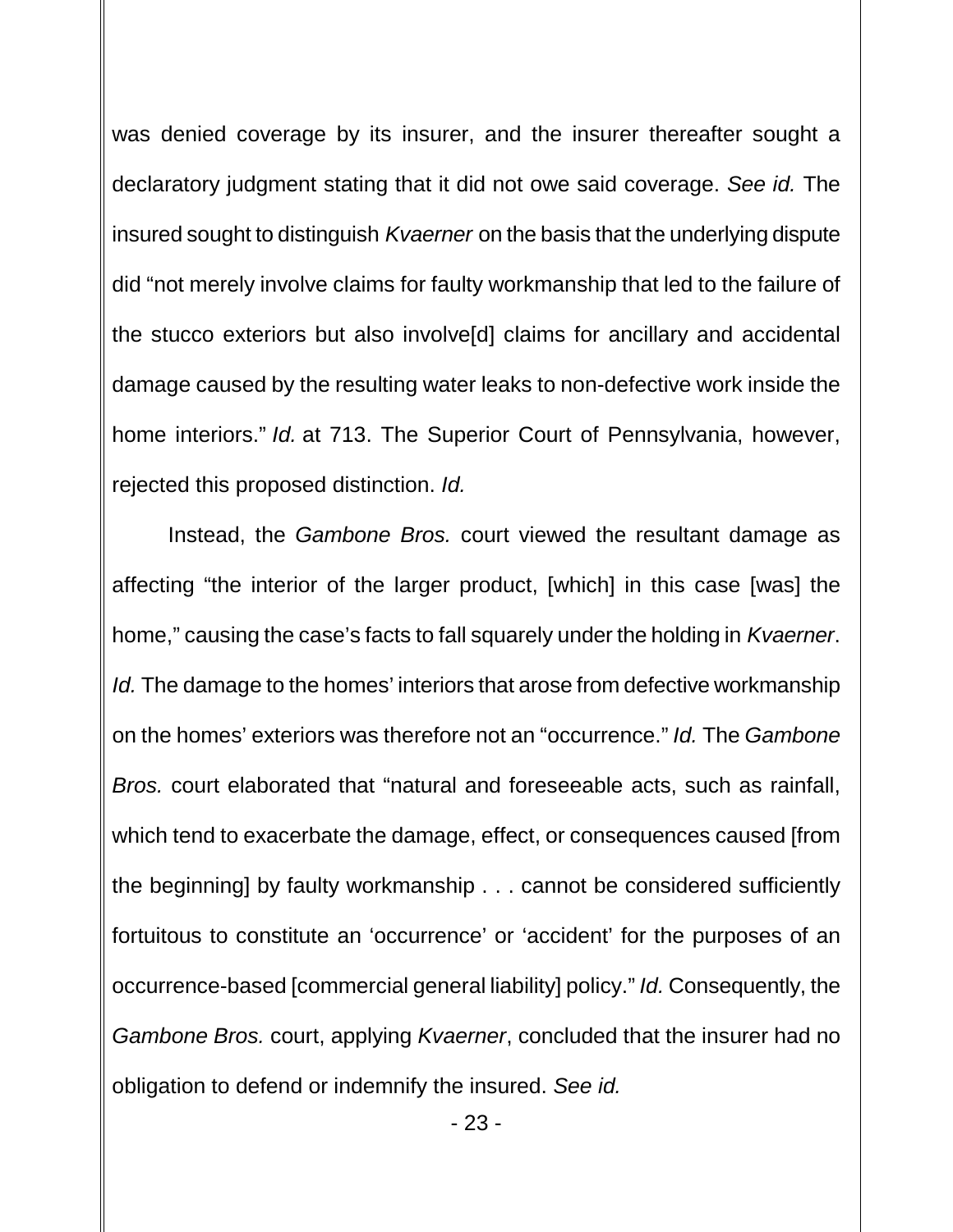In *Abbott Furnace*, the insured manufactured an annealing furnace that produced magnetic laminations for the plaintiff in an underlying dispute. *See Erie Ins. Exch. v. Abbott Furnace Co.*, 972 A.2d 1232, 1234 (Pa. Super. 2009). The malfunctioning furnace allegedly caused damages to both the furnace itself and the magnetic laminations, including some laminations that the plaintiff already had shipped to customers, resulting in various economic injuries. *Id.* The complaint in the underlying dispute brought claims for "breach of contract, breach of warranty, breach of the duty of good faith and fair dealing, fraud, and consumer fraud." *Id.* at 1235. The plaintiff was twice granted leave to amend its complaint, and the second amended complaint "includ[ed] a sixth count sounding in negligence." *Id.* After each iteration of the complaint, the insured sought coverage under its commercial general liability policy, which the insurer denied all three times. *See id.* The litigation ultimately resulted in a settlement agreement under which the insured agreed to pay the plaintiff. *See id.* The insurer thereafter filed a declaratory judgment action, claiming that the underlying pleadings did not establish an "occurrence" triggering coverage. *See id.* The insured argued that, because the underlying pleadings asserted negligence and claimed damages to property other than the annealing furnace itself, the case was distinguishable from *Kvaerner*, and coverage was due. *See id.* at 1236.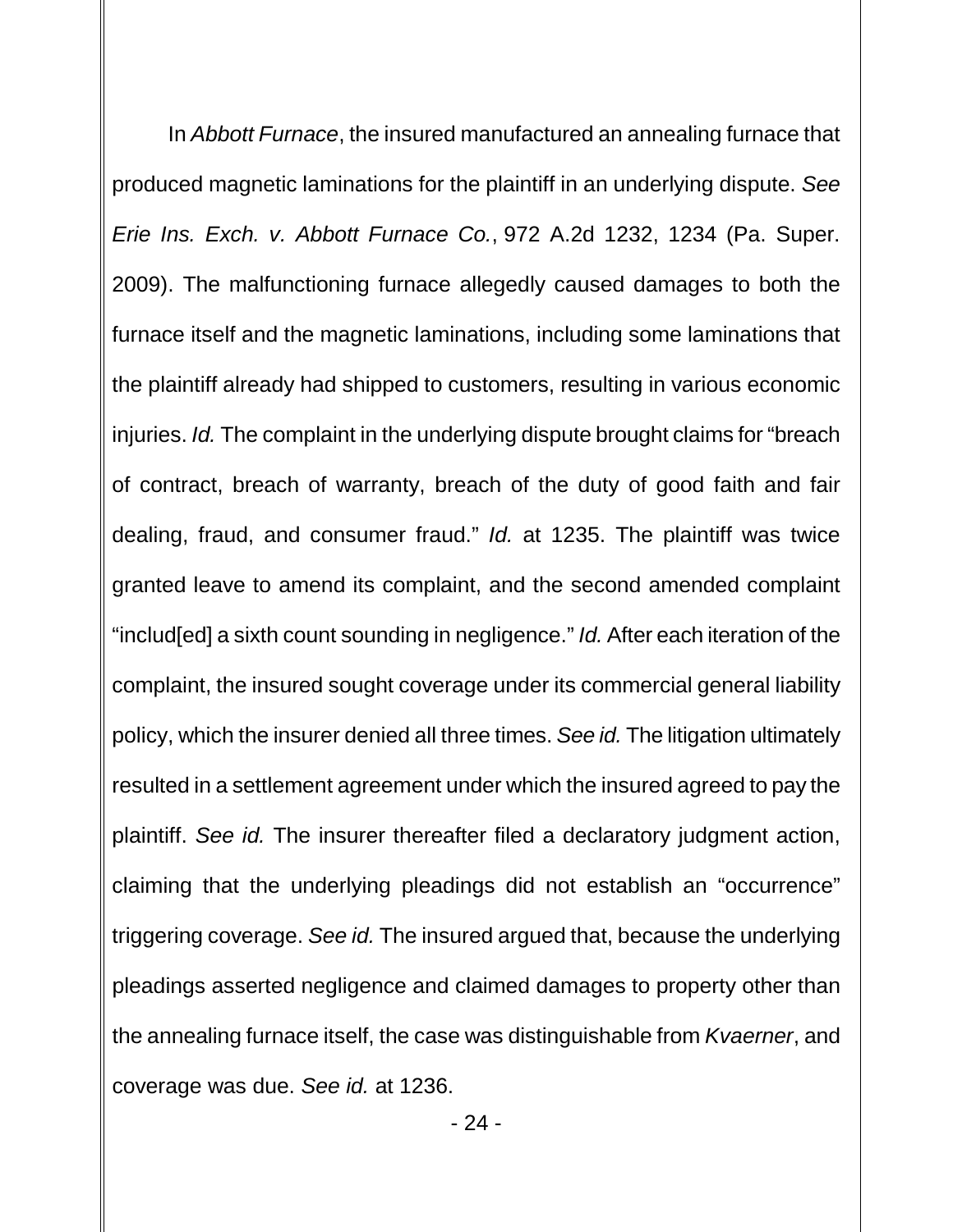While the Superior Court of Pennsylvania agreed that the second amended complaint with the added negligence claim controlled the court's analysis, it further noted that "[w]hen a plaintiff alleges that a defendant committed a tort in the course of carrying out a contractual agreement, Pennsylvania courts examine the claim and determine whether the 'gist' or gravamen of it sounds in contract or [in] tort." *Id.* at 1238 (citing *Pa. Mfrs.' Ass'n Ins. Co. v. L.B. Smith, Inc.*, 831 A.2d 1178, 1182 (Pa. Super. 2003)). The *Abbott Furnace* court then held that the gist of the underlying pleadings against the insured lay in contract and that the underlying claim alleging negligence "arose from the mutual agreement between the parties regarding the specific requested purpose and design of the furnace." *Id.* at 1239. "[B]efore ordering a furnace from [the insured], [the plaintiff] advised [the insured] of its specific needs and intended use." *Id.* at 1240. "The damage to [the plaintiff's magnetic] laminations resulted from [the insured's] contractual breach in failing to design the furnace in accordance with [the plaintiff's] requested needs and intended use." *Id.*

In so holding, the *Abbott Furnace* court expressly rested its decision on a legal principle called the "gist of the action" doctrine and concluded that, although negligence had been included as a count in the second amended complaint, the negligence claim was not "adequately pleaded" to establish a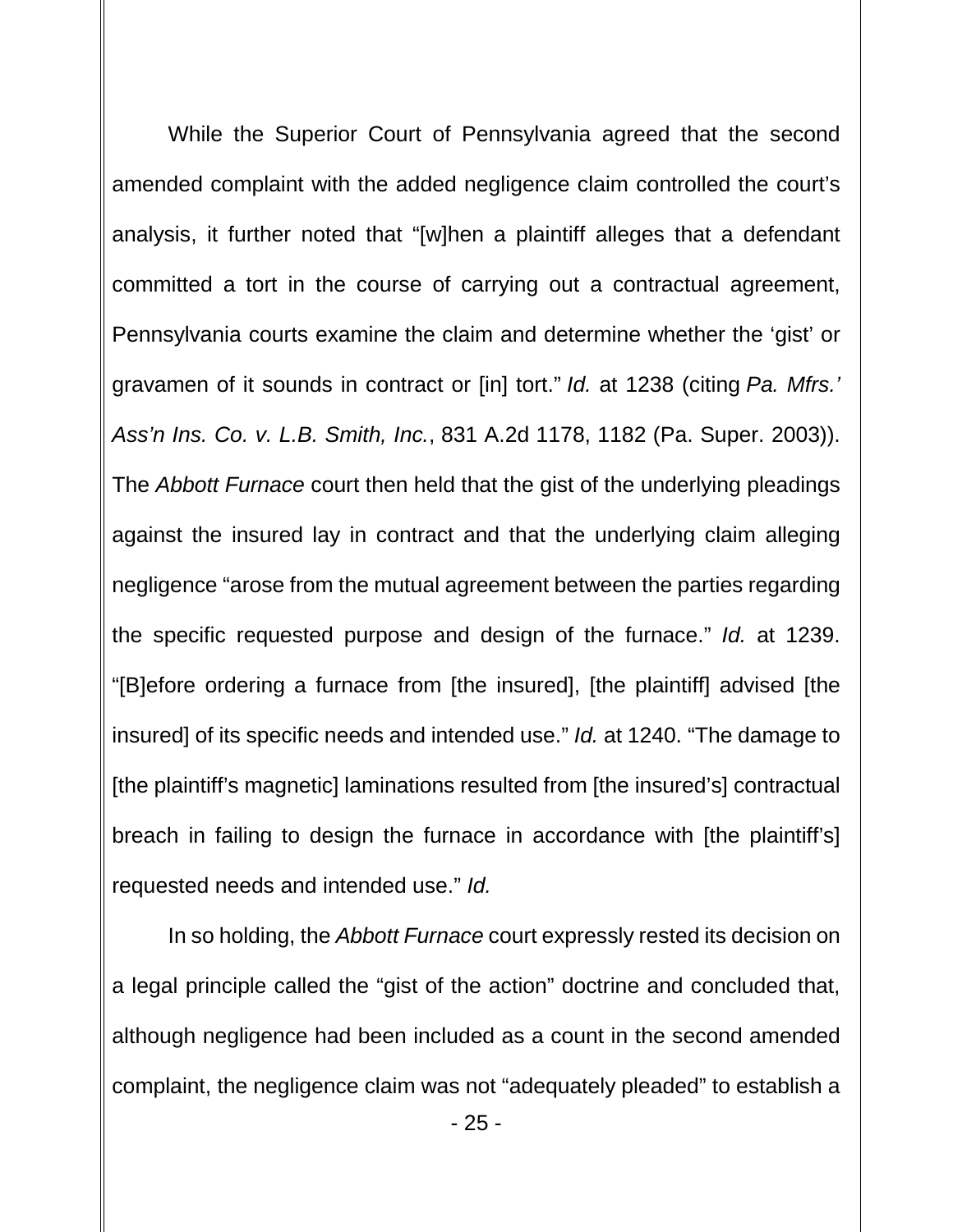covered "occurrence." *Id.* at 1239. "As a practical matter, the doctrine precludes plaintiffs from recasting ordinary breach of contract claims into tort claims." *Id.* at 1238. "This is not a situation in which the tortious conduct was the 'gist' of the action and [in which] the contract was merely collateral to the conduct." *Id.* at 1239. "Accordingly, the claim should be limited to a contract claim because the parties' obligations are defined by the terms of the contract . . . not by the larger social policies embodied by the law of torts." *Id.* On that basis, the *Abbott Furnace* court affirmed the trial court's decision to rely on *Kvaerner* in granting summary judgment to the insurer. *See id.*

In arguing that the Underlying Action is indeed a covered occurrence, Sapa cites heavily to *Indalex*. (Doc. 182). In *Indalex*, the underlying dispute brought claims for "strict liability, negligence, breach of warranty, and breach of contract" based on allegations that the insured manufactured defective windows that resulted in water leakage and associated damage, including cracked walls, mold, and personal injury stemming from the mold. *Indalex*, 83 A.3d at 419. The insurer denied coverage on the basis that there was no "occurrence." *Id.* at 420.

The Superior Court of Pennsylvania first distinguished *Kvaerner* and *Gambone Bros.* by highlighting that the decisions to deny coverage in those cases were based primarily on the fact that the underlying complaints claimed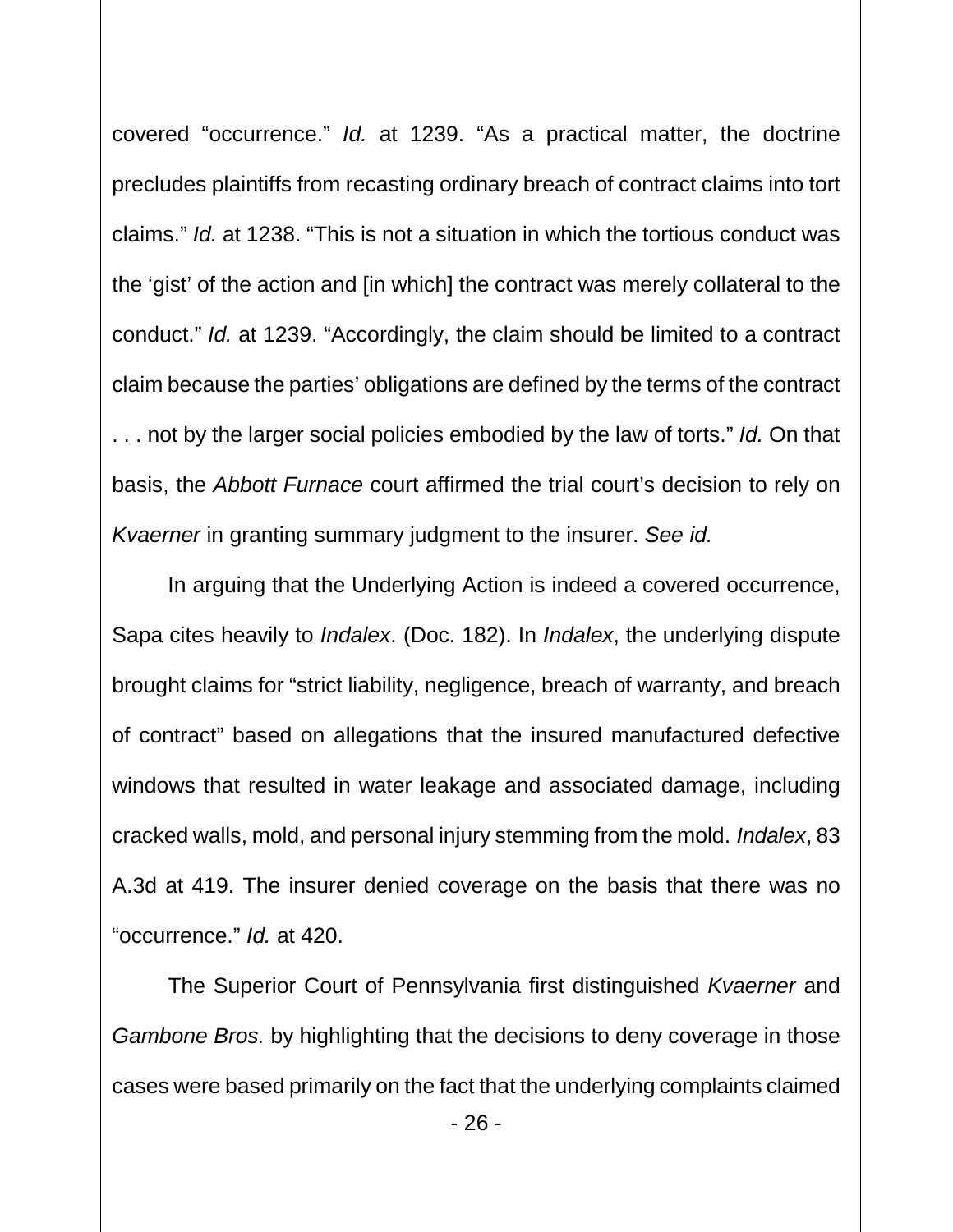damage only to the allegedly faulty products themselves. *See id.* at 422-24. For instance, since the *Gambone Bros.* decision involved a suit against "a property developer and builder of homes, not a typical product manufacturer, with the 'product' being the home itself," the underlying dispute in *Indalex*, which was filed against a manufacturer of windows for damage to property beyond the windows themselves, was distinct. *Id.* at 424. The *Indalex* court then observed that, although the underlying complaint in *Abbott Furnace* (unlike those in *Kvaerner* and *Gambone Bros.*) sought compensation for damages to property other than the allegedly faulty property, the *Abbott Furnace* decision instead focused on the inadequacy of the underlying complaint in establishing a claim for negligence. *See id.* Since the "gist of the action" was contract-based, the *Abbott Furnace* court held that the underlying complaint was actually a contract claim for faulty workmanship masquerading in tort's clothing. *See id.*

Concluding that the case before it was wholly distinguishable from *Kvaerner*, *Gambone Brothers*, and *Abbott Furnace*, the *Indalex* court held that "the claims against [the insured] . . . involved product-liability-based tort claims." *Id.* at 425. "Simply stated, because [the insured sought coverage for] tort claims based on damages to persons or property other than the insured's product," the claims were within "the scope of the coverage," and the insurer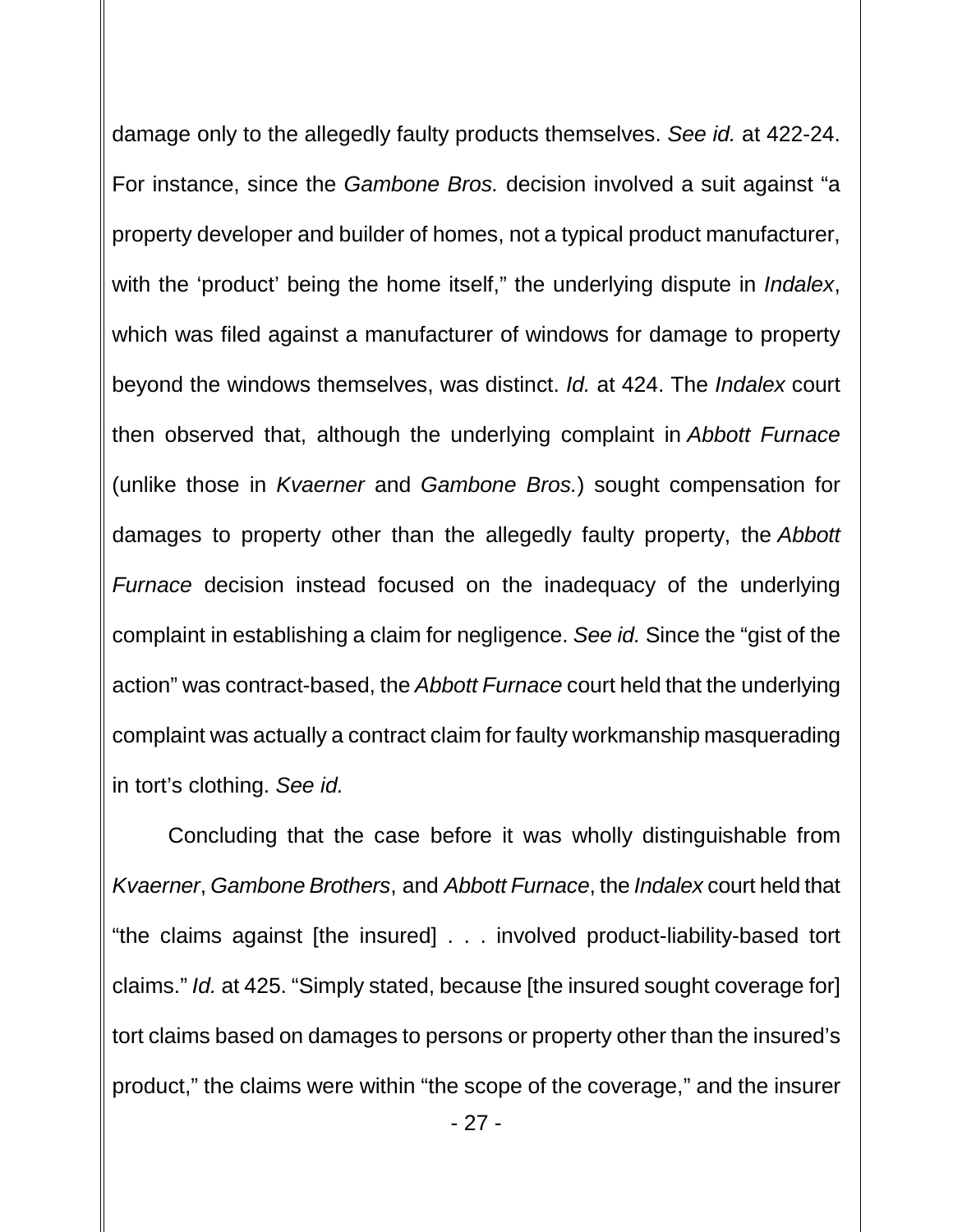was "obligated to defend" the insured. *Id.* "[T]he most critical element in *Indalex* was that the [underlying] claims were product-liability tort claims that were based on damages to persons or property other than the insured's product." *Hagel v. Falcone*, 2014 WL 8331846, at \*12 (Pa. Super. Dec. 23, 2014). In other words, the "provisions of a [commercial] general liability policy provide coverage . . . if the insured work or product *actively malfunctions*, causing injury to an individual or damage to another's property." *Kvaerner*, 589 Pa. at 333 (emphasis in original).

Turning now to the instant coverage dispute pending before this court, much of the parties' disagreement stems from the interplay between *Indalex* and the line of cases originating with *Kvaerner*. (Doc. 151; Doc. 182; Doc. 185; Doc. 192; Doc. 211; Doc. 306). Sapa argues that *Indalex* controls this case's outcome because the Underlying Action asserted tort-based claims for product defects that resulted in damage to additional property beyond the defective extrusions. (Doc. 182; Doc. 244; Doc. 259). Conversely, the Defendant Insurers argue that *Kvaerner* controls because the Underlying Action brought only claims for faulty workmanship resulting only in damage to the faulty extrusions themselves. (Doc. 151; Doc. 185; Doc. 192; Doc. 211; Doc. 306). It is undisputed that the legal calculus established through Pennsylvania case law hinges on the nature of the causes of action and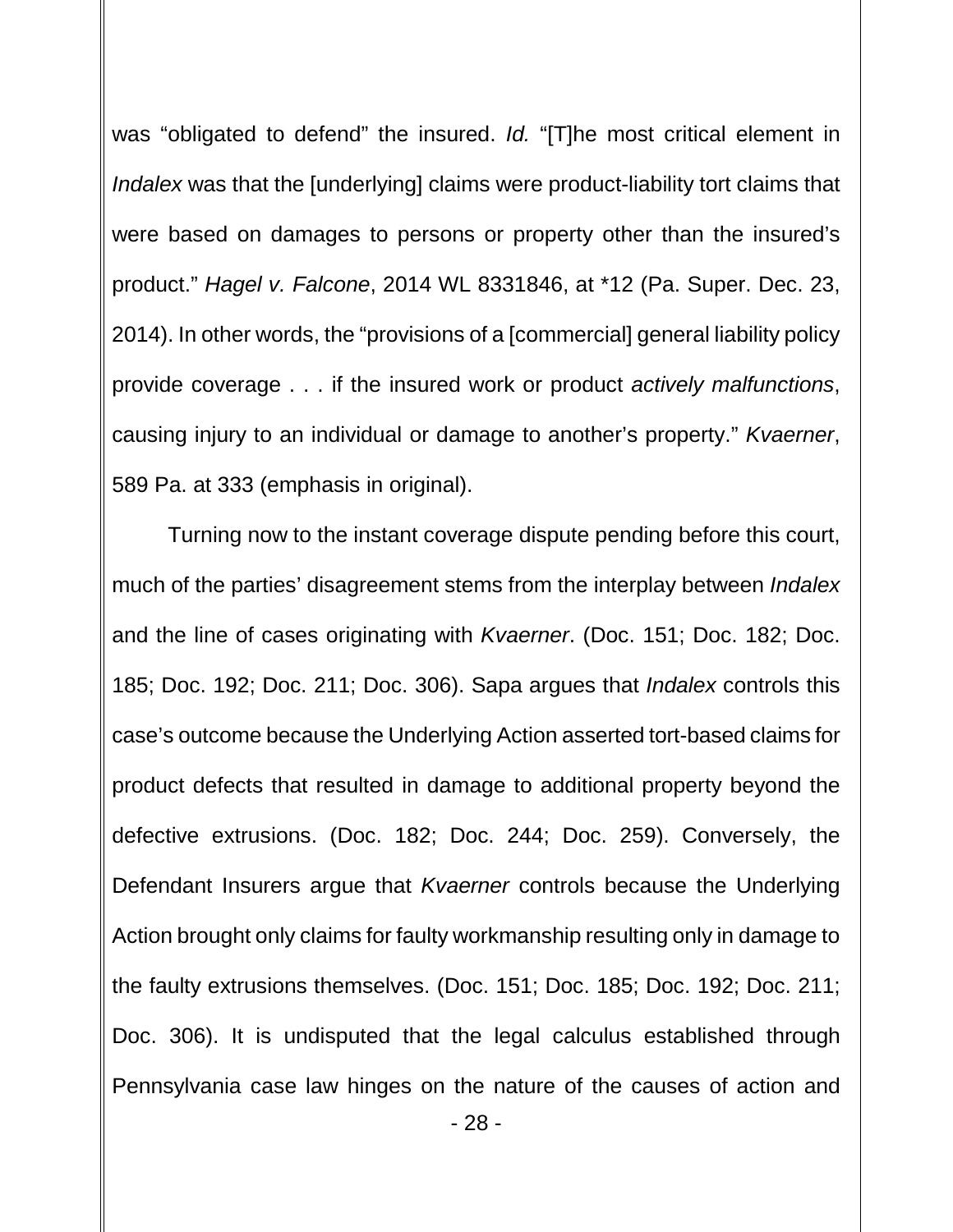damages alleged in the Underlying Action, in conjunction with the language of the specific Policies at Issue.

### **ii. The Claims Pled in the Underlying Action**

Marvin's complaint in the Underlying Action brought claims for breach of contract, breach of express warranty, breach of implied warranty, fraud, fraudulent concealment, negligent misrepresentation, and unlawful trade practices. (Doc. 1, Exh. A). First, Marvin's underlying claims for breach of contract and breach of warranty are easily resolved. "Contractual claims of poor workmanship [do] not constitute the active malfunction needed to establish coverage." *Kvaerner*, 589 Pa. at 333. As noted above, Pennsylvania courts have consistently rejected coverage under occurrence-based insurance policies for damage to the insured's work product itself flowing from the insured's failure to provide a product that meets contractual specifications. *See id.* In other words, "it is largely within the insured's control whether it supplies the agreed-upon product, and the fact that contractual liability flows from the failure to provide that product is too foreseeable to be considered an accident." *Nationwide Mut. Ins. Co. v. CPB Int'l, Inc.*, 562 F.3d 591, 596 (3d Cir. 2009). These claims thus do not trigger the Defendant Insurers' duty to defend Sapa.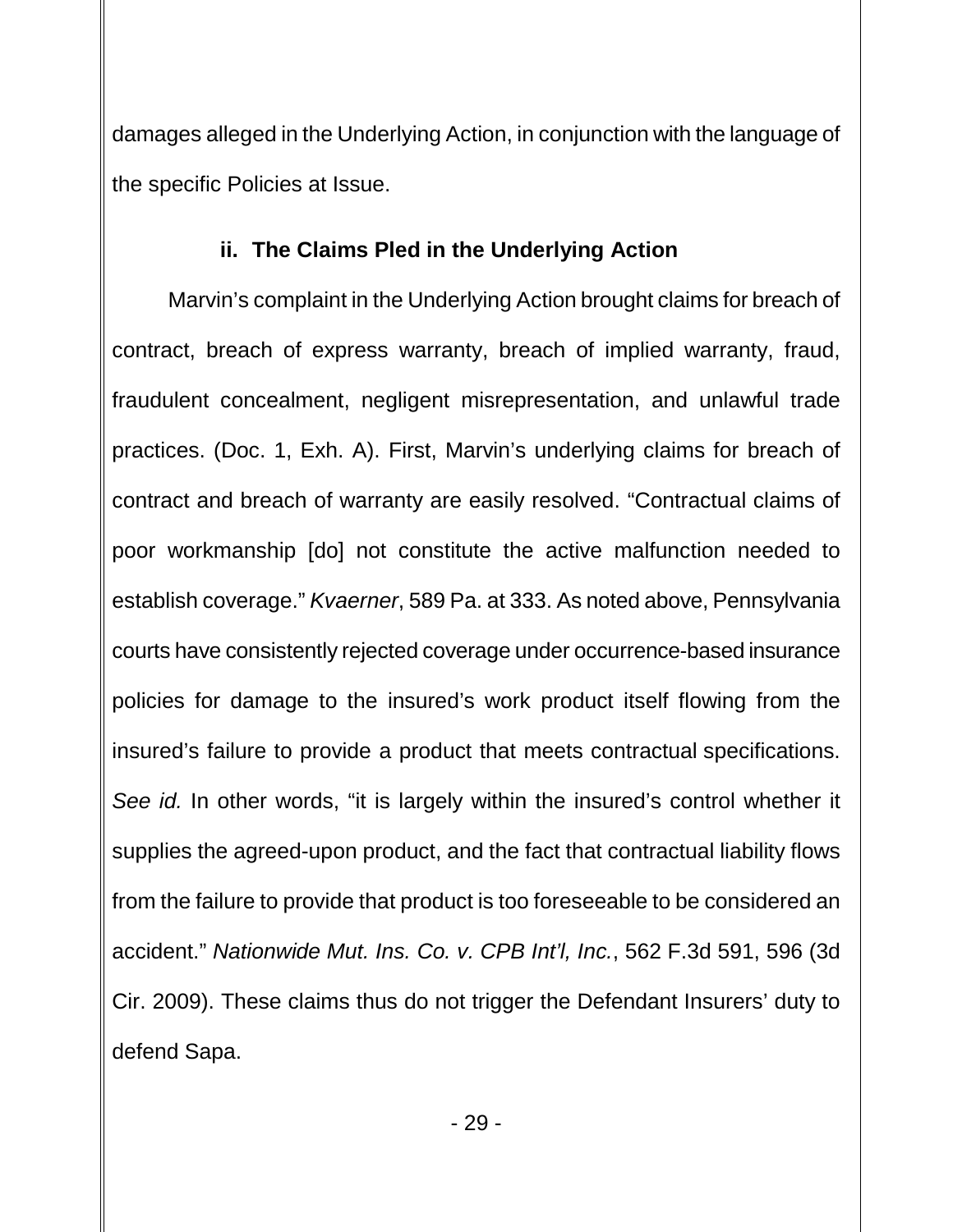Marvin's underlying claims for fraud and fraudulent concealment meet a similar fate. Each variant of fraud alleged in Marvin's complaint "require[s] a demonstration of intentional action, which takes the incidents out[side] the scope of the defined term 'occurrence.' " *Bituminous Cas. Corp. v. John W. Gleim, Jr., Inc.*, 2009 WL 473034, at \*6 (M.D. Pa. Feb. 24, 2009) (holding that fraud is not an occurrence and granting summary judgment to the insurer). "Intentional acts, in contrast to accidents, are not covered 'occurrences' under a general liability policy." *Tower Ins. Co. v. Dockside Assocs. Pier 30 LP*, 834 F. Supp. 2d 257, 263 (E.D. Pa. 2011) (citing *Sclabassi v. Nationwide Mut. Fire Ins. Co.*, 789 A.2d 699, 703 (Pa. Super. 2001)). Due to their inherent intent requirements, claims for fraud and fraudulent concealment, without more, are not encompassed within the definition of "occurrence," which Pennsylvania case law has construed as something accidental. *Am. Planned Cmtys., Inc. v. State Farm Ins. Co.*, 28 F. Supp. 2d 964, 968 (E.D. Pa. 1998). As such, these claims do not trigger the Defendant Insurers' duty to defend Sapa.

Nor does Marvin's underlying claim for negligent misrepresentation amount to a covered occurrence. (Doc. 1, Exh. A). In *Maier*, the Superior Court of Pennsylvania confronted this precise issue and found that the addition of a claim for negligent misrepresentation in an underlying complaint does not trigger an insurer's duty to defend. *Erie Ins. Exch. v. Maier*, 963 A.2d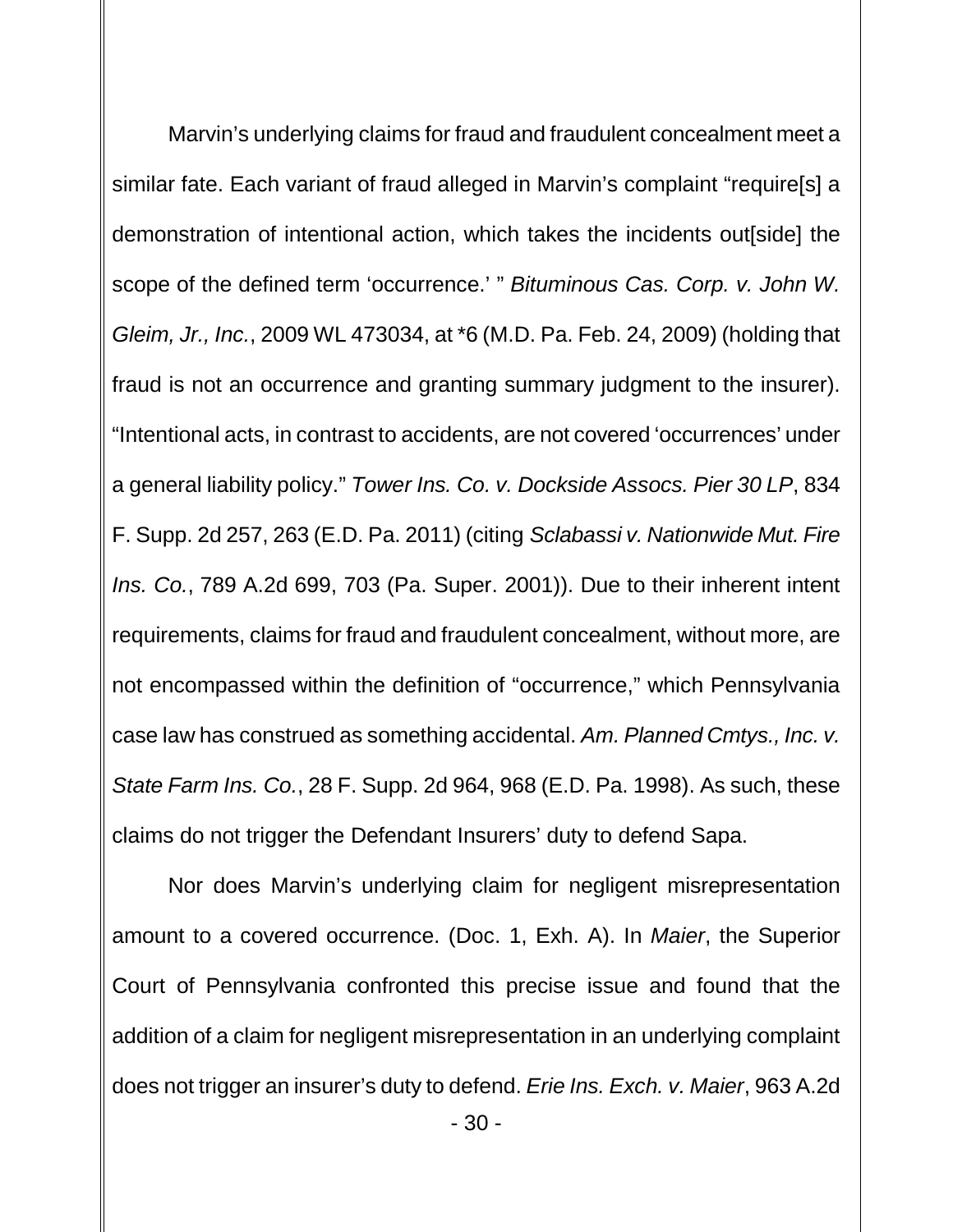907, 909 (Pa. Super. 2008). The *Maier* court first recounted the elements of a claim for negligent misrepresentation under Pennsylvania law and observed that one of those elements requires an "intent for another person to rely on the misrepresentation." *Id.* at 910 (citing *Bilt-Rite Contractors, Inc. v. The Architectural Studio*, 581 Pa. 454, 466 (2005)). "[T]he claim of negligent misrepresentation . . . contains an element of specific intent, which takes the claim outside the realm of the unintentional." *Id.* Since "intentional acts are not occurrences . . . there is no coverage." *Id.* at 909-10. *See also Westfield Ins. Co. v. Rustic Exteriors, Inc.*, 2013 WL 12146532, at \*5 n.7 (E.D. Pa. Mar. 21, 2013) (noting that "[t]hough the underlying complaint also alleges 'negligent misrepresentation' . . . the substance of th[is] claim fails to trigger policy coverage because [it is] not [an] accident-based 'occurrence' ").

The *Maier* court supported this holding by noting that "the underlying . . . complaint alleges that [the insured had] specific knowledge of the falsity of [its] statement[s]." *Maier*, 963 A.2d at 910. The very same is true of Marvin's complaint in the Underlying Action, which contains similar allegations of intent throughout. (Doc. 1, Exh. A). For instance, numbered paragraph fifteen of Marvin's complaint states that "[a]s Sapa intended, Marvin elected to purchase and use Sapa's products in reliance upon the representations, warranties, and agreements supplied by Sapa." (*Id.*). Numbered paragraph nineteen states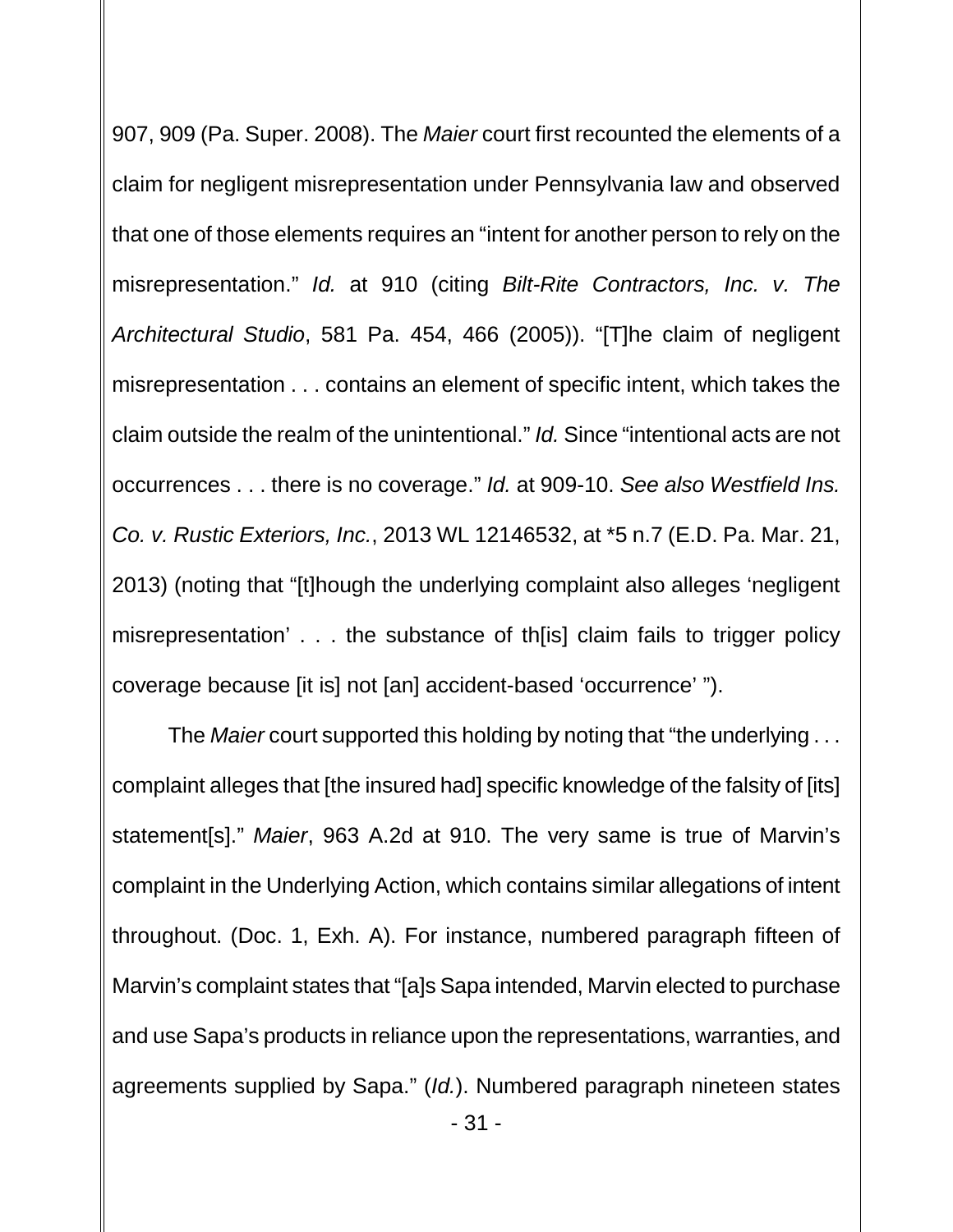that "Sapa knew that some of its products manufactured for Marvin did not meet Marvin's specifications . . . and concealed these facts from Marvin." (*Id.*). Numbered paragraph twenty-one states that "[t]hese representations were false because, as Sapa knew, Sapa's products manufactured for Marvin had not been produced using standard operating procedures." (*Id.*). Numbered paragraphs sixty-one, sixty-three, seventy-two, seventy-three, seventy-four, and eighty-one each contain similar allegations of intent. (*Id.*). "This makes the claim as found in the [underlying] complaint more akin to intentional misrepresentation." *Maier*, 963 A.2d at 910. "Thus, we are faced with allegations, although generally labeled as 'negligent misrepresentation,' which actually go to specific and intentional actions and results." *Id.* at 909. Therefore, Marvin's allegation of negligent misrepresentation does not constitute an "occurrence" as required by the Policies at Issue. (Doc. 60).

Similarly, Marvin's allegation of unlawful trade practices is not an occurrence. (Doc. 1, Exh. A). Marvin's unlawful trade practices claim arose under a Minnesota state statute stating that "[n]o person shall, in connection with the sale of merchandise, knowingly misrepresent, directly or indirectly, the true quality, ingredients, or origin of such merchandise." Minn. Stat. Ann. §325D.13. Here too, the requirement for a violator to "knowingly misrepresent" the contents of sold merchandise "takes the claim outside the realm of the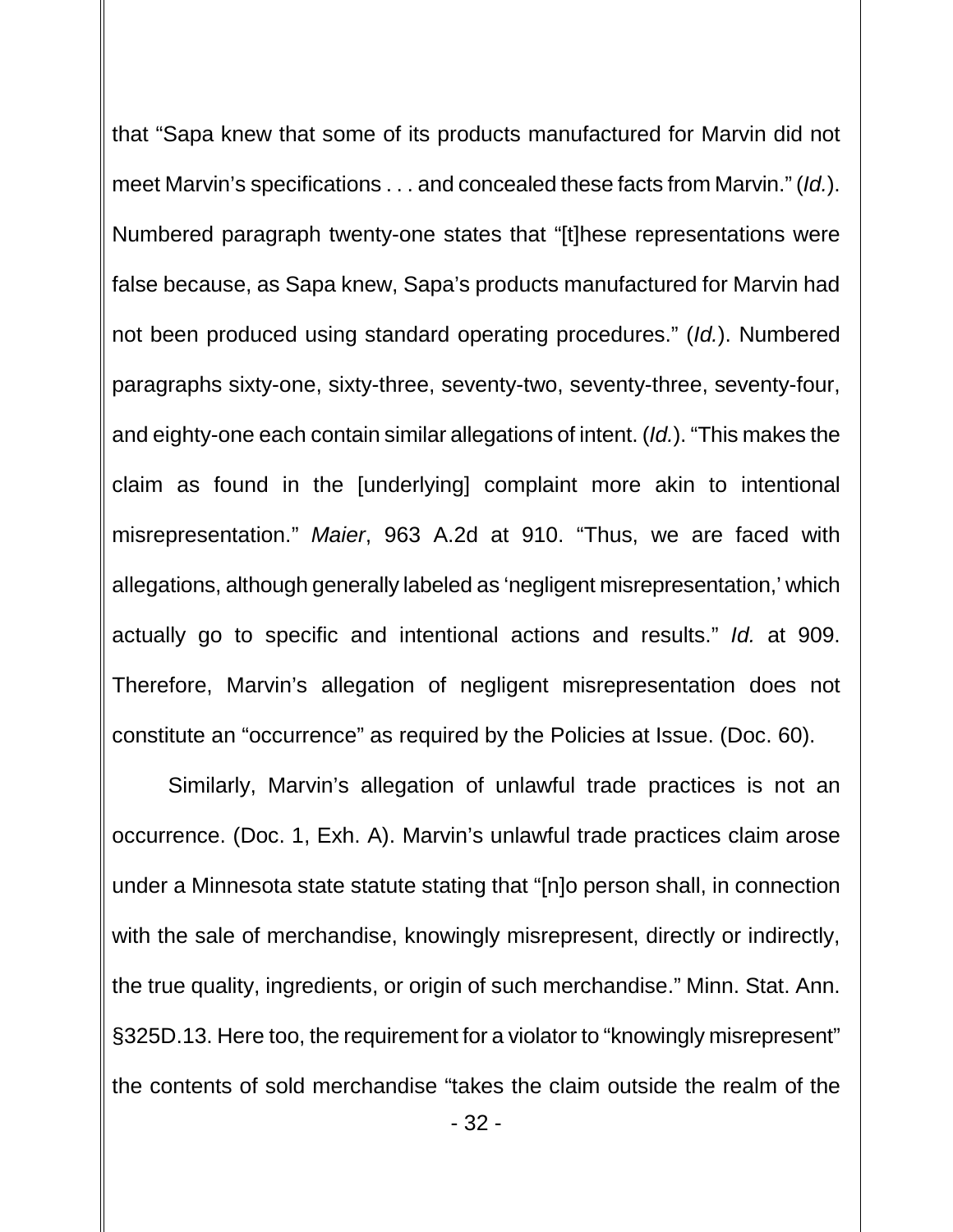unintentional." *Maier*, 963 A.2d at 910. Consistent with this finding is a host of decisions from courts within the Third Circuit holding that underlying claims of unlawful trade practices do not trigger coverage under occurrence-based policies. *See, e.g.*, *Quality Stone Veneer, Inc. v. Selective Ins. Co. of Am.*, 229 F. Supp. 3d 351, 364 (E.D. Pa. 2017); *Westfield Ins. Co. v. Bellevue Holding Co.*, 856 F. Supp. 2d 683, 689 (E.D. Pa. 2012); *Meridian Mut. Ins. Co. v. James Gilligan Builders*, 2009 WL 1704474, at \*6 (E.D. Pa. June 18, 2009).

Contrary to Sapa's assertions, therefore, Marvin's complaint in the Underlying Action falls outside the ambit of *Indalex*. (Doc. 1, Exh. A; Doc. 182). While the underlying dispute in *Indalex* brought claims for strict liability and negligence, the Underlying Action "has an explicit basis in contract" and does not set forth any tort claims premised on product liability. *Bellevue Holding Co.*, 856 F. Supp. 2d at 698. Stated differently, while the factual averments from the underlying complaint in *Indalex* were phrased in terms of a "bad product [that] . . . 'active[ly] malfunction[ed]' . . . not merely bad workmanship," Marvin's complaint instead "allege[s] faulty workmanship, which cannot constitute an occurrence" under the Policies at Issue. *Indalex*, 83 A.3d at 424; *Quality Stone Veneer, Inc.*, 229 F. Supp. 3d at 361. The Underlying Action does not describe the "active malfunction" contemplated by the *Indalex* court because the allegedly faulty extrusions originated from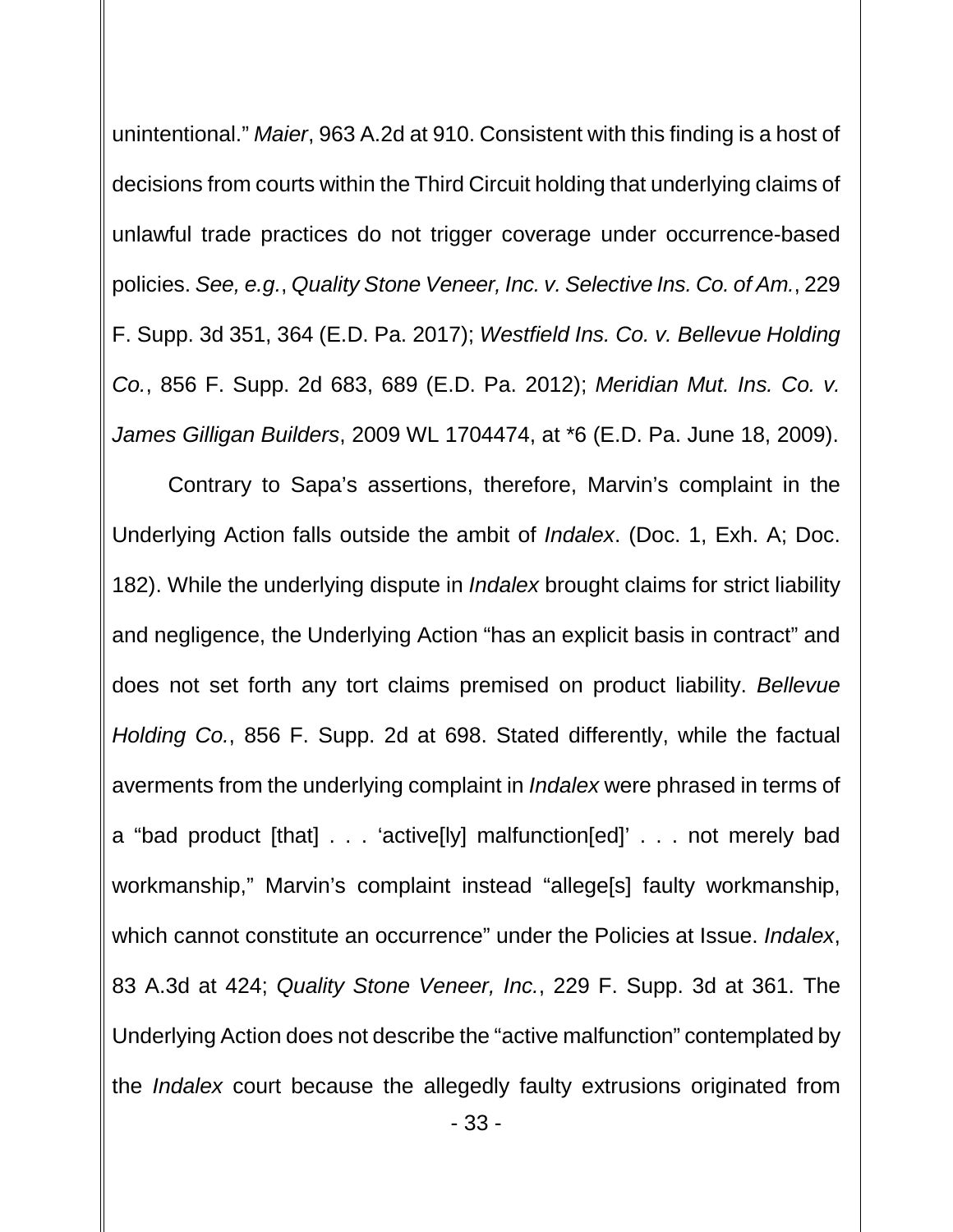Sapa's contractual breach and not by virtue of some accidental or surprise defect. (Doc. 1, Exh. A). Any claim that Sapa acted negligently "arose from the mutual agreement between the parties regarding the specific requested purpose and design of the [extrusions]." *Abbott Furnace Co.*, 972 A.2d at 1239. Indeed, the District of Minnesota in the Underlying Action expressly stated that "Sapa owed Marvin no extra-contractual duty of care." *Marvin Lumber & Cedar Co.*, 964 F. Supp. 2d at 1006. Before ordering extrusions from Sapa, Marvin "advised [Sapa] of its specific needs and intended use." *Id.* at 1240. "The damage . . . resulted from [the insured's] contractual breach in failing to design the [extrusions] in accordance with [the plaintiff's] requested needs and intended use." *Id.* The parties' obligations were thus "defined by the terms of the contract," as opposed to the broader "social policies embodied by the law of torts." *Id.* at 1239. "Undoubtedly, any claims arising out of this contractual duty cannot, pursuant to well-established Pennsylvania law, constitute 'occurrences' for purposes of coverage." *Bellevue Holding Co.*, 856 F. Supp. 2d at 698.

#### **iii. The Damages Pled in the Underlying Action**

Equally telling in this regard are Marvin's claimed damages in the Underlying Action. (Doc. 1, Exh. A). In their briefs, the parties appear to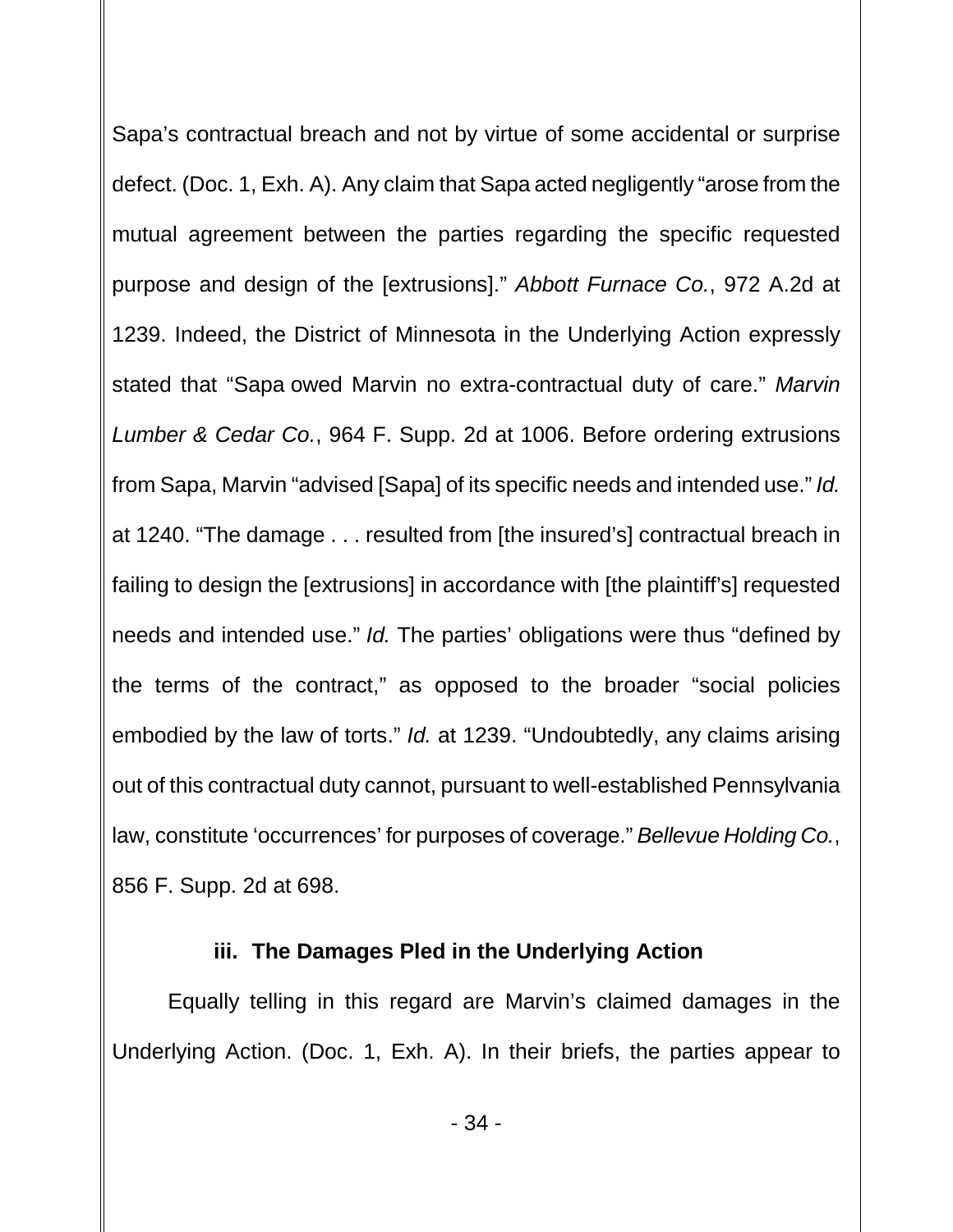dispute whether Marvin sought compensation for damage to external property surrounding Sapa's extrusions (the so-called "interior refinish" costs). (Doc. 214; Doc. 253). Specifically, Sapa attempts to argue that coverage is due because the Underlying Action alleged damage to external property beyond the faulty extrusions themselves. (Doc. 182). However, a closer examination of the evidentiary record indicates otherwise; there is no genuine dispute of material fact on this point such that it would preclude the entry of summary judgment. (Doc. 1, Exh. A).

Marvin sought as damages the costs of "investigating and responding to" consumer complaints, "identifying and qualifying alternative" extrusion suppliers, "repairing" and "replacing" the failed extrusions, rebuilding its "valuable reputation," and experiencing lost "sales and profits." (*Id.*). While Sapa contends that Marvin also expended costs repairing property surrounding the faulty extrusions, it ultimately concedes that Marvin's complaint in the Underlying Action, which controls this court's analysis, never set forth a specific category of damages related to "interior refinish" costs. (Doc. 253; Doc. 335; Doc. 343). In fact, the closest that Marvin comes to referencing harm to any additional property beyond Sapa's own products is its statement that "[t]o date, Marvin has expended in excess of \$75,000 in repairing and . . . replacing Sapa's . . . extru[sions] . . . which have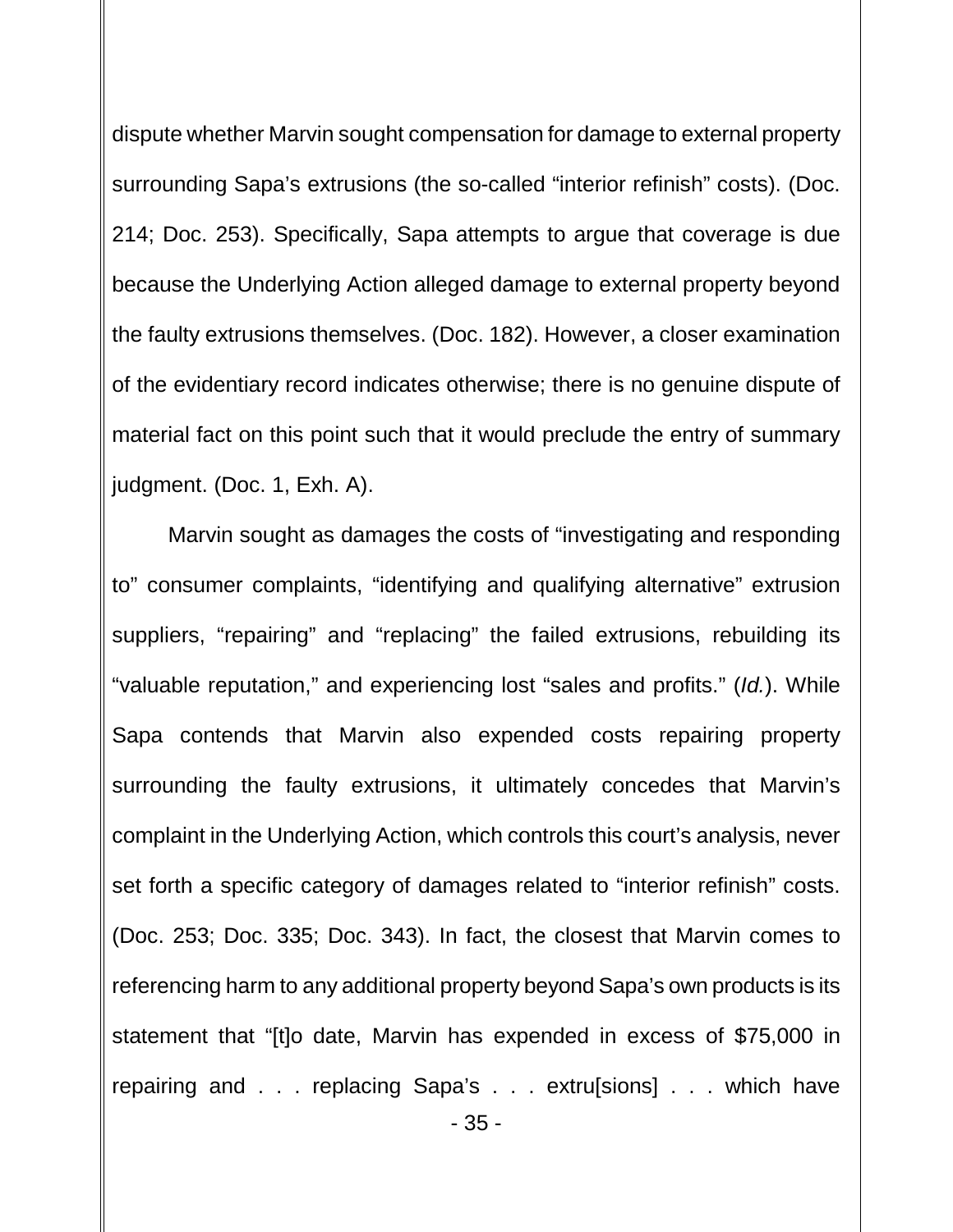experienced surface cracking, checking, peeling, and . . . loss of adhesion in installations in the field." (Doc. 1, Exh. A). Even here, however, Marvin's complaint plainly states that the damage was caused to the extrusions themselves. (*Id.*). This brings the case even further beyond the scope of *Indalex*, where defective windows and doors caused direct damage to external property by permitting water leakage that resulted in mold damage and bodily injury. *Indalex*, 83 A.3d at 419.

Further foreclosing Sapa's contention is the Pennsylvania Superior Court's *Gambone Bros.* decision, where the court explained that any "natural and foreseeable acts . . . which tend to exacerbate the damage, effect, or consequences caused [from the beginning] by faulty workmanship . . . cannot be considered sufficiently fortuitous to constitute an 'occurrence' or 'accident' [under] an occurrence-based [commercial general liability] policy." *Gambone Bros. Dev. Co.*, 941 A.2d at 713. In the instant dispute, it was plainly natural and foreseeable to expect that cracking and peeling window extrusions may need replacing and, as a result, may damage the surrounding drywall and wall fixtures during the replacement process. (Doc. 253). Since the failed window extrusions were initially caused by Sapa's faulty workmanship, the mere fact that additional damages subsequently flowed from the costly and disruptive repair process does not suddenly transform this non-occurrence into an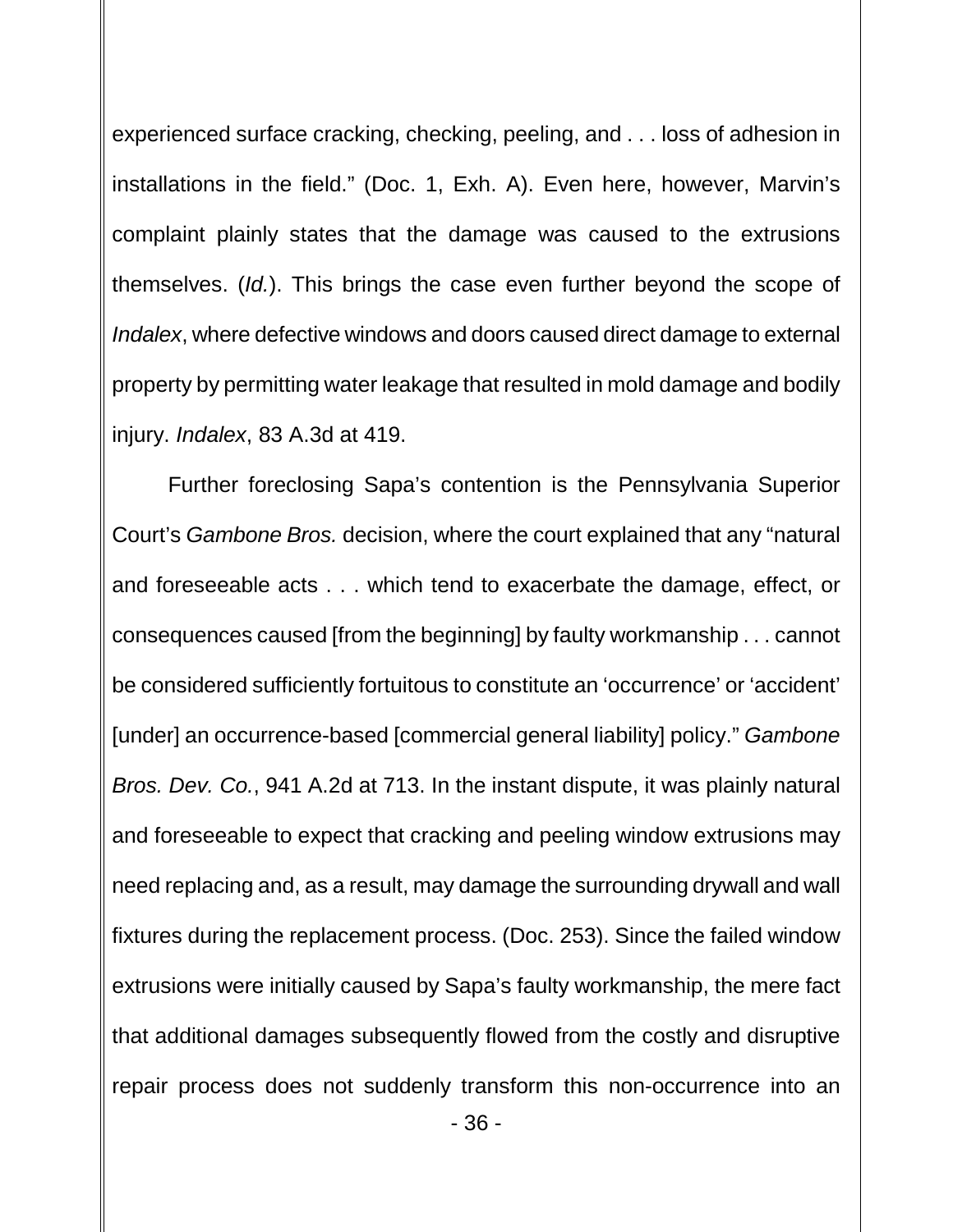occurrence. (Doc. 214). Had Marvin specifically pled damages to additional property in the Underlying Action, the outcome here may have differed, but where "[t]he underlying suit . . . avers only damage from poor workmanship to the work product itself," there is no covered occurrence. *Id.* at 336. Accordingly, Marvin's complaint in the Underlying Action does not trigger the Defendant Insurers' duty to defend Sapa based on the "occurrence" provisions of the Policies at Issue.

## **b. Products-Completed Operations Hazard**

The "products-completed operations hazard" provisions are separate provisions in many of the Policies at Issue that function as either express exclusions from coverage or exceptions to express exclusions from coverage. "Products-completed operations hazard" is defined in the Policies at Issue as "property damage occurring away from premises [the insured] own[s] or rent[s]" that arises out of "[the insured's] product" or "[the insured's] work," except "products that are still in [the insured's] physical possession" or "work that has not yet been completed or abandoned." (Doc. 1, Exh. C; Doc. 1, Exh. D; Doc. 1, Exh. E; Doc. 1, Exh. F; Doc. 1, Exh. G; Doc. 1, Exh. J; Doc. 1, Exh. K; Doc. 1, Exh. L; Doc. 1, Exh. M; Doc. 1, Exh. P; Doc. 1, Exh. Q; Doc. 1, Exh. X; Doc. 1, Exh. Y; Doc. 1, Exh. Z; Doc. 1, Exh. AA). Sapa contends that these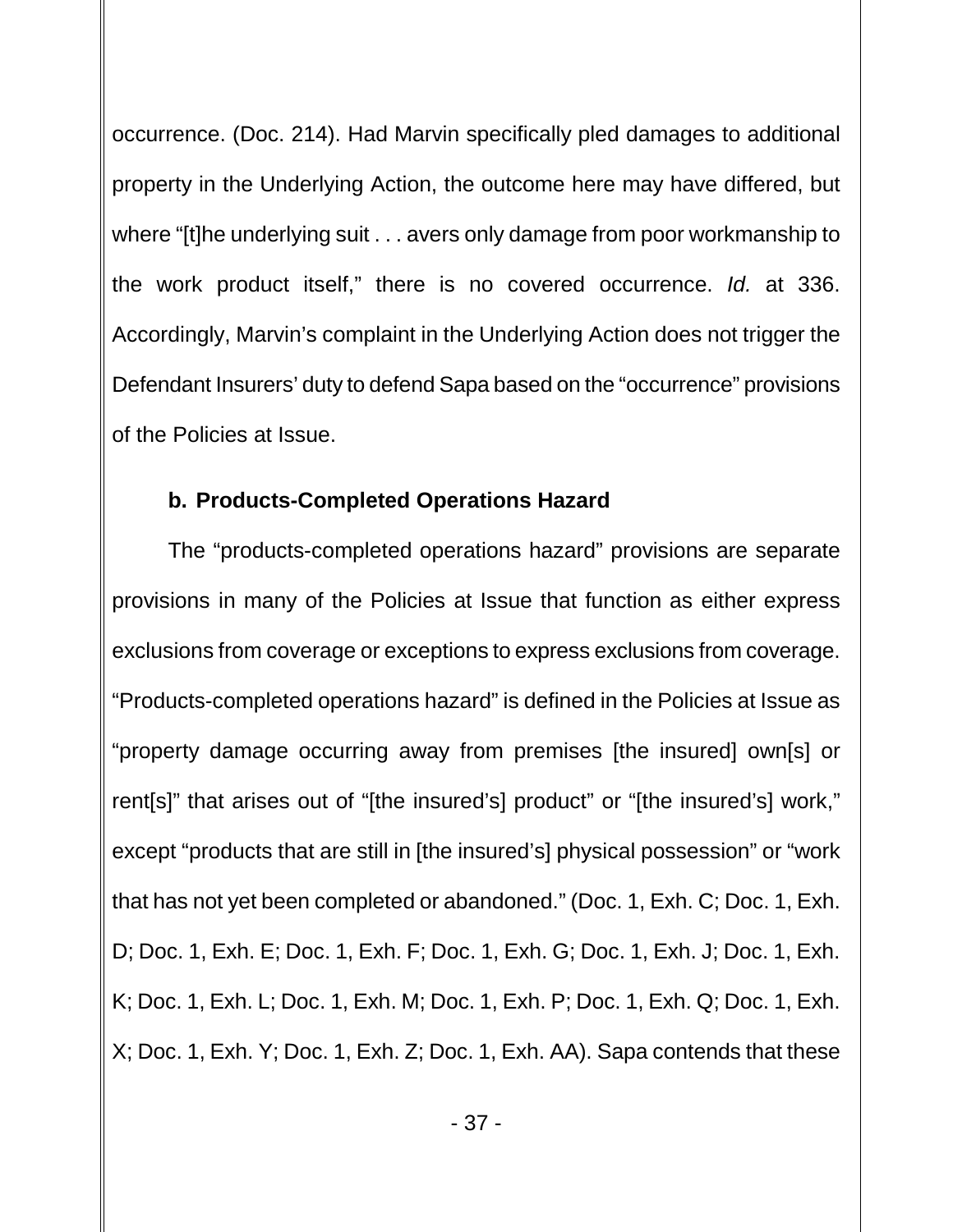"products-completed operations hazard" provisions, when read together with the "occurrence" language in the Policies at Issue, give the court good reason to find that the Underlying Action is indeed an occurrence. (Doc. 182). Specifically, Sapa asserts that the "products-completed operations hazard" affirmatively grants coverage for "[the insured's] work," which is defined to include "[w]arranties" about the "fitness . . . of [the insured's] work." (*Id.*). This argument, however, is unsupported by the language and structure of the Policies at Issue because the inclusion of products-completed operations hazard coverage does not alter the overarching "occurrence" requirement.

Without variation, each of the Policies at Issue begins with a section (entitled either "[c]overage" or "[c]overages") defining the overall scope of coverage and mandating that coverage must stem from an "occurrence."[3](#page-37-0) (Doc. 1, Exh. C; Doc. 1, Exh. D; Doc. 1, Exh. E; Doc. 1, Exh. F; Doc. 1, Exh. G; Doc. 1, Exh. J; Doc. 1, Exh. K; Doc. 1, Exh. L; Doc. 1, Exh. M; Doc. 1, Exh. P; Doc. 1, Exh. Q; Doc. 1, Exh. X; Doc. 1, Exh. Y; Doc. 1, Exh. Z; Doc. 1, Exh.

 $\overline{a}$ 

<span id="page-37-0"></span> $3$  The only Policies at Issue that do not directly contain the "occurrence" language are several umbrella and excess liability policies that "follow [the] form" of their respective underlying commercial general liability policies and thus incorporate the "occurrence" language by reference. (Doc. 1, Exh H; Doc. 1, Exh. I; Doc. 1, Exh. N; Doc. 1, Exh. R; Doc. 1, Exh. S; Doc. 1, Exh. T; Doc. 1, Exh. V; Doc. 1, Exh. W).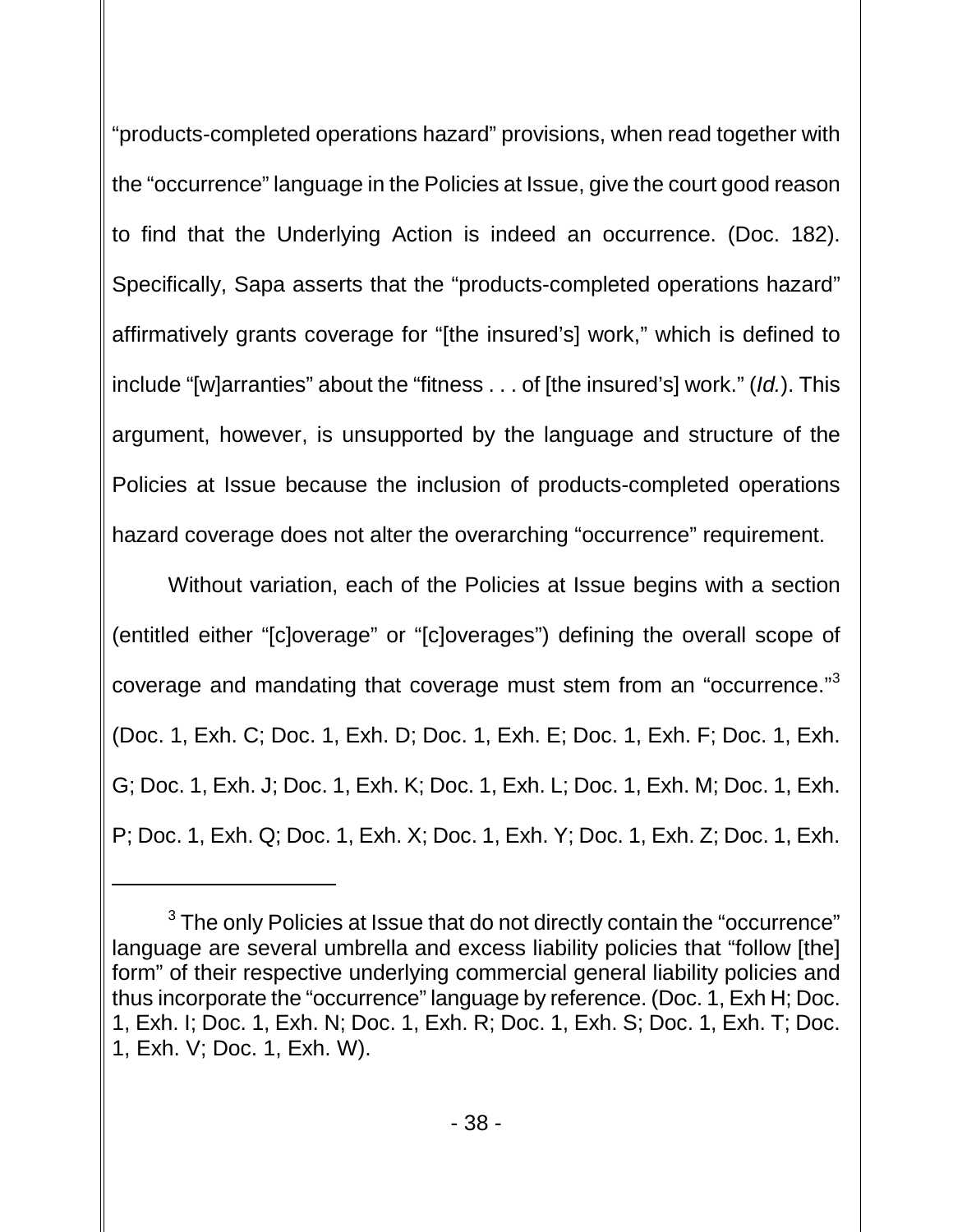AA). The "occurrence" requirement is paramount, and it illuminates the reminder of the language in the Policies at Issue.

The "products-completed operations hazard" provisions, by contrast, appear most commonly under the sections of the Policies at Issue entitled "[e]xclusions" from coverage. (Doc. 1, Exh. E). In some of the Policies at Issue, the "products-completed operations hazard" provisions function as direct exclusions from coverage, meaning that any circumstances that would otherwise amount to covered occurrences are nonetheless excluded from coverage if the definition of "products-completed operations hazard" applies. For example, many of the Policies at Issue state that "[t]his insurance does not apply to . . . '[p]roperty damage' to '[the insured's] work' arising out of it or any part of it and included in the 'products-completed operations hazard' [provisions]." (Doc. 1, Exh. D; Doc. 1, Exh. E; Doc. 1, Exh. F; Doc. 1, Exh. G). Under these policies, Sapa's argument is clearly without merit. In other words, if circumstances meeting the definition of "products-completed operations hazard" are expressly excluded from coverage, then such language cannot, as Sapa implies, operate as an affirmative grant of coverage. *See Wenzel v. Nautilus Ins. Co.*, 474 F. App'x 862, 864 (3d Cir. 2012) (stating that "[t]he products completed-operations hazard provision . . . stands as a limitation to [coverage], not an affirmative grant of coverage").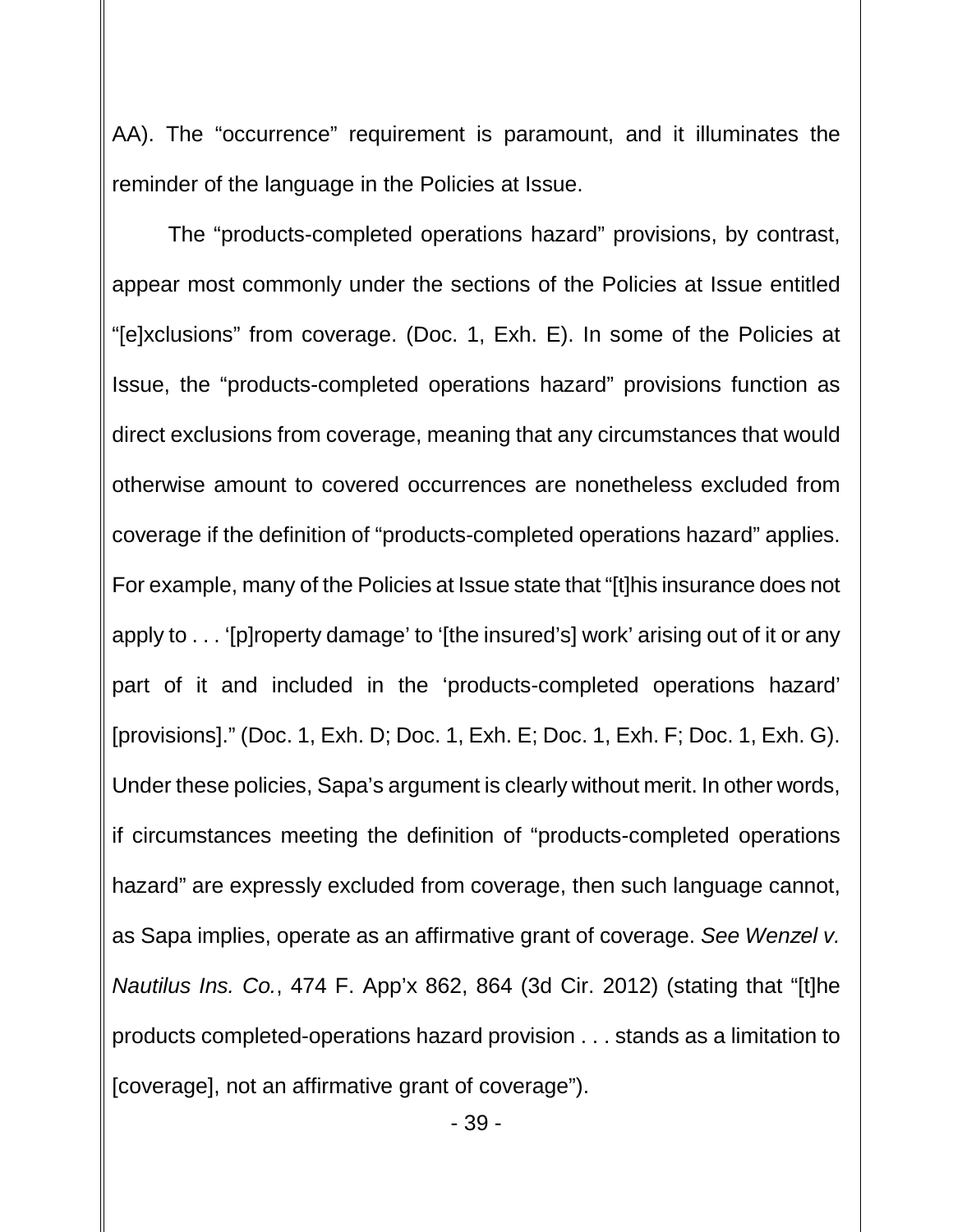Other Policies at Issue incorporate the "products-completed operations hazard" language slightly differently—as exceptions to express exclusions from coverage. For example, certain Policies at Issue state that "this exclusion does not apply to 'property damage' included in the 'products-completed operations hazard' [provisions]." (Doc. 1, Exh. J). Under these policies, circumstances that ordinarily would not be covered due to the applicability of an express exclusion from coverage can nonetheless become covered if the damage fits within the definition of "products-completed operations hazard." (*Id.*). In these situations, even though the "products-completed operations hazard" provisions do have the potential to provide coverage through the operation of an exception to an express exclusion from coverage, this does not negate the broader "occurrence" requirement. *See, e.g.*, *Quality Stone Veneer, Inc.*, 229 F. Supp. 3d at 364. Stated differently, there must first be an "occurrence" triggering coverage for any express exclusions from coverage to take effect, so there must also be an "occurrence" triggering coverage for any exceptions to those exclusions to take effect. Since an exclusion from coverage can only apply if there was an occurrence, an exception to an exclusion from coverage similarly requires an occurrence. There can be no "exception" without an "exclusion" and no "exclusion" without an "occurrence." *See Hagel*, 2014 WL 8331846, at \*14.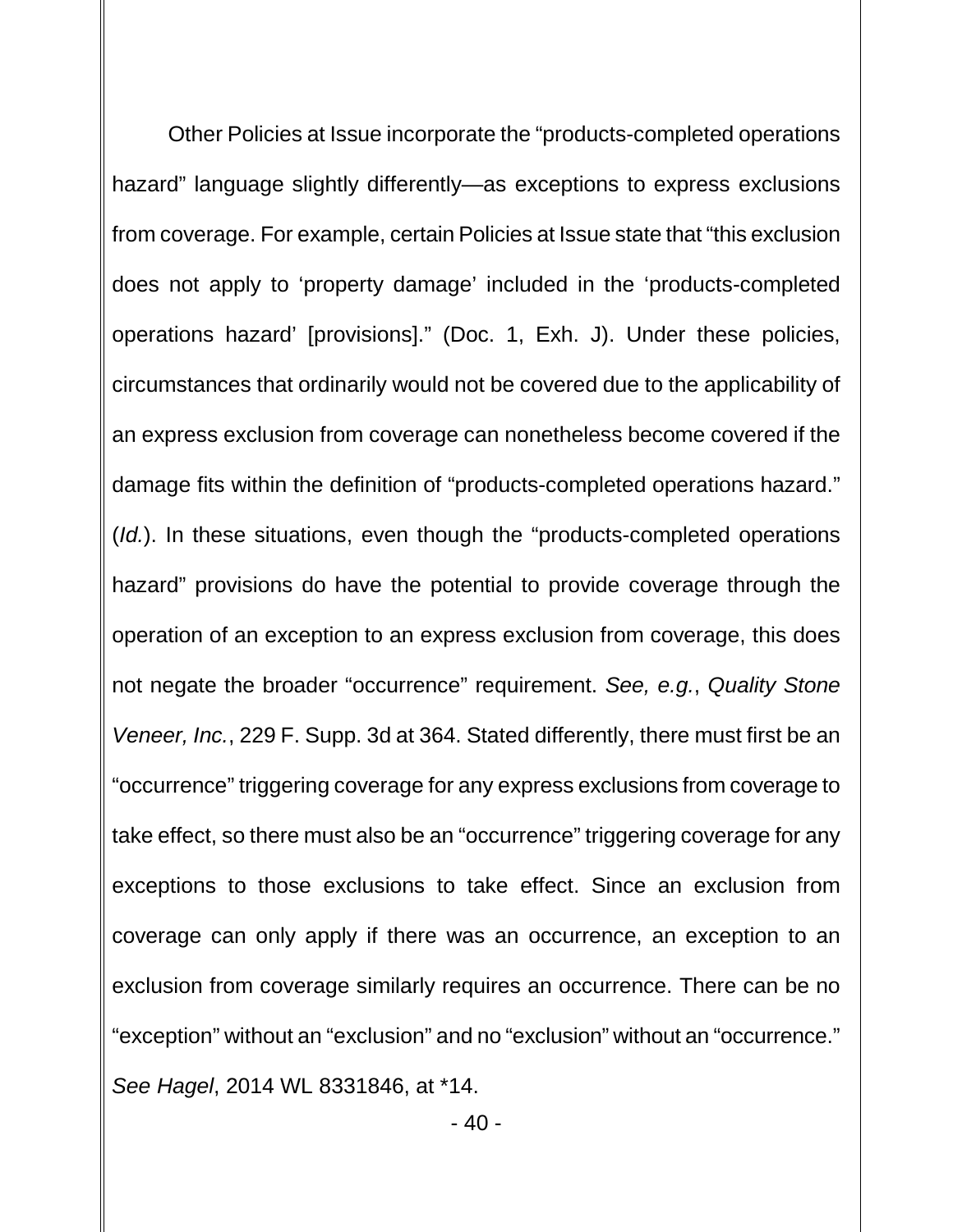The court in *Rustic Exteriors* confronted this identical issue. *Rustic Exteriors, Inc.*, 2013 WL 12146532, at \*7-8. There, the court held that the insurer had no duty to defend the insured because there was no "occurrence" as defined in the policy. *Id.* at \*7. In so holding, the court rejected the insured's reliance on the "products-completed operations hazard" language. *Id.* "[T]he plain, unambiguous language of the 'products-completed operation hazard' read in the context of the policy as a whole . . . does not alter the 'occurrence' coverage-triggering requirement in the policy but merely clarifies what 'property damage' may be covered under the policy in certain circumstances." *Id.* The mere existence of the products-completed operations hazard did "not change the fact that, under the policy, the covered 'property damage' (of which the 'products-completed operations hazard' is a part) must be 'caused by' an accident-based 'occurrence.' " *Id.* at \*8.

"A reading of the entire policy reveals that the 'products-completed operations hazard' is subject to the . . . coverage limitations and, therefore, [is] subject to the 'occurrence' requirement." *Quality Stone Veneer, Inc.*, 229 F. Supp. 3d at 364. As the "products-completed operations hazard" language is neither structured nor intended to grant Sapa any additional, substantive coverage, Sapa's argument on this point falls short. "Since we have already concluded that there is no 'occurrence' here, [Sapa's] 'products-completed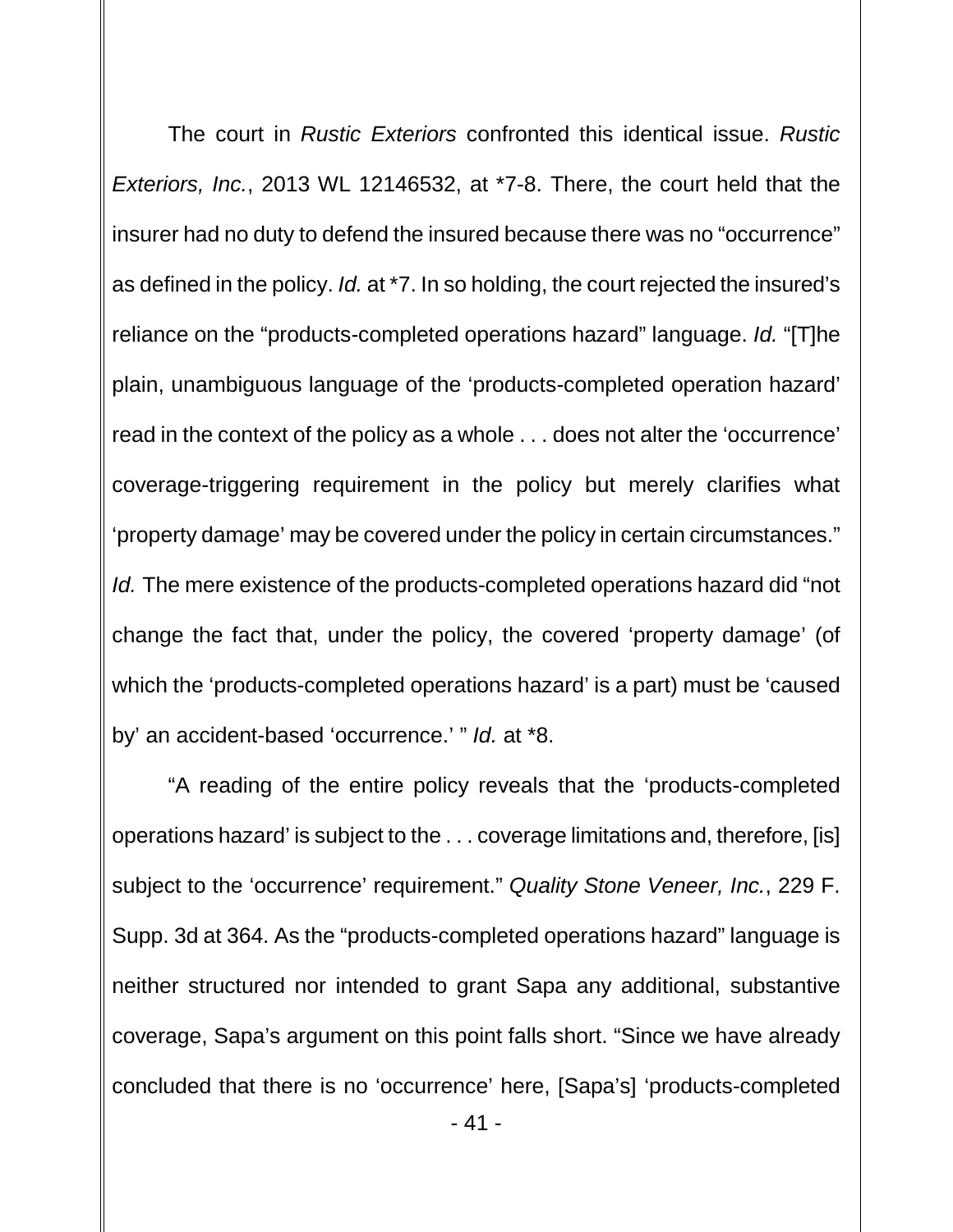operations hazard' argument does not cure this fatal and dispositive flaw." *Rustic Exteriors, Inc.*, 2013 WL 12146532, at \*8. These provisions merely refine the scope of an "occurrence" by defining particular ways in which a situation that already qualifies as an "occurrence" can be either removed from coverage or excepted from removal from coverage. They do not grant additional coverage independent of the "occurrence" requirement. *See id.* "Absent a winning argument on that point, we must conclude that any such coverage in this occurrence-based policy is precluded for the same reasons set forth [above]." *Hagel*, 2014 WL 8331846, at \*14. *See also Gambone Bros. Dev. Co. Inc.*, 941 A.2d at 715 (holding that "[t]he fatal flaw in [the insured's] argument is that if we were to accept its interpretation of the [productscompleted operations hazard] . . . we would be forced to render the definition of 'occurrence' mere surplusage").

Finally, the term "products-completed operations hazard" can be located in some of the Policies at Issue under certain sections entitled "[l]imits of [i]nsurance." (Doc. 1, Exh. K). Here, the Policies at Issue provide different aggregate limits of coverage depending on the type of damages caused. (*Id.*). "[T]he separate aggregate limits for . . . [the] 'products-completed operations hazard' [provisions] simply reflect the policy's intent to bifurcate coverage between damages that occur on [the insured's] own property versus damages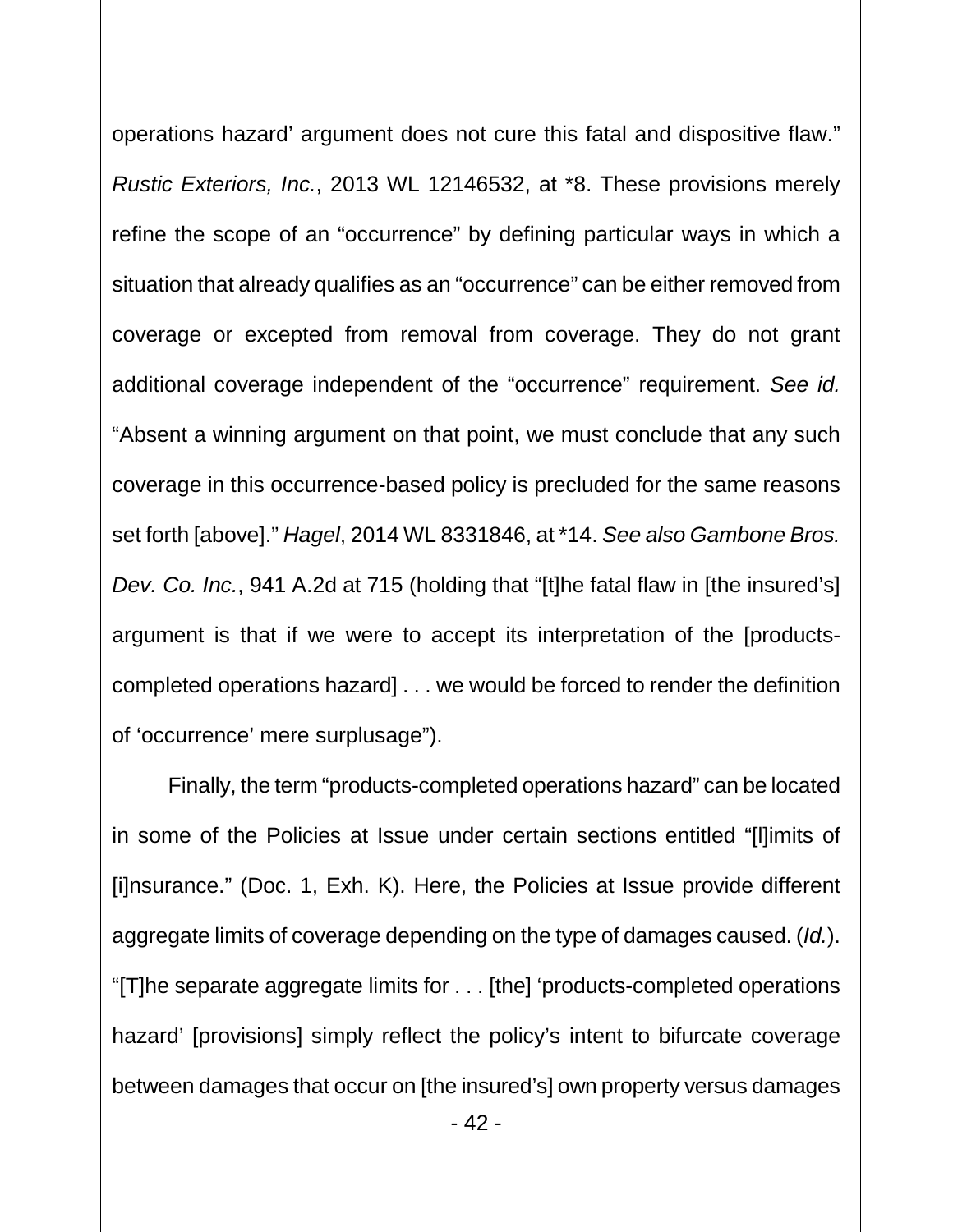that occur away from [the insured's] property." *Quality Stone Veneer, Inc.*, 229 F. Supp. 3d at 364. "Under either situation, the damages must be the result of an 'occurrence' . . . to trigger coverage." *Id.* at 364. Therefore, contrary to Sapa's assertions, "the broad language in the products-completed [operations hazard] provision[s] does not change the fact that there still must be an 'occurrence' . . . for any . . . coverage to apply." *Id.* at 363.

#### **c. The Insured Contract Provisions**

This "insured contract" language in the Policies at Issue forms the next argument to which Sapa turns in its attempt to argue that coverage is due. (Doc. 182). Several of the Policies at Issue either include or incorporate by reference certain "insured contract" provisions. (Doc. 1, Exh. C; Doc. 1, Exh. D; Doc. 1, Exh. E; Doc. 1, Exh. F; Doc. 1, Exh. G; Doc. 1, Exh. J; Doc. 1, Exh. K; Doc. 1, Exh. L; Doc. 1, Exh. M; Doc. 1, Exh. X; Doc. 1, Exh. Y; Doc. 1, Exh. Z; Doc. 1, Exh. AA). An "insured contract" is defined in relevant part under the Policies at Issue as a "contract or agreement pertaining to [the insured's] business . . . under which [the insured] assumes the tort liability of another party to pay for . . . 'property damage' to a third person or organization." (Doc. 1, Exh. C; Doc. 1, Exh. D; Doc. 1, Exh. E; Doc. 1, Exh. F; Doc. 1, Exh. G; Doc. 1, Exh. J; Doc. 1, Exh. K; Doc. 1, Exh. L; Doc. 1, Exh. M; Doc. 1, Exh. X; Doc.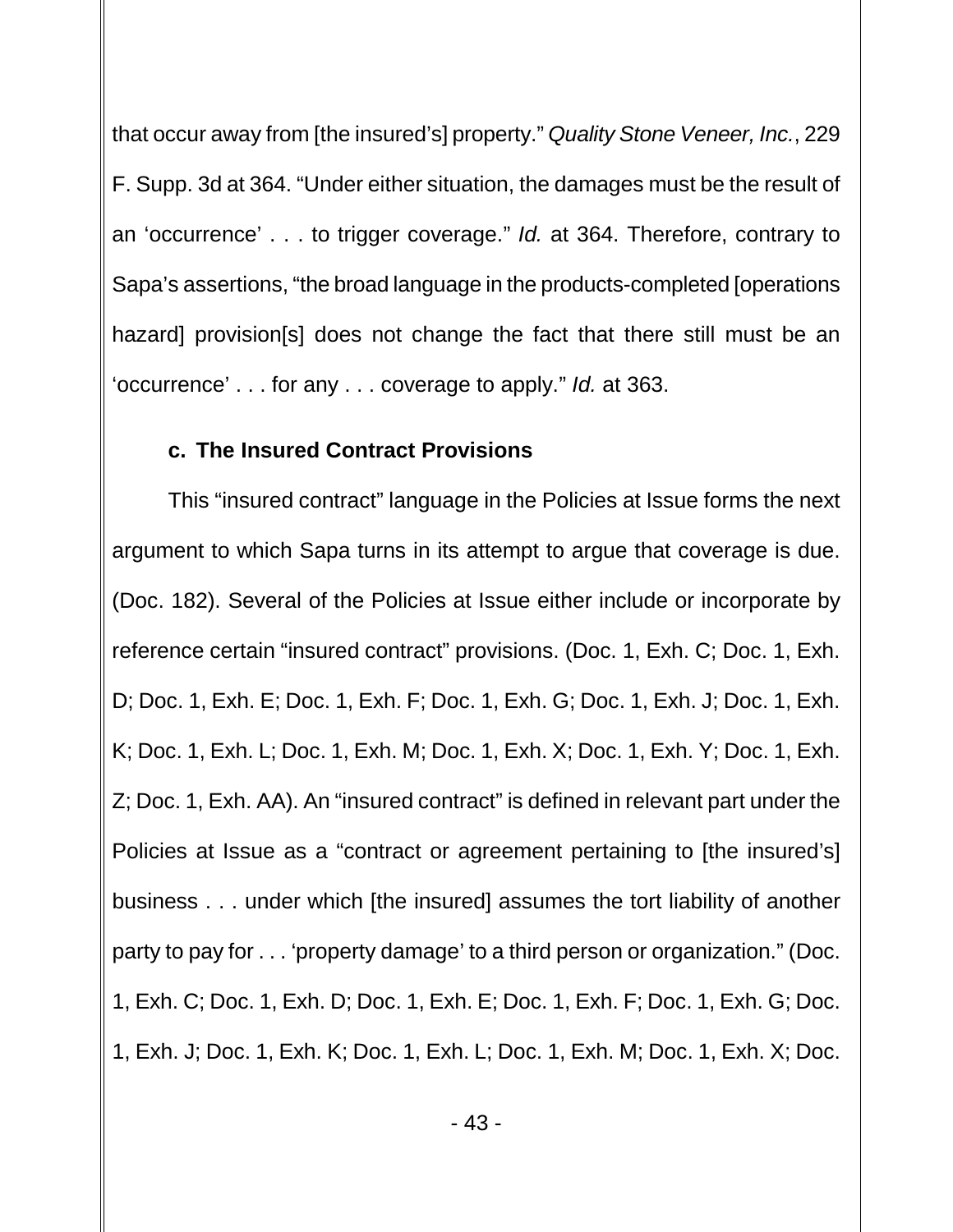1, Exh. Y; Doc. 1, Exh. Z; Doc. 1, Exh. AA). "Tort liability" is defined as "liability that would be imposed by law in the absence of any contract or agreement." (Doc. 1, Exh. AA).

# **i. The Language in the Policies at Issue Is Not Structured to Compel Any Coverage Obligations Under the "Insured Contract" Provisions**

The "insured contract" provisions are used in at least three separate contexts in the Policies at Issue, none of which are sufficiently structured or intended to trigger the Defendant Insurers' coverage obligations. The first of these contexts occurs where the insured contract provisions function as exceptions to express exclusions from coverage. Here, the occurrence-based Policies at Issue state that "[t]his insurance does not apply to . . . [c]ontractual liability" and further state that the contractual liability "exclusion does not apply to liability for damages . . . [a]ssumed in a contract or agreement that is an 'insured contract.' " (Doc. 1, Exh. J; Doc. 1, Exh. K; Doc. 1, Exh. L; Doc. 1, Exh. Z). In a manner similar to the products-completed operations hazard provisions explained above, even though the "insured contract" provisions do have the potential to provide coverage through the operation of exceptions to express exclusions from coverage, this does not negate the broader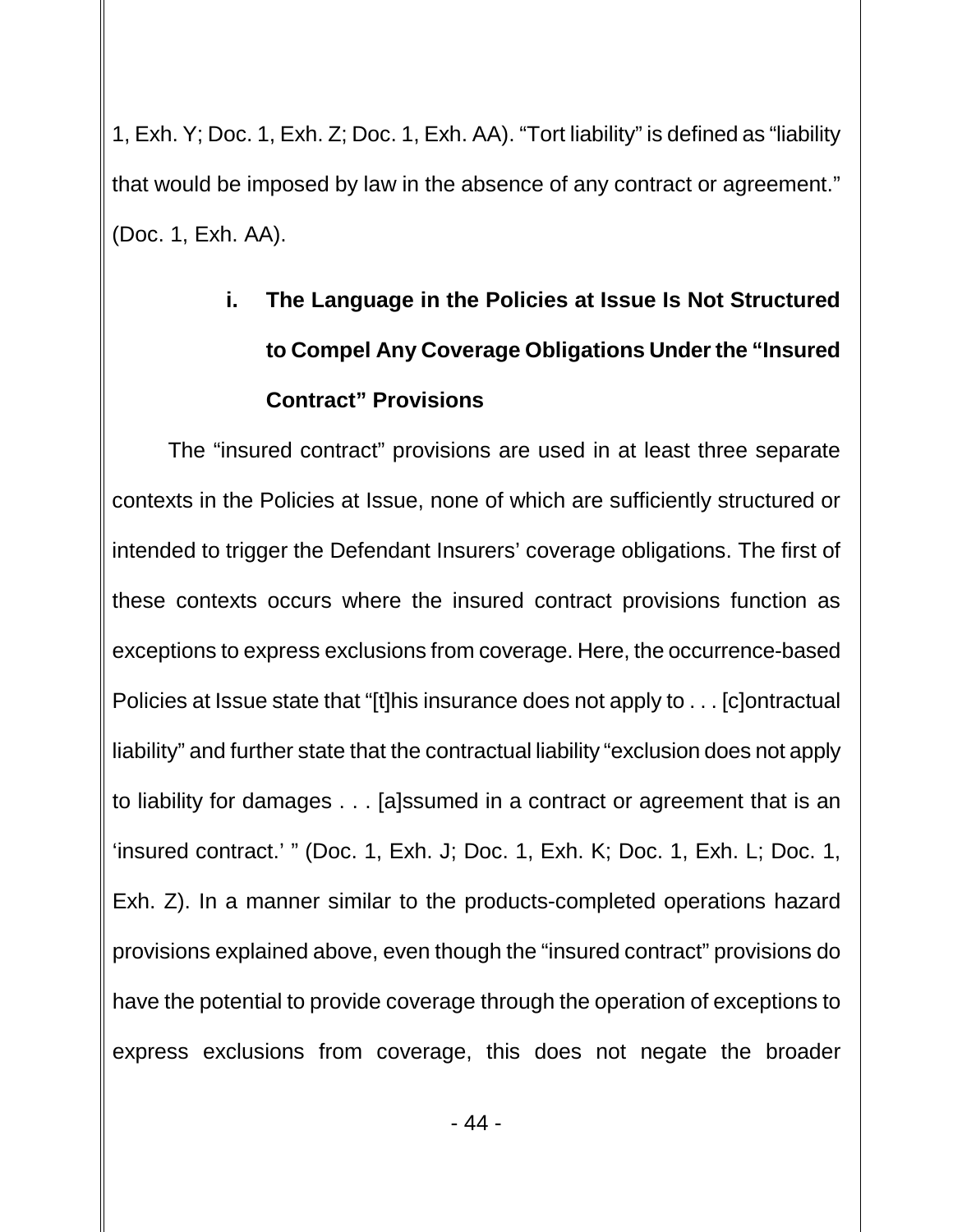"occurrence" requirement. *See, e.g.*, *Quality Stone Veneer, Inc.*, 229 F. Supp. 3d at 364. Since an exclusion from coverage can only apply if there was an occurrence, an exception to an exclusion from coverage likewise requires an occurrence before it can take effect.

A similar logic applies to those portions of the Policies at Issue that incorporate the "insured contract" language into the provisions defining the overall scope of coverage. Here, the Policies at Issue state that the Defendant Insurers "will pay . . . those sums . . . that the [i]nsured becomes legally obligated to pay . . . under an [i]nsured [c]ontract because of . . . [p]roperty [d]amage . . . caused by an [o]ccurrence happening anywhere in the world." (Doc. 1, Exh. D; Doc. 1, Exh. E; Doc. 1, Exh. F; Doc. 1, Exh. G). A functionally equivalent construction exists in those Policies at Issue stating that the Defendant Insurers will "pay . . . all sums [that] the insured shall become legally obligated to pay as damages because of . . . property damage . . . caused by an occurrence and arising out of . . . liability assumed under an 'insured contract.' " (Doc. 1, Exh. C). In both instances, the unambiguous policy language indicates that the "property damage" must be "caused by an occurrence" before the insurer must pay. (*Id.*). In this context, the insured's assumption of liability under an "insured contract" is only one piece of the coverage-triggering requirements; without an "occurrence," the "insured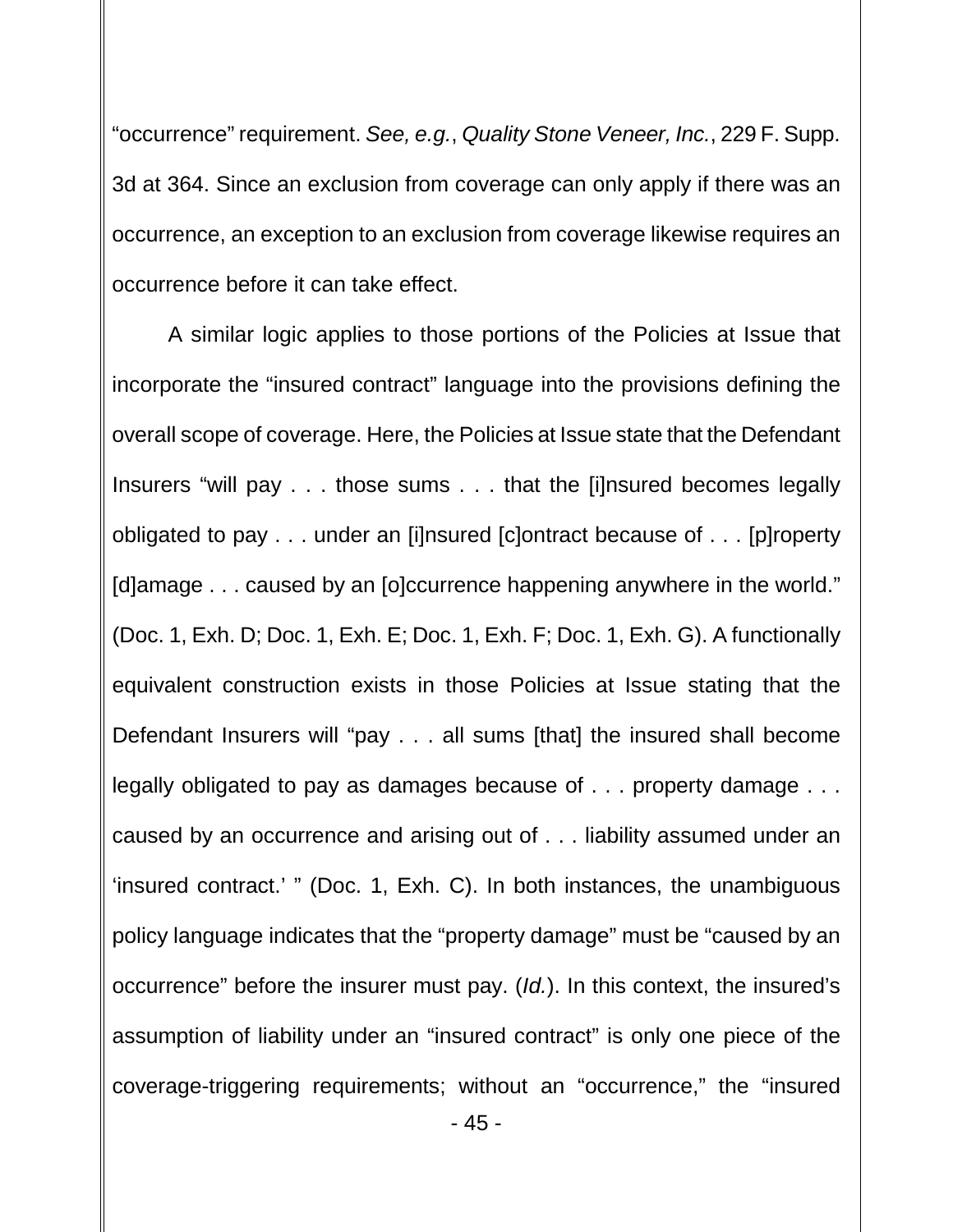contract" language is meaningless. (Doc. 1, Exh. C; Doc. 1, Exh. D; Doc. 1, Exh. E; Doc. 1, Exh. F; Doc. 1, Exh. G).

The final context in which the "insured contract" language appears arises under certain sections of the Policies at Issue entitled "supplementary payments." (Doc. 1, Exh M; Doc. 1, Exh. X; Doc. 1, Exh. Y). Here, the Policies at Issue state in relevant part that "[i]f [the insurer] defends [the insured] against a 'suit' and an indemnitee of the insured is also named as a party to the 'suit,' [then the insurer] will defend that indemnitee if all of the following conditions are met . . . (a) [t]he 'suit' against the indemnitee seeks damages for which the insured has assumed the liability of the indemnitee in . . . an 'insured contract . . . (b) [t]his insurance applies to such liability assumed by the insured . . . [and] (c) [t]he obligation to defend . . . that indemnitee has also been assumed . . . in the same 'insured contract.' " (Doc. 1, Exh. Y).

The plain language of the Policies at Issue specifies that the "supplementary payments" provisions are triggered only in expressly defined circumstances that are not present here. (*Id.*). In fact, these "supplementary payments" provisions are wholly inapplicable to the facts before this court. (*Id.*). Under a standard "supplementary payments" provision in a commercial general liability insurance policy, the insurer has no obligation if no defense obligation ever existed; the supplementary payments provision applies only to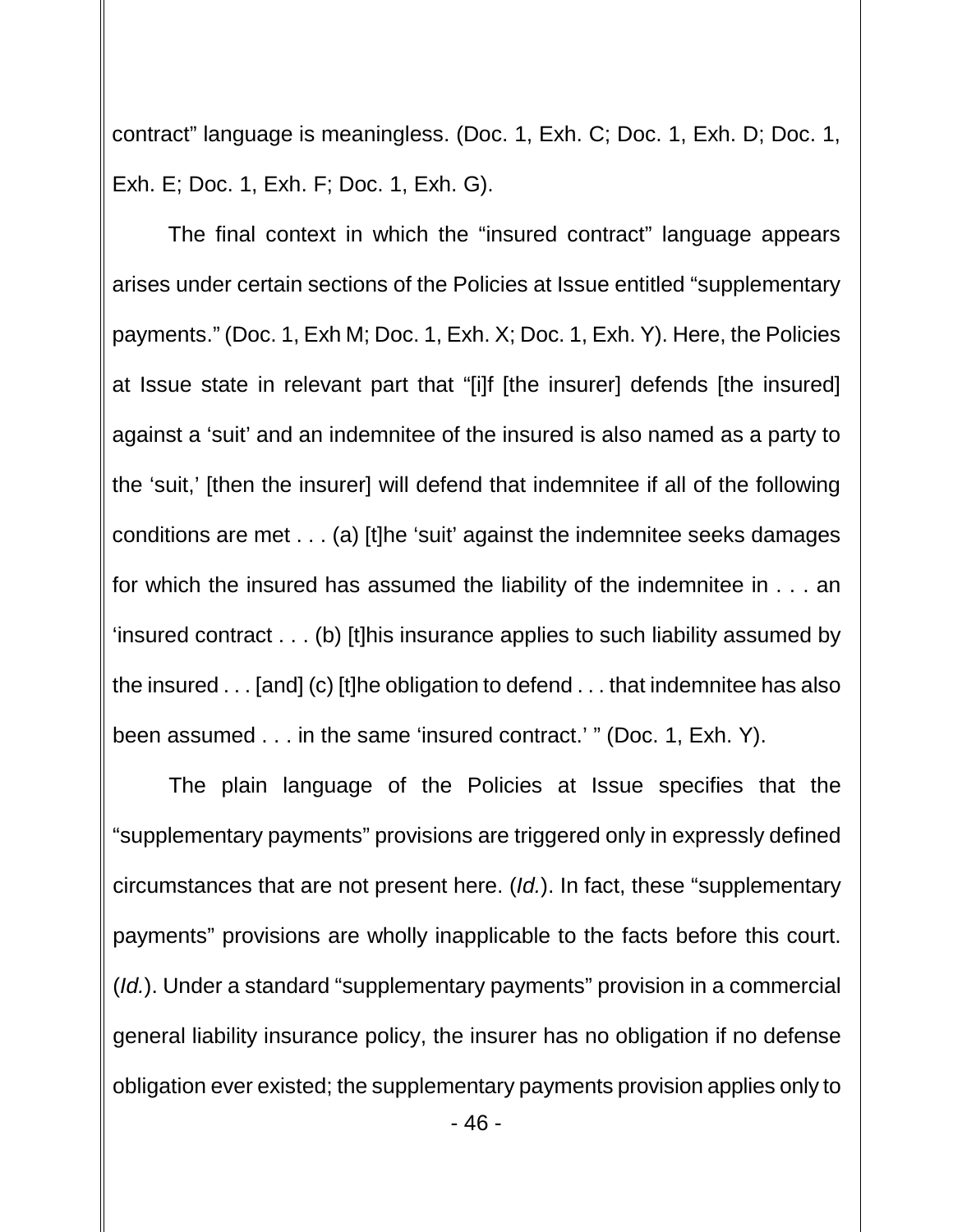those cases where the insurer actually owed a duty to defend. (*Id.*). As the Defendant Insurers owed no duty to defend Sapa, it precludes any finding that the "insured contract" language in the "supplementary payments" provisions triggers any additional coverage obligations. (Doc. 1, Exh M; Doc. 1, Exh. X; Doc. 1, Exh. Y).

# **ii. The Facts of the Underlying Action Do Not Amount to an "Insured Contract"**

Moreover, the facts and circumstances surrounding the Underlying Action do not indicate that Sapa ever "assume[d] the tort liability of another party to pay for . . . 'property damage' to a third person or organization," as would be necessary to implicate the "insured contract" language. (Doc. 1, Exh. C; Doc. 1, Exh. D; Doc. 1, Exh. E; Doc. 1, Exh. F; Doc. 1, Exh. G; Doc. 1, Exh. J; Doc. 1, Exh. K; Doc. 1, Exh. L; Doc. 1, Exh. M; Doc. 1, Exh. X; Doc. 1, Exh. Y; Doc. 1, Exh. Z; Doc. 1, Exh. AA). The definition of "insured contract" would be satisfied only if Sapa undertook some obligation to pay claims to Marvin's customers even "in the absence of [a] contract or agreement" with Marvin. (Doc. 1, Exh. AA). Sapa argues that its liability to Marvin in the Underlying Action was based on an "insured contract" because Sapa was contractually required to indemnify Marvin for tort liability to Marvin's consumers. (Doc.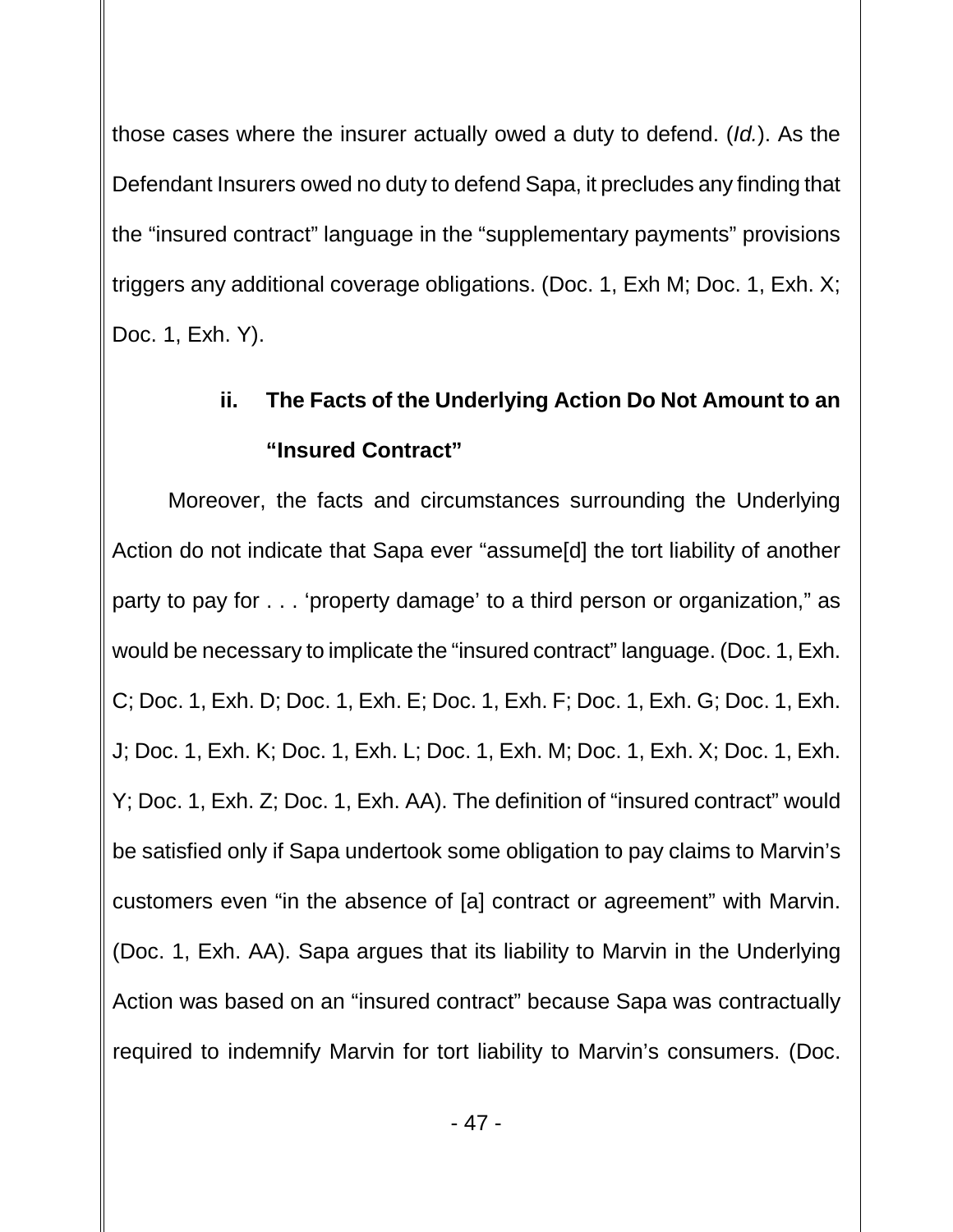182). As evidence for this assertion, Sapa cites only to the opinion of the District of Minnesota ruling on summary judgment in the Underlying Action. (Doc. 296). Specifically, Sapa points out that the District of Minnesota, finding that a genuine issue of material fact existed on Marvin's underlying claim for contribution or indemnity, stated that "Marvin has proffered evidence suggesting the parties had an agreement [that] Sapa would indemnify Marvin for expenses incurred as a result of defects in Sapa's products." *Marvin Lumber & Cedar Co.*, 964 F. Supp. 2d at 1010.

In the Underlying Action, Marvin sought reimbursement for the cost of repairing and replacing Sapa's faulty aluminum extrusions, which were incorporated into Marvin's aluminum-clad products and sold to Marvin's customers. *See id.* at 996-97. As the District of Minnesota noted in the Underlying Action, Marvin's assertion of damages was exclusively related to its voluntarily assumed obligations to its customers through the warranty that it issued with its products. *See id.* at 1006. In its summary judgment ruling, the District of Minnesota observed that "[w]hile *Marvin* may be liable to its customers under a warranty it issued to them, it has established no theory under which *Sapa* could be liable to Marvin's customers." *Marvin Lumber & Cedar Co.*, 964 F. Supp. 2d at 1009 (emphasis in original). "Thus, Marvin and Sapa are not jointly liable to a third party, and Sapa has no duty of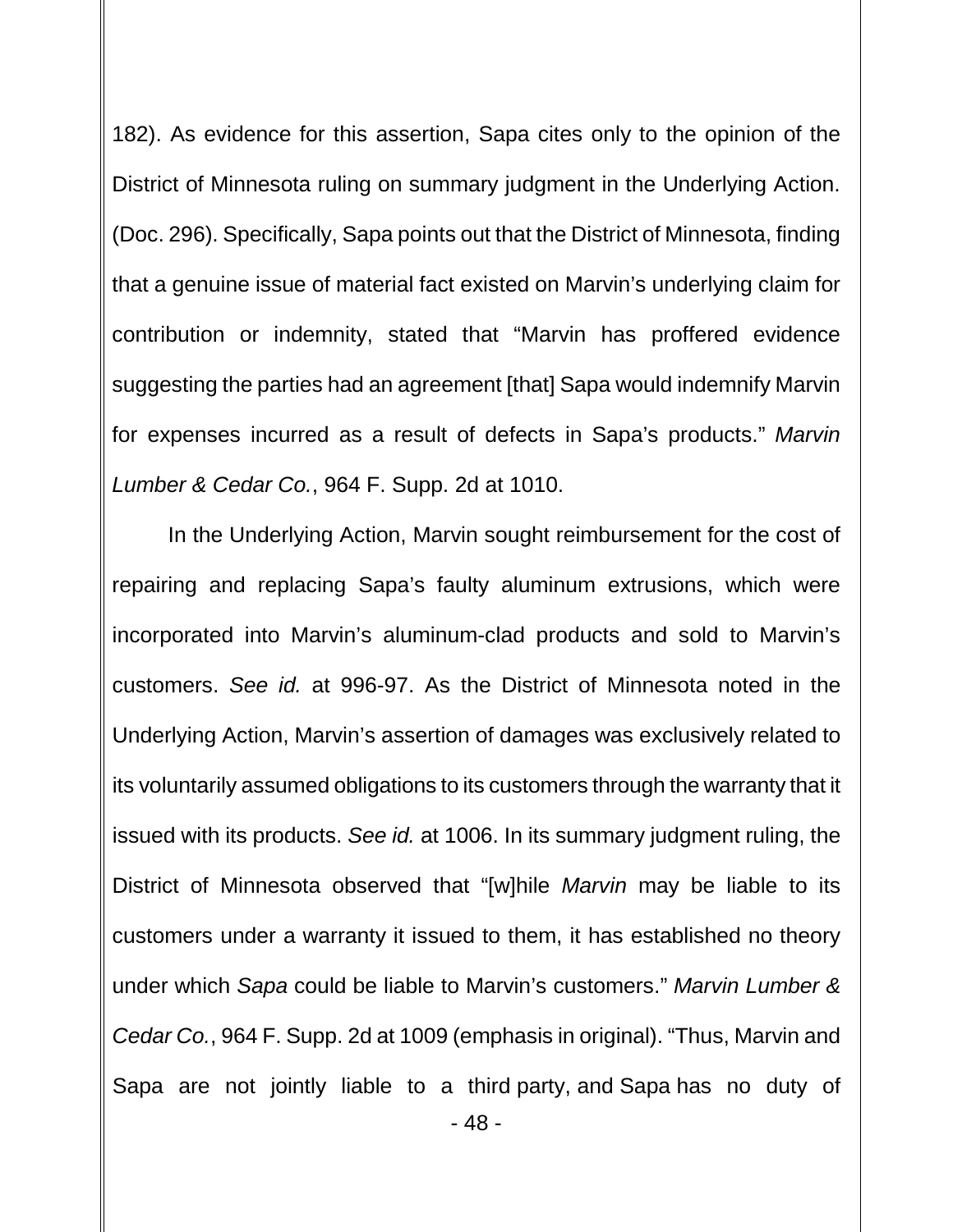contribution." *Id.* Finding that Marvin's liability to its customers was based solely on its warranty obligations, the District of Minnesota held that Sapa "was not vicariously liable to Marvin's customers." *Id.* at 1010. Rather, "to establish a right to indemnification, Marvin [had to] show that Sapa expressly agreed to indemnify it." *Id.* Ultimately, the court permitted Marvin's indemnification claim to proceed forward under a contract theory because the record included several statements that Sapa had orally agreed to indemnify Marvin for its warranty liability. *See id.*

Turning again to the Policies at Issue, the limited definition of an "insured contract" as one assuming another party's "tort liability"—defined as "liability that would be imposed by law in the absence of any contract or agreement"—does not apply to the facts at hand. (Doc. 1, Exh. C; Doc. 1, Exh. D; Doc. 1, Exh. E; Doc. 1, Exh. F; Doc. 1, Exh. G; Doc. 1, Exh. J; Doc. 1, Exh. K; Doc. 1, Exh. L; Doc. 1, Exh. M; Doc. 1, Exh. X; Doc. 1, Exh. Y; Doc. 1, Exh. Z; Doc. 1, Exh. AA). Marvin's sole means of prevailing on its indemnification claim was to establish that Sapa actually agreed to indemnify Marvin, so by its very nature, Sapa's liability to Marvin could not exist "in the absence of [a] contract or agreement." (Doc. 1, Exh. AA).

This outcome comports well with established Pennsylvania law, which demarcates a hard boundary between causes of action sounding in tort and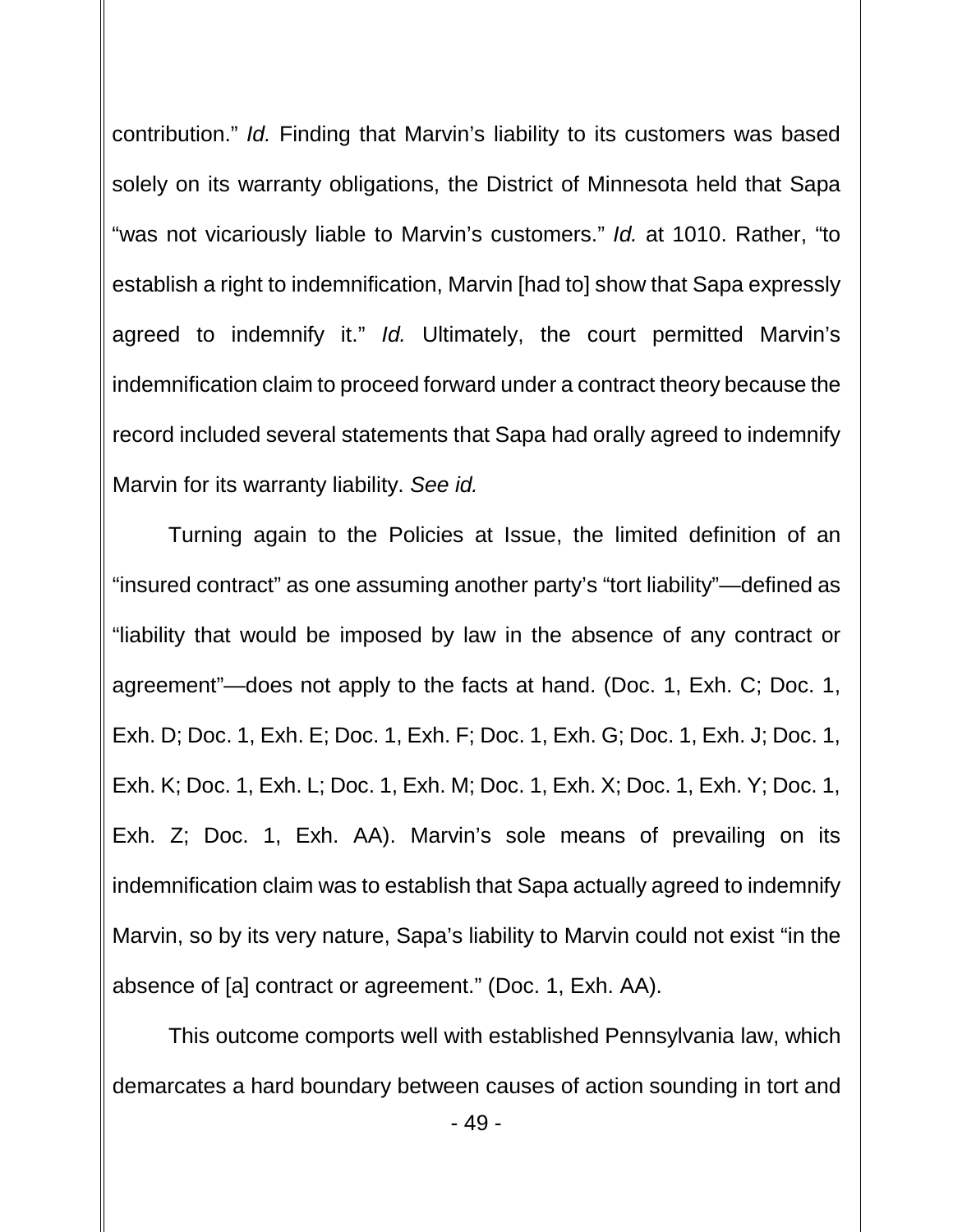those sounding in contract. *See, e.g.*, *Werwinski v. Ford Motor Co.*, 286 F.3d 661, 671 (3d Cir. 2002) (citing *REM Coal Co. v. Clark Equipment Co.*, 563 A.2d 128, 134 (Pa. Super. 1989)). Pennsylvania courts have consistently refused to adopt constructions that would transform commercial general liability insurance policies, "which [are] intended to insure against accidents," into performance bonds, "which guarantee the work." *Kvaerner*, 908 A.2d at 899. In asking this court to hold the Defendant Insurers liable under the "insured contract" provisions, Sapa is essentially asking the Defendant Insurers to provide coverage for Sapa's voluntarily assumed guarantee of Marvin's own voluntarily assumed contractual liability to its customers. (Doc. 216). Such a theory has no basis under Pennsylvania law, and it would fundamentally distort the purpose of commercial general liability policies.

Finally, Sapa has failed to set forth an adequate evidentiary basis upon which this court could grant its desired ruling. As noted, the sole "evidence" Sapa offers in support of its "insured contract" argument consists of the District of Minnesota's summary judgment opinion. (Doc. 296). However, the District of Minnesota's determination that Marvin had created a triable issue of fact regarding its indemnity claim does not, on its own, create a triable issue of fact in *this* case as to whether such an agreement existed. To the contrary, the District of Minnesota's decision is inadmissible hearsay with respect to Sapa's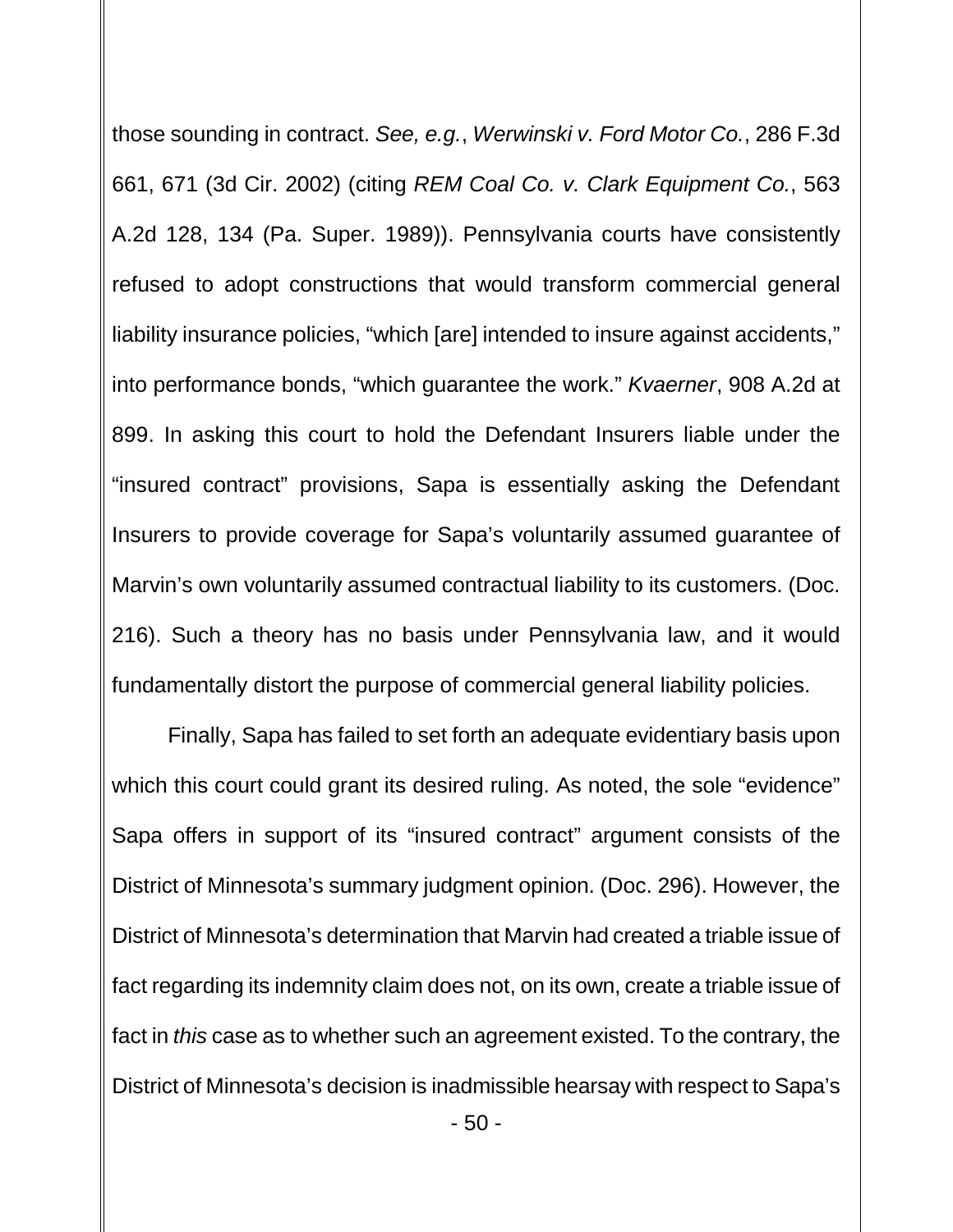purpose of establishing the existence of an indemnification agreement with Marvin. *See Int'l Land Acquisitions, Inc. v. Fausto*, 39 Fed. App'x 751, 756 (3d Cir. 2002) (stating that "the opinion is an out of court statement offered for the truth of the matter asserted"); *Trs. of Univ. of Pa. v. Lexington Ins. Co.*, 815 F.2d 890, 905-06 (3d Cir. Pa. 1987) (noting the inapplicability of Fed. R. Evid. 803(8)'s hearsay exception for public records to judicial decisions). "It is wellestablished that evidence that would be inadmissible at trial is inadmissible when deciding a motion for summary judgment." *TIG Ins. Co. v. Tyco Int'l Ltd.*, 919 F. Supp. 2d 439, 450 (M.D. Pa. 2013). Accordingly, the Defendant Insurers did not undertake any duty to defend Sapa in the Underlying Action.

# **d. The Defendant Insurers' Alleged Duty to Indemnify Sapa in the Underlying Action**

"If an insurer does not have a duty to defend, [then] it does not have a duty to indemnify." *Indalex*, 83 A.3d at 421. "[O]nce a court finds that there is no duty to defend, it must necessarily hold that there is no duty to indemnify either." *Bellevue Holding Co.*, 856 F. Supp. 2d at 702. "Although similar, the duty of an insurer to indemnify is somewhat more limited than its duty to defend." *Britamco Underwriters, Inc. v. C.J.H., Inc.*, 845 F. Supp. 1090, 1094 (E.D. Pa.), *aff'd*, 37 F.3d 1485 (3d Cir. 1994). "However, both duties flow from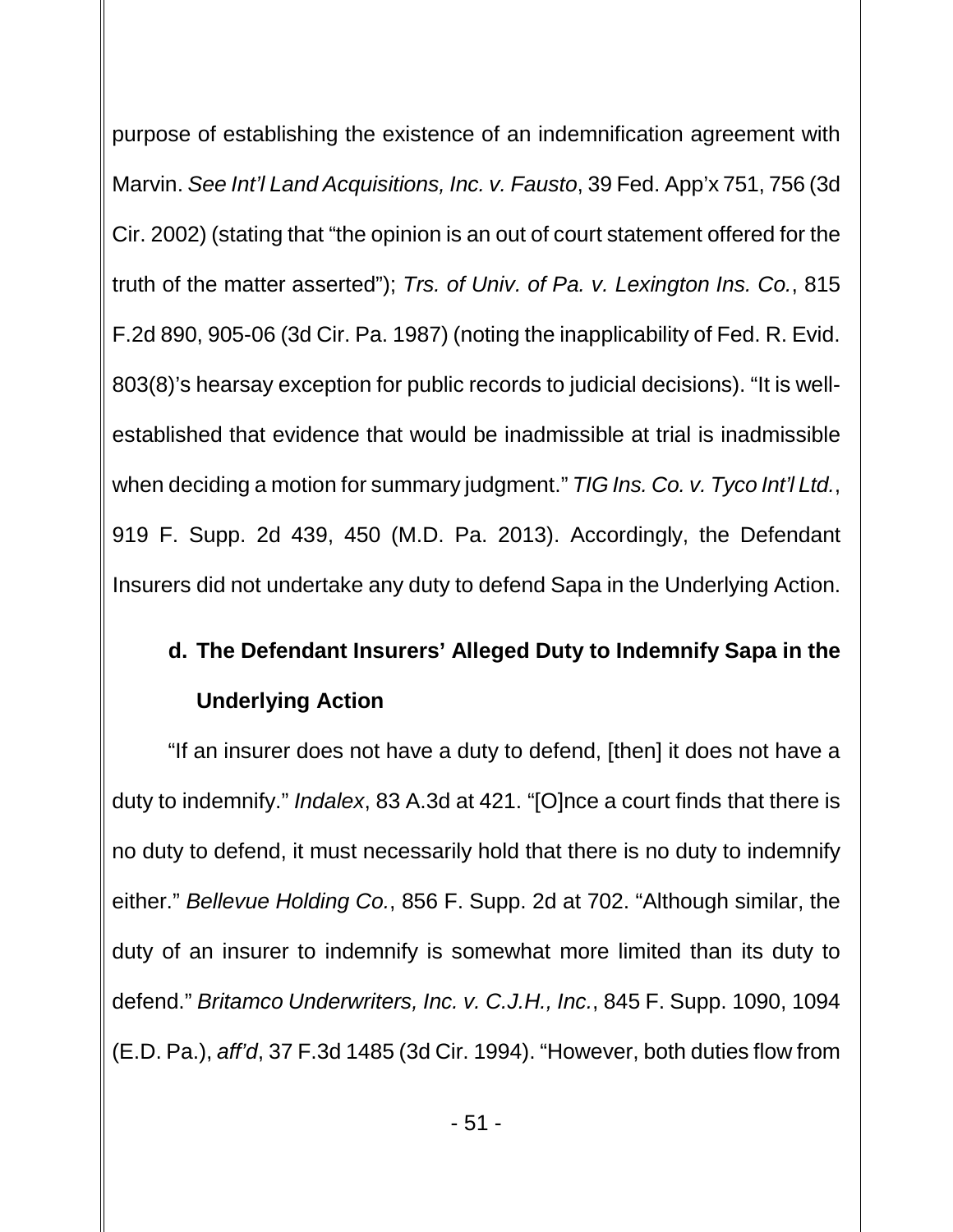a determination that the complaint triggers coverage." *Indalex*, 83 A.3d at 421. "[T]he duty to indemnify . . . arises only if it is established that the insured's damages are actually covered by the terms of the policy." *Allstate Ins. Co. v. Drumheller*, 185 F. App'x 152, 154 n.2 (3d Cir. 2006). In other words, the Defendant Insurers "must indemnify [Sapa] only if liability is found for conduct that actually falls within the scope of the [Policies at Issue]." *Britamco*, 845 F. Supp. at 1094.

This court's examination of Marvin's complaint in the Underlying Action has revealed that the "allegations set forth therein" did not "constitute the type[s] of instances that . . . trigger coverage" under the Policies at Issue. *Kvaerner*, 589 Pa. at 331. The facts alleged in Marvin's complain do not amount to an "occurrence." (Doc. 1, Exh. A). Nor are various supplemental provisions in the Policies at Issue—such as the "products-completed operations hazard" provisions and the "insured contract" provisions—sufficient to trigger coverage. As the Defendant Insurers had no duty to defend Sapa in the Underlying Action, they consequently have no duty to indemnify Sapa.

### **e. Applicability of Various Insurance Coverage Trigger Theories**

The parties to the instant dispute spend considerable portions of their briefs addressing which "trigger theory" of insurance coverage that they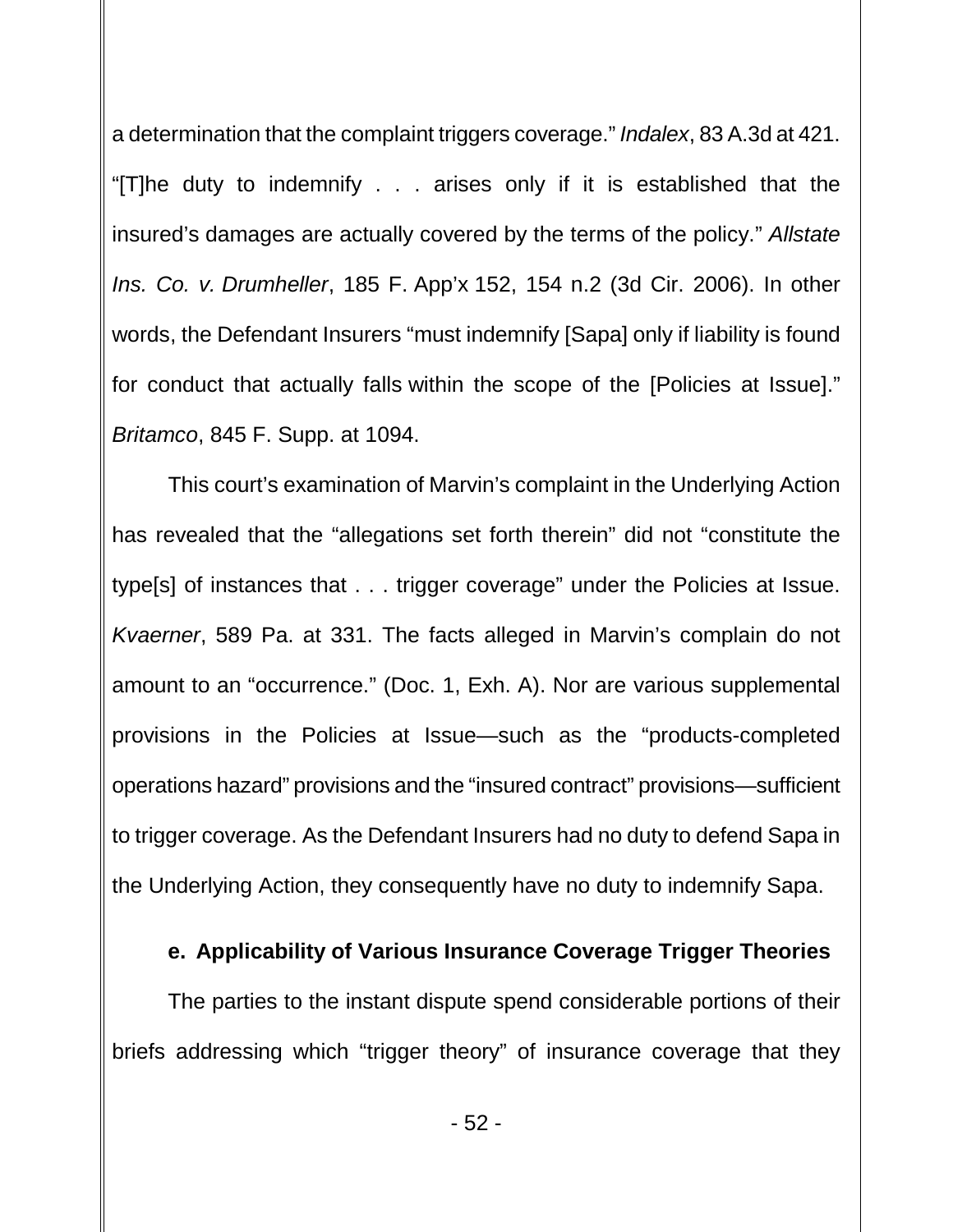believe applies to the situation at hand and dictates which Policies at Issue are implicated. Coverage was not triggered under any of the twenty-eight occurrence-based Policies at Issue, so the court does not reach the question of which trigger theory applies to the instant dispute.

## **f. Allocation of Damages**

The parties have also briefed the issue of whether Sapa forfeited its coverage under the Policies at Issue by failing to equitably allocate its damages arising from the Underlying Action between covered claims and uncovered claims at the time of settlement. Coverage was not triggered under any of the twenty-eight occurrence-based Policies at Issue, so the court does not reach the question of whether Sapa has satisfied its burden of proving which damages were covered.

## **IV. CONCLUSION**

In light of the foregoing, Sapa's pending motion for partial summary judgment, (Doc. 181), will be **DENIED**. Gerling's pending motion for summary judgment, (Doc. 150), will be **GRANTED**. Liberty Mutual's pending motion for summary judgment, (Doc. 178), will be **GRANTED**. Great American's pending motion for summary judgment, (Doc. 185), will be **GRANTED**. Arch's pending